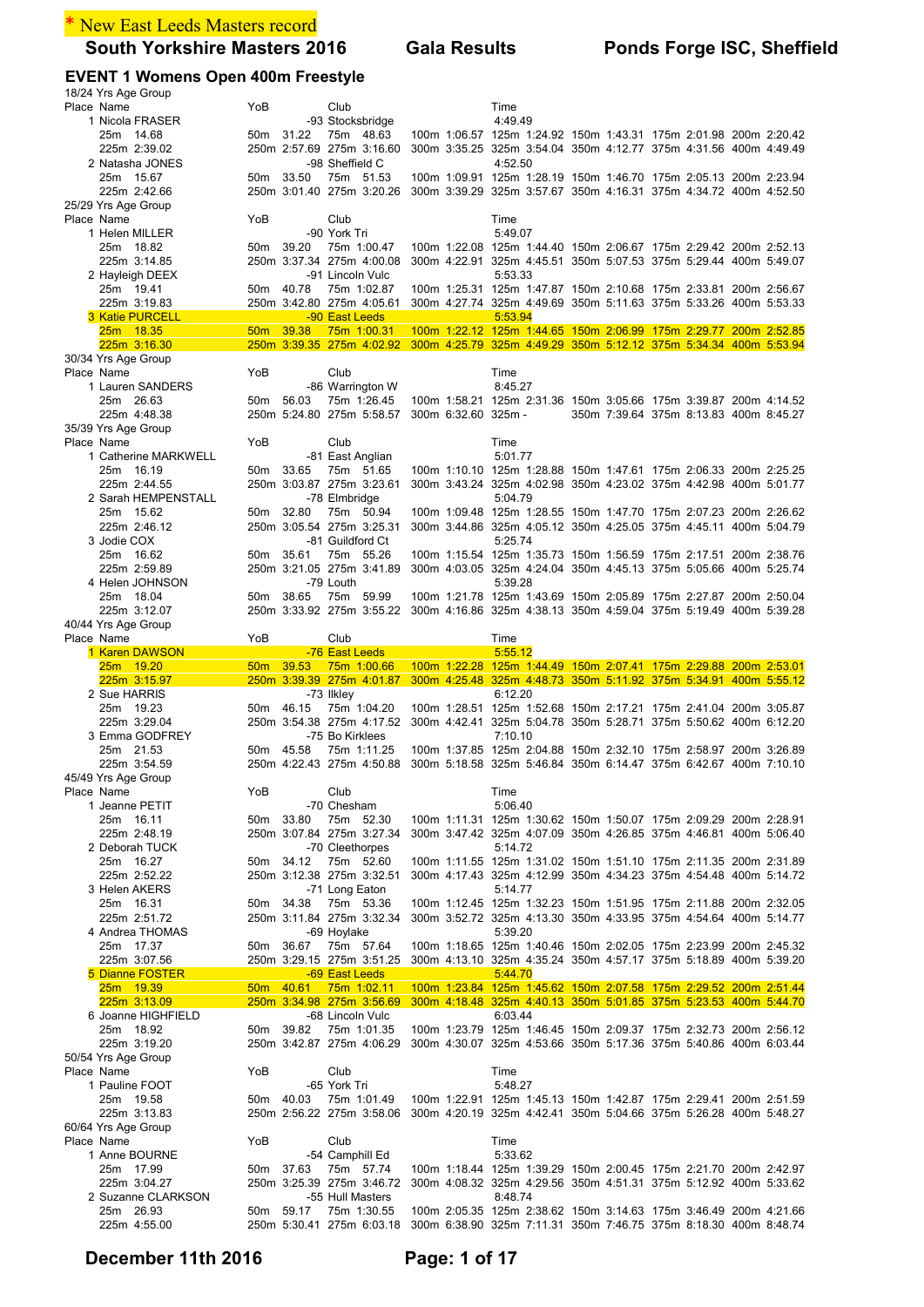| 65/69 Yrs Age Group |                 |           |                           |         |  |                                                                                            |
|---------------------|-----------------|-----------|---------------------------|---------|--|--------------------------------------------------------------------------------------------|
| Place Name          | YoB             |           | Club                      | Time    |  |                                                                                            |
| 1 Pat JACKSON       |                 |           | -47 Warrington M          | 6:55.67 |  |                                                                                            |
| 25m 21.96           | 50 <sub>m</sub> | 46.98     | 75m 1:12.85               |         |  | 100m 1:38.45 125m 2:05.40 150m 2:31.00 175m 2:58.04 200m 3:24.27                           |
| 225m 3:50.92        |                 |           |                           |         |  | 250m 4:17.65 275m 4:44.49 300m 5:11.00 325m 5:37.90 350m 6:04.43 375m 6:30.68 400m 6:55.67 |
| 70/74 Yrs Age Group |                 |           |                           |         |  |                                                                                            |
| Place Name          | YoB             |           | Club                      | Time    |  |                                                                                            |
| Elaine BROMWICH     |                 |           | -42 Birmingham M          | 7:49.44 |  |                                                                                            |
| 25m 23.20           |                 | 50m 50.10 | $75m$ 1.18.44             |         |  | 100m 1:47.42 125m 2:17.11 150m 2:46.92 175m 3:16.97 200m 3:47.14                           |
| 225m 4:17.91        |                 |           | 250m 4:49.26 275m 5:19.30 |         |  | 300m 5:50.04 325m 6:20.74 350m 6:51.38 375m 7:21.56 400m 7:49.44                           |

#### **EVENT 2 Mens Open 400m Freestyle**

|               | 18/24 Yrs Age Group |                 |                           |                  |  |            |                                                                                            |  |  |  |
|---------------|---------------------|-----------------|---------------------------|------------------|--|------------|--------------------------------------------------------------------------------------------|--|--|--|
| Place Name    |                     | YoB             |                           | Club             |  | Time       |                                                                                            |  |  |  |
|               | 1 Jonathon HIGHAM   |                 |                           | -93 NottmLeander |  | 4:35.60    |                                                                                            |  |  |  |
| 25m 14.36     |                     |                 | 50m 30.51                 | 75m 47.23        |  |            | 100m 1:04.38 125m 1:22.01 150m 1:39.54 175m 1:57.45 200m 2:15.37                           |  |  |  |
|               | 225m 2:33.45        |                 | 250m 2:51.19 275m 3:08.70 |                  |  |            | 300m 3:26.45 325m 3:43.75 350m 4:01.27 375m 4:18.58 400m 4:35.60                           |  |  |  |
|               | 2 Jonathan PENNELL  |                 |                           | -92 Team Luton   |  | 5:08.81    |                                                                                            |  |  |  |
| 25m 15.37     |                     |                 | 50m 32.30                 | 75m 50.13        |  |            | 100m 1:08.37 125m 1:27.01 150m 1:46.01 175m 2:05.16 200m 2:24.74                           |  |  |  |
|               | 225m 2:44.49        |                 | 250m 3:04.86 275m 3:25.15 |                  |  |            | 300m 3:45.75 325m 4:06.53 350m 4:27.33 375m 4:48.24 400m 5:08.81                           |  |  |  |
|               | 25/29 Yrs Age Group |                 |                           |                  |  |            |                                                                                            |  |  |  |
| Place Name    |                     | YoB             |                           | Club             |  | Time       |                                                                                            |  |  |  |
|               | 1 Richard JAGGER    |                 |                           | -89 East Leeds   |  | $4:18.06*$ |                                                                                            |  |  |  |
| 25m 13.13     |                     |                 | 50m 27.51                 | 75m 42.46        |  |            | 100m 57.79 125m 1:13.49 150m 1:29.51 175m 1:45.91 200m 2:02.44                             |  |  |  |
|               | 225m 2:19.18        |                 | 250m 2:36.15 275m 2:53.26 |                  |  |            | 300m 3:10.57 325m 3:27.75 350m 3:45.20 375m 4:02.10 400m 4:18.06                           |  |  |  |
|               | 2 Simon JENSON      |                 |                           | -87 Hull Masters |  | 4:55.94    |                                                                                            |  |  |  |
| 25m 15.22     |                     | 50m 32.45       |                           | 75m 49.96        |  |            | 100m 1:07.54 125m 1:25.80 150m 1:44.48 175m 2:03.40 200m 2:22.59                           |  |  |  |
|               | 225m 2:41.80        |                 | 250m 3:01.30 275m 3:20.83 |                  |  |            | 300m 3:40.62 325m 3:59.90 350m 4:20.13 375m 4:39.57 400m 4:55.94                           |  |  |  |
|               | 30/34 Yrs Age Group |                 |                           |                  |  |            |                                                                                            |  |  |  |
| Place Name    |                     | YoB             |                           | Club             |  | Time       |                                                                                            |  |  |  |
|               | 1 Nicolas BARBER    |                 |                           | -84 Otter        |  | 4:27.79    |                                                                                            |  |  |  |
| 25m 13.96     |                     |                 | 50m 29.37                 | 75m 45.60        |  |            | 100m 1:01.96 125m 1:18.98 150m 1:35.77 175m 1:52.96 200m 2:09.94                           |  |  |  |
|               | 225m 2:27.01        |                 | 250m 2:43.96 275m 3:01.42 |                  |  |            | 300m 3:18.84 325m 3:36.20 350m 3:53.63 375m 4:11.35 400m 4:27.79                           |  |  |  |
|               | 2 Alistair CRAWFORD |                 |                           | -84 East Leeds   |  | 4:42.42    |                                                                                            |  |  |  |
| 25m 13.26     |                     |                 | 50m 29.09 75m 46.16       |                  |  |            | 100m 1:03.56 125m 1:21.37 150m 1:39.09 175m 1:57.03 200m 2:15.01                           |  |  |  |
|               |                     |                 |                           |                  |  |            |                                                                                            |  |  |  |
|               | 225m 2:33.09        |                 |                           |                  |  |            | 250m 2:51.19 275m 3:09.57 300m 3:27.98 325m 3:46.20 350m 4:04.57 375m 4:23.86 400m 4:42.42 |  |  |  |
| 3 Sam WATTS   |                     |                 |                           | -86 East Anglian |  | 4:43.90    |                                                                                            |  |  |  |
| 25m 14.42     |                     |                 | 50m 30.85                 | 75m 47.91        |  |            | 100m 1:06.01 125m 1:23.70 150m 1:41.35 175m 1:59.46 200m 2:17.53                           |  |  |  |
|               | 225m 2:35.29        |                 | 250m 2:53.09 275m 3:11.65 |                  |  |            | 300m 3:30.16 325m 3:48.56 350m 4:07.19 375m 4:26.03 400m 4:43.90                           |  |  |  |
|               | 4 Gregan CLARKSON   |                 |                           | -82 Hull Masters |  | 4:56.44    |                                                                                            |  |  |  |
| 25m 15.24     |                     |                 | 50m 32.60                 | 75m 51.51        |  |            | 100m 1:10.49 125m 1:29.74 150m 1:48.77 175m 2:08.14 200m 2:27.37                           |  |  |  |
|               | 225m 2:46.57        |                 | 250m 3:05.51 275m 3:24.58 |                  |  |            | 300m 3:43.77 325m 4:02.95 350m 4:21.89 375m 4:40.09 400m 4:56.44                           |  |  |  |
|               | 5 Richard HINSLEY   |                 |                           | -85 Lichfield    |  | 5:21.43    |                                                                                            |  |  |  |
| 25m 16.66     |                     |                 | 50m 35.93                 | 75m 56.00        |  |            | 100m 1:16.11 125m 1:36.96 150m 1:48.97 175m 2:17.98 200m 2:38.78                           |  |  |  |
|               | 225m 2:59.00        |                 | 250m 3:04.80 275m 3:40.10 |                  |  |            | 300m 4:00.74 325m 4:21.05 350m 4:42.17 375m 5:02.48 400m 5:21.43                           |  |  |  |
| 6 Andy BANKS  |                     |                 |                           | -86 Nova Cent'n  |  | 6:43.45    |                                                                                            |  |  |  |
| 25m 19.32     |                     | 50m 41.39       |                           | 75m 1:05.10      |  |            | 100m 1:29.31 125m 1:54.28 150m 2:19.76 175m 2:45.71 200m 3:11.45                           |  |  |  |
|               | 225m 3:37.82        |                 | 250m 4:03.44 275m 4:29.99 |                  |  |            | 300m 4:55.60 325m 5:20.91 350m 5:46.30 375m 6:17.34 400m 6:43.45                           |  |  |  |
|               | 35/39 Yrs Age Group |                 |                           |                  |  |            |                                                                                            |  |  |  |
| Place Name    |                     | YoB             |                           | Club             |  | Time       |                                                                                            |  |  |  |
| 1 Carl SHAW   |                     |                 |                           | -80 NottmLeander |  | 4:11.43    |                                                                                            |  |  |  |
| 25m 13.15     |                     |                 | 50m 27.77                 | 75m 42.87        |  |            | 100m 58.33 125m 1:13.96 150m 1:29.89 175m 1:46.09 200m 2:02.15                             |  |  |  |
|               | 225m 2:18.29        |                 | 250m 2:34.45 275m 2:50.59 |                  |  |            | 300m 3:07.05 325m 3:23.40 350m 3:39.75 375m 3:55.81 400m 4:11.43                           |  |  |  |
| 2 Peter SMITH |                     |                 |                           | -80 East Leeds   |  | $4:28.63*$ |                                                                                            |  |  |  |
| 25m 14.21     |                     |                 | 50m 29.90 75m 46.14       |                  |  |            | 100m 1:02.99 125m 1:19.72 150m 2:45.76 175m 1:54.16 200m 4:28.49                           |  |  |  |
|               | 225m 2:28.24        |                 |                           |                  |  |            | 250m 3:15.56 275m 3:02.87 300m 3:57.70 325m 3:37.54 350m 4:39.67 375m 4:11.96 400m 4:28.63 |  |  |  |
|               | 3 Danny THOMPSON    |                 |                           | -78 Ilkley       |  | 4:50.04    |                                                                                            |  |  |  |
| 25m 14.92     |                     |                 | 50m 31.18                 | 75m 48.29        |  |            | 100m 1:06.08 125m 1:24.25 150m 1:42.67 175m 2:01.17 200m 2:19.76                           |  |  |  |
|               | 225m 2:38.94        |                 | 250m 2:57.38 275m 3:16.28 |                  |  |            | 300m 3:34.95 325m 3:54.15 350m 4:12.54 375m 4:31.62 400m 4:50.04                           |  |  |  |
|               | 4 Richard ROYAL     |                 |                           | -80 Hull Masters |  | 5:47.05    |                                                                                            |  |  |  |
| 25m 16.75     |                     |                 | 50m 35.39                 | 75m 55.17        |  |            | 100m 1:15.21 125m 1:36.15 150m 1:57.89 175m 2:19.91 200m 2:42.34                           |  |  |  |
|               | 225m 3:05.44        |                 | 250m 3:28.17 275m 3:51.50 |                  |  |            | 300m 4:14.88 325m 4:38.77 350m 5:02.39 375m 5:25.48 400m 5:47.05                           |  |  |  |
|               | 40/44 Yrs Age Group |                 |                           |                  |  |            |                                                                                            |  |  |  |
| Place Name    |                     | YoB             |                           | Club             |  | Time       |                                                                                            |  |  |  |
| 1 Ben SHAW    |                     |                 |                           | -76 East Leeds   |  | 4:39.95    |                                                                                            |  |  |  |
| 25m 13.90     |                     | 50 <sub>m</sub> | 33.09                     | 75m 46.90        |  |            | 100m 1:08.78 125m 1:21.50 150m 1:44.44 175m 2:02.54 200m 2:20.31                           |  |  |  |
|               | 225m 2:38.07        |                 |                           |                  |  |            | 250m 2:55.47 275m 3:13.28 300m 3:30.60 325m 4:23.32 350m 4:05.52 375m 4:21.45 400m 4:39.95 |  |  |  |
|               |                     |                 |                           |                  |  |            |                                                                                            |  |  |  |
|               | 45/49 Yrs Age Group |                 |                           |                  |  |            |                                                                                            |  |  |  |
| Place Name    |                     | YoB             |                           | Club             |  | Time       |                                                                                            |  |  |  |
|               | 1 Paul CLEMENCE     |                 |                           | -70 East Leeds   |  | 4:33.73    |                                                                                            |  |  |  |
| 25m 13.99     |                     | 50 <sub>m</sub> | 30.03                     | 75m 46.63        |  |            | 100m 1:03.51 125m 1:20.86 150m 1:38.20 175m 1:55.75 200m 2:13.17                           |  |  |  |
|               | 225m 2:30.84        |                 |                           |                  |  |            | 250m 2:48.64 275m 3:06.39 300m 3:24.09 325m 3:41.68 350m 3:59.32 375m 4:16.73 400m 4:33.73 |  |  |  |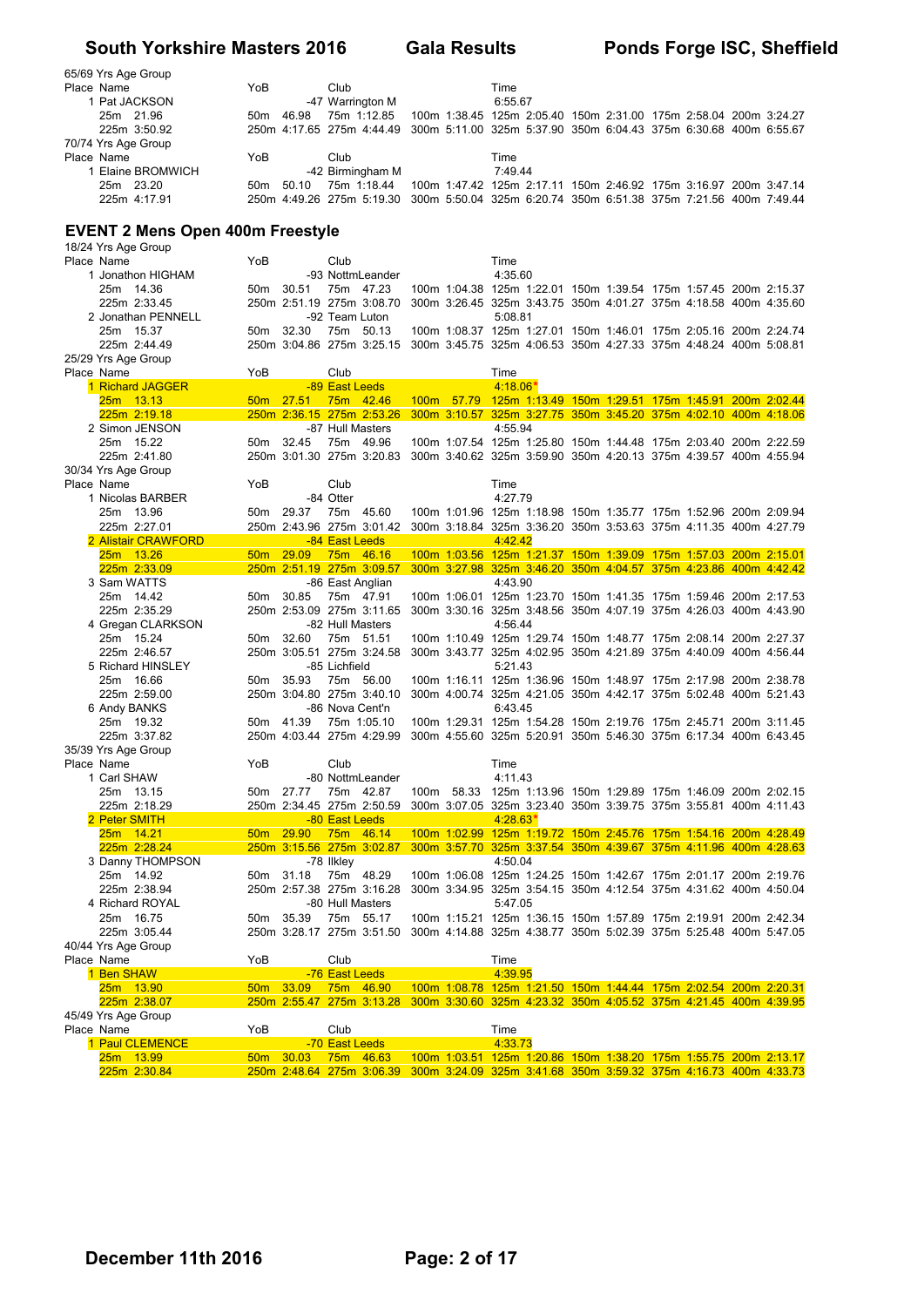| 50/54 Yrs Age Group   |     |             |                                                                                            |  |                                                                  |  |  |  |
|-----------------------|-----|-------------|--------------------------------------------------------------------------------------------|--|------------------------------------------------------------------|--|--|--|
| Place Name            | YoB |             | Club                                                                                       |  | Time                                                             |  |  |  |
| 1 Stephen BOTTOMLEY   |     |             | -63 Bo Kirklees                                                                            |  | 4:55.88                                                          |  |  |  |
| 25m 15.92             |     | 50m 33.83   | 75m 51.83                                                                                  |  | 100m 1:10.20 125m 1:28.72 150m 1:47.59 175m 2:06.37 200m 2:25.37 |  |  |  |
| 225m 2:44.47          |     |             | 250m 3:03.59 275m 3:22.71                                                                  |  | 300m 3:41.93 325m 4:00.70 350m 4:19.78 375m 4:38.70 400m 4:55.88 |  |  |  |
| 2 Steve CONWAY        |     |             | -64 Loughborough                                                                           |  | 5:12.70                                                          |  |  |  |
| 25m 15.99             |     | 50m 34.99   | 75m 54.20                                                                                  |  | 100m 1:13.87 125m 1:33.95 150m 1:54.04 175m 2:14.17 200m 2:34.63 |  |  |  |
| 225m 2:54.88          |     |             | 250m 3:15.03 275m 3:35.09                                                                  |  | 300m 3:55.23 325m 4:14.99 350m 4:34.99 375m 4:54.38 400m 5:12.70 |  |  |  |
| 3 Colin ROBBINS       |     |             | -64 NottmLeander                                                                           |  | 5:21.10                                                          |  |  |  |
| 25m 15.33             |     | 50m 32.21   | 75m 50.34                                                                                  |  | 100m 1:08.76 125m 1:27.44 150m 1:46.79 175m 2:06.35 200m 2:27.35 |  |  |  |
| 225m 2:46.74          |     |             | 250m 3:07.59 275m 3:28.45                                                                  |  | 300m 3:50.61 325m 4:12.40 350m 4:36.17 375m 4:57.60 400m 5:21.10 |  |  |  |
| 4 Jonathan GREENE     |     |             | -64 East Anglian                                                                           |  | 6:05.92                                                          |  |  |  |
| 25m 17.90             |     | 50m 1:20.26 | 75m 58.61                                                                                  |  | 100m 1:10.91 125m 1:42.44 150m 2:04.98 175m 2:09.93 200m 2:30.03 |  |  |  |
| 225m 3:16.14          |     |             | 250m 3:09.97 275m 4:05.34                                                                  |  | 300m 4:29.66 325m 5:43.03 350m 6:05.86 375m 4:52.30 400m 6:05.92 |  |  |  |
| 55/59 Yrs Age Group   |     |             |                                                                                            |  |                                                                  |  |  |  |
| Place Name            | YoB |             | Club                                                                                       |  | Time                                                             |  |  |  |
| 1 Mark JONES          |     |             | -60 Everton                                                                                |  | 4:48.45                                                          |  |  |  |
| 25m 16.35             |     | 50m 33.96   | 75m 52.00                                                                                  |  | 100m 1:10.17 125m 1:28.47 150m 1:47.28 175m 2:06.04 200m 2:24.77 |  |  |  |
| 225m 2:42.27          |     |             | 250m 3:00.24 275m 3:18.14                                                                  |  | 300m 3:36.60 325m 3:54.25 350m 4:12.18 375m 4:30.42 400m 4:48.45 |  |  |  |
| 2 David BRYANT        |     |             | -61 Guildford Ct                                                                           |  | 4:50.78                                                          |  |  |  |
| 25m 15.14             |     | 50m 32.48   | 75m 50.78                                                                                  |  | 100m 1:04.87 125m 1:22.52 150m 1:46.45 175m 2:05.45 200m 2:23.95 |  |  |  |
| 225m 2:42.56          |     |             | 250m 3:00.90 275m 3:19.07                                                                  |  | 300m 3:37.21 325m 3:51.02 350m 4:53.64 375m 4:28.38 400m 4:50.78 |  |  |  |
| 3 Stephen ALLEN       |     |             | -60 Hull Masters                                                                           |  | 5:13.46                                                          |  |  |  |
| 25m 16.49             |     | 50m 34.35   | 75m 53.11                                                                                  |  | 100m 1:12.16 125m 1:31.78 150m 1:51.40 175m 2:11.28 200m 2:31.44 |  |  |  |
| 225m 2:51.52          |     |             | 250m 3:11.70 275m 3:32.32                                                                  |  | 300m 3:52.87 325m 4:13.22 350m 4:33.77 375m 4:54.00 400m 5:13.46 |  |  |  |
| 4 Brenton MAYMAN      |     |             | -60 Pocklington                                                                            |  | 5:36.60                                                          |  |  |  |
| 25m 16.50             |     | 50m 35.08   | 75m 54.64                                                                                  |  | 100m 1:15.49 125m 1:36.49 150m 1:57.67 175m 2:19.12 200m 2:41.03 |  |  |  |
| 225m 3:02.81          |     |             | 250m 3:24.79 275m 3:47.16                                                                  |  | 300m 4:09.42 325m 4:31.82 350m 4:54.11 375m 5:16.16 400m 5:36.60 |  |  |  |
| 65/69 Yrs Age Group   |     |             |                                                                                            |  |                                                                  |  |  |  |
| Place Name            | YoB |             | Club                                                                                       |  | Time                                                             |  |  |  |
| 1 Ian PAULGER         |     |             | -51 Lincoln Vulc                                                                           |  | 6:50.62                                                          |  |  |  |
| 25m 18.92             |     | 50m 42.44   | 75m 1:07.05                                                                                |  | 100m 1:31.87 125m 1:57.71 150m 2:23.67 175m 2:50.69 200m 3:17.13 |  |  |  |
| 225m 3:43.52          |     |             | 250m 4:09.43 275m 4:36.75                                                                  |  | 300m 5:03.76 325m 5:30.54 350m 5:57.06 375m 6:23.81 400m 6:50.62 |  |  |  |
| 2 Chris THORP         |     |             | -50 Etwall                                                                                 |  | 7:05.78                                                          |  |  |  |
| 25m 20.26             |     | 50m 44.02   | 75m 1:09.58                                                                                |  | 100m 1:35.58 125m 2:02.11 150m 3:24.88 175m 2:57.28 200m 4:20.73 |  |  |  |
| 225m 3:53.59          |     |             | 250m 5:16.91 275m 4:49.07                                                                  |  | 300m 6:13.57 325m 5:45.88 350m 7:05.88 375m 6:41.03 400m 7:05.78 |  |  |  |
| 75 Yrs/Over Age Group |     |             |                                                                                            |  |                                                                  |  |  |  |
| Place Name            | YoB |             | Club                                                                                       |  | Time                                                             |  |  |  |
| 1 Bill MOORE          |     |             | -37 East Leeds                                                                             |  | 7:20.48                                                          |  |  |  |
| 25m 23.37             |     | 50m 48.24   | 75m 1:14.40                                                                                |  | 100m 1:41.86 125m 2:10.56 150m 2:38.88 175m 3:07.01 200m 3:35.68 |  |  |  |
| 225m 4:04.38          |     |             | 250m 4:32.97 275m 5:01.20 300m 5:29.55 325m 5:57.49 350m 6:25.99 375m 6:53.53 400m 7:20.48 |  |                                                                  |  |  |  |
| 2 Mike WAKE           |     |             | -41 Sevenoaks                                                                              |  | 7:28.90                                                          |  |  |  |
| 25m 19.98             |     | 50m 42.67   | 75m 1:05.59                                                                                |  | 100m 1:29.23 125m 1:52.99 150m 2:17.30 175m 2:41.18 200m 3:05.50 |  |  |  |
| 225m 3:29.95          |     |             | 250m 3:54.61 275m 4:18.87                                                                  |  | 300m 4:43.94 325m 5:08.25 350m 5:31.73 375m 4:59.77 400m 7:28.90 |  |  |  |

#### **EVENT 3 Womens Open 50m Backstroke**

18/24 Yrs Age Group

| Place Name          | YoB | Club             | Time | 25             |
|---------------------|-----|------------------|------|----------------|
| 1 Katie WOODCOCK    |     | -94 Wetherby     |      | 35.30<br>17.5  |
| 2 Morwenna PARKIN   |     | -94 East Leeds   |      | 18.33<br>37.03 |
| 3 Rebecca MOTT      |     | -95 MacclesfldM  |      | 18.38<br>37.22 |
| 4 Ruth BROWN        |     | -96 Rotherham Mo |      | 38.26<br>18.85 |
| 25/29 Yrs Age Group |     |                  |      |                |
| Place Name          | YoB | Club             | Time | 25             |
| 1 Deborah CROSSLAND |     | -87 Bo Kirklees  |      | 17<br>34.43    |
| 2 Alison GREEN      |     | -89 Loughborough |      | 35.04<br>17.21 |
| 3 Catherine DEMONT  |     | -91 Otter        |      | 35.26<br>17.8  |
| 30/34 Yrs Age Group |     |                  |      |                |
| Place Name          | YoB | Club             | Time | 25             |
| 1 Lucy RODWELL      |     | -86 Sheffield C  |      | 16.4<br>32.94  |
| 2 Natasha LANE      |     | -85 Elmbridge    |      | 33.06<br>16.6  |
| 35/39 Yrs Age Group |     |                  |      |                |
| Place Name          | YoB | Club             | Time | 25             |
| 1 Ann-Marie BLOWMAN |     | -79 Hull Masters |      | 23.33<br>46.07 |
| 40/44 Yrs Age Group |     |                  |      |                |
| Place Name          | YoB | Club             | Time | 25             |
| 1 Michelle WARE     |     | -73 Guildford Ct |      | 31.37<br>15.55 |
| 2 Victoria WILFORD  |     | -74 Bo Kirklees  |      | $37.38 -$      |
| 45/49 Yrs Age Group |     |                  |      |                |
| Place Name          | YoB | Club             | Time | 25             |
| 1 Suzanne PATTERSON |     | -70 Bo Kirklees  |      | 47.80<br>24.17 |
| 2 Julie BOURNE      |     | -69 Sheffield C  |      | 48.45<br>24.69 |
| 50/54 Yrs Age Group |     |                  |      |                |
| Place Name          | YoB | Club             | Time | 25             |
| 1 Judy BROWN        |     | -64 Warrington M |      | 35.06<br>17.58 |
| 2 Karen GRAHAM      |     | -65 East Leeds   |      | 36.80<br>18.54 |
| 3 Carolyn IRVINE    |     | -63 Bo Kirklees  |      | 38.40<br>19.1  |
| 60/64 Yrs Age Group |     |                  |      |                |
| Place Name          | YoB | Club             | Time | 25             |
| 1 Wendy OFFORD      |     | -54 Bo Kirklees  |      | 20.23<br>40.73 |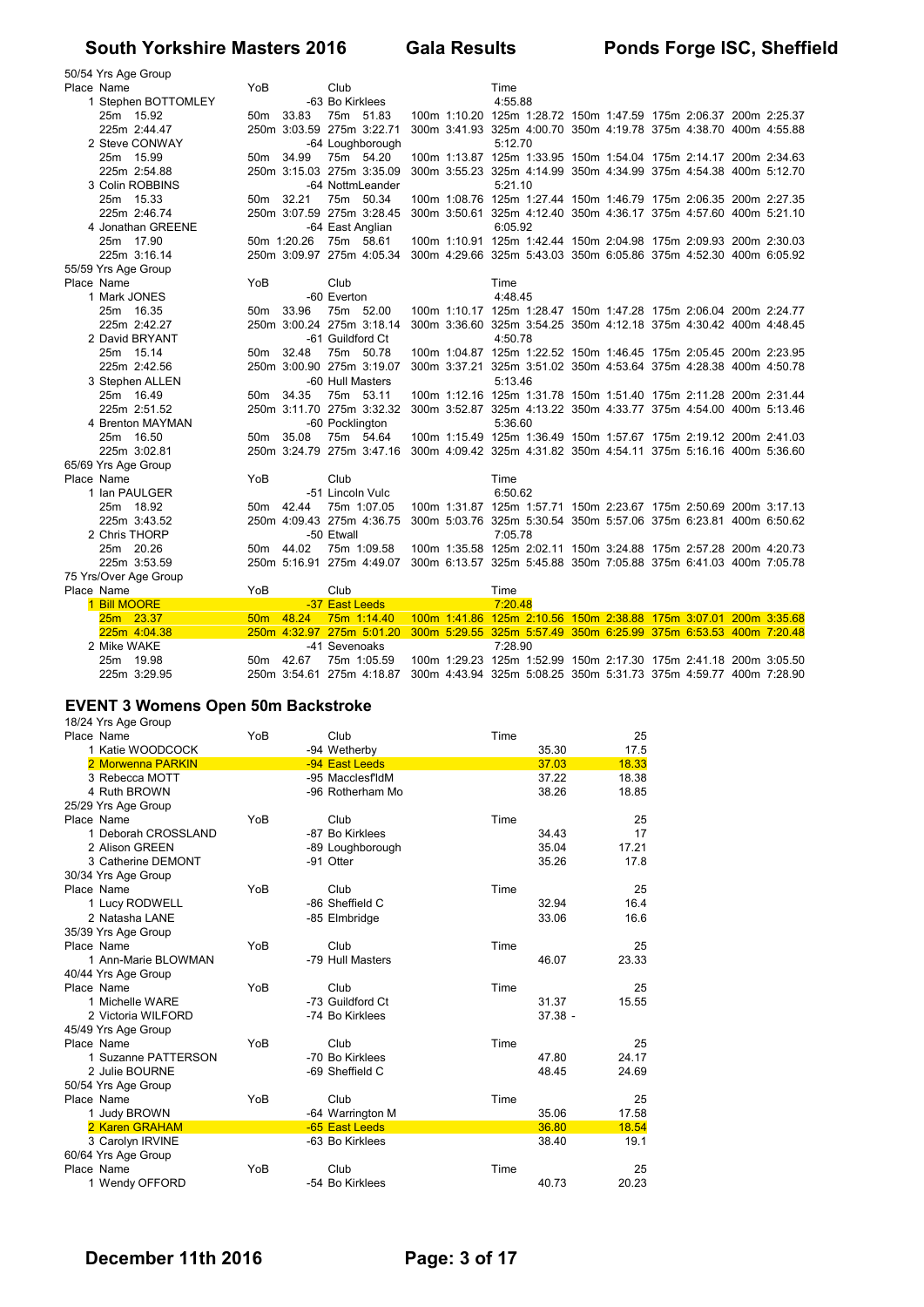#### **EVENT 4 Mens Open 50m Backstroke**

| 18/24 Yrs Age Group                       |     |                  |         |       |       |       |
|-------------------------------------------|-----|------------------|---------|-------|-------|-------|
| Place Name                                | YoB | Club             | Time    | 25    |       |       |
| 1 Robert BURTON                           |     | -98 Sheffield C  | 27.85   | 13.65 |       |       |
| 2 George MORREAL                          |     | -92 Oldham Aqua  | 29.06   | 14.41 |       |       |
| 3 David KERSHAW                           |     | -93 Stocksbridge | 31.22   | 15.54 |       |       |
| 4 Terence LI                              |     | -93 Guildford Ct | 31.58   | 15.22 |       |       |
| 5 Alasdair MCNEIL                         |     | -98 Sheffield C  | 31.76   | 16.14 |       |       |
| 6 Alistair MOWBRAY                        |     | -97 Sheffield C  | 33.25   | 16.81 |       |       |
| 25/29 Yrs Age Group                       |     |                  |         |       |       |       |
| Place Name                                | YoB | Club             | Time    | 25    |       |       |
|                                           |     |                  |         |       |       |       |
| 1 Kalon VEALE                             |     | -91 Totnes       | 25.92   | 12.77 |       |       |
| 2 Richard JAGGER                          |     | -89 East Leeds   | 29.76   | 14.61 |       |       |
| 3 Robin EDGE                              |     | -89 Lincoln Vulc | 36.57   | 17.82 |       |       |
| 4 Matthew ALEXANDER                       |     | -91 Ashington    | 36.87   | 18.48 |       |       |
| 5 Ian HANSFORD                            |     | -87 Co Lincoln P | 37.72   | 18.37 |       |       |
| 30/34 Yrs Age Group                       |     |                  |         |       |       |       |
| Place Name                                | YoB | Club             | Time    | 25    |       |       |
| 1 Steven DICKINSON                        |     | -85 Ashington    | 30.92   | 15.33 |       |       |
| 2 Alastair STANTON                        |     | -85 Marple       | 33.23   | 16.19 |       |       |
| 35/39 Yrs Age Group                       |     |                  |         |       |       |       |
| Place Name                                | YoB | Club             | Time    | 25    |       |       |
| 1 Philip PRATT                            |     | -81 East Leeds   | 28.36   | 14.03 |       |       |
| 2 Ben MATTINSON                           |     | -81 MacclesfldM  | 31.59   | 15.59 |       |       |
| 3 Piotr MARKIEWICZ                        |     | -80 Cleethorpes  | 32.21   | 15.69 |       |       |
|                                           |     |                  |         |       |       |       |
| 4 Gavin CHAMBERS                          |     | -77 Sheffield C  | 38.72   | 19.56 |       |       |
| 40/44 Yrs Age Group                       |     |                  |         |       |       |       |
| Place Name                                | YoB | Club             | Time    | 25    |       |       |
| 1 Trevor ELAND                            |     | -76 Warrington M | 28.34   | 14.05 |       |       |
| 2 Sean O'FLAHERTY                         |     | -72 Bo Kirklees  | 30.97   | 15.29 |       |       |
| 3 Clive BROOKES                           |     | -74 Mansfield    | 33.99   | 16.48 |       |       |
| 4 Jerry O'RIORDAN                         |     | -74 Guildford Ct | 34.56   | 17.34 |       |       |
| 5 Andrew JONES                            |     | -75 Warrington M | 36.54   | 18.28 |       |       |
| 6 Andrew OLD                              |     | -76 Bebington    | 38.09   | 18.82 |       |       |
| 50/54 Yrs Age Group                       |     |                  |         |       |       |       |
| Place Name                                | YoB | Club             | Time    | 25    |       |       |
| 1 Gordon BELBIN                           |     | -62 Ulverston    | 31.95   | 15.69 |       |       |
| 2 Steve CONWAY                            |     | -64 Loughborough | 33.67   | 16.53 |       |       |
| 3 Mark LUFKIN                             |     | -65 Elmbridge    | 35.15   | 17.4  |       |       |
|                                           |     | -62 Gloucester M | 40.79   | 20.63 |       |       |
| 4 Brian ARMSTRONG                         |     |                  |         |       |       |       |
| 55/59 Yrs Age Group                       |     |                  |         |       |       |       |
| Place Name                                | YoB | Club             | Time    | 25    |       |       |
| 1 Rob WOODCOCK                            |     | -57 Wetherby     | 34.21   | 16.66 |       |       |
| 2 Mark JONES                              |     | -60 Everton      | 38.87   | 19.27 |       |       |
| 3 Gordon DICKINSON                        |     | -59 Ashington    | 43.76   | 21.96 |       |       |
| 60/64 Yrs Age Group                       |     |                  |         |       |       |       |
| Place Name                                | YoB | Club             | Time    | 25    |       |       |
| 1 Graham HODGSON                          |     | -54 Bo Kirklees  | 39.73   | 19.81 |       |       |
| 75 Yrs/Over Age Group                     |     |                  |         |       |       |       |
| Place Name                                | YoB | Club             | Time    | 25    |       |       |
| 1 Bill MOORE                              |     | -37 East Leeds   | 49.03   | 24.68 |       |       |
| 2 Colin SAGE                              |     | -36 Hull Masters | 49.79   | 24.69 |       |       |
| 3 Dennis HARRISON                         |     | -37 Hull Masters | 1:02.03 | 29.47 |       |       |
|                                           |     |                  |         |       |       |       |
|                                           |     |                  |         |       |       |       |
| <b>EVENT 5 Womens Open 100m Butterfly</b> |     |                  |         |       |       |       |
| 18/24 Yrs Age Group                       |     |                  |         |       |       |       |
| Place Name                                | YoB | Club             | Time    | 25    | 50    |       |
| 1 Natasha JONES                           |     | -98 Sheffield C  | 1:11.81 | 15.53 | 33.79 | 52.72 |
| $25/20$ Vre Age Croup                     |     |                  |         |       |       |       |

| 1 Natasha JONES     |     | -98 Sheffield C  | 1:11.81 | 15.53 | 33.79 | 52.72         |
|---------------------|-----|------------------|---------|-------|-------|---------------|
| 25/29 Yrs Age Group |     |                  |         |       |       |               |
| Place Name          | YoB | Club             | Time    | 25    | 50    | 75            |
| 1 Catherine DEMONT  |     | -91 Otter        | 1:11.05 | 15.1  | 32.82 | 51.76         |
| 2 Hayleigh DEEX     |     | -91 Lincoln Vulc | 1:29.24 | 19.94 |       | 42.47 1:06.73 |
| 3 Helen MILLER      |     | -90 York Tri     | 1:36.07 | 20.14 |       | 44.46 1:10.73 |
| 30/34 Yrs Age Group |     |                  |         |       |       |               |
| Place Name          | YoB | Club             | Time    | 25    | 50    | 75            |
| 1 Katarzyna KASZA   |     | -84 Ather & Leig | 1:26.15 | 17.81 | 38.69 | 1:01.27       |
| 2 Sarah HOOF        |     | -85 Lincoln Vulc | 1:36.60 | 20.76 |       | 44.2 1:08.87  |
| 45/49 Yrs Age Group |     |                  |         |       |       |               |
| Place Name          | YoB | Club             | Time    | 25    | 50    | 75            |
| 1 Andrea THOMAS     |     | -69 Hoylake      | 1:26.19 | 17.22 |       | 38.35 1:01.41 |
| 55/59 Yrs Age Group |     |                  |         |       |       |               |
| Place Name          | YoB | Club             | Time    | 25    | 50    | 75            |
| 1 Jane MUGGLETON    |     | -61 Sheffield C  | 1:57.85 | 24.01 |       | 54.25 1:26.34 |
| 60/64 Yrs Age Group |     |                  |         |       |       |               |
| Place Name          | YoB | Club             | Time    | 25    | 50    | 75            |
| 1 Christine GILLARD |     | -56 Calv Bing    | 1:43.23 | 21.66 |       | 47.61 1:15.24 |
| 65/69 Yrs Age Group |     |                  |         |       |       |               |
| Place Name          | YoB | Club             | Time    | 25    | 50    | 75            |
| 1 Pat JACKSON       |     | -47 Warrington M | 1:48.65 | 22.32 |       | 49.84 1:19.86 |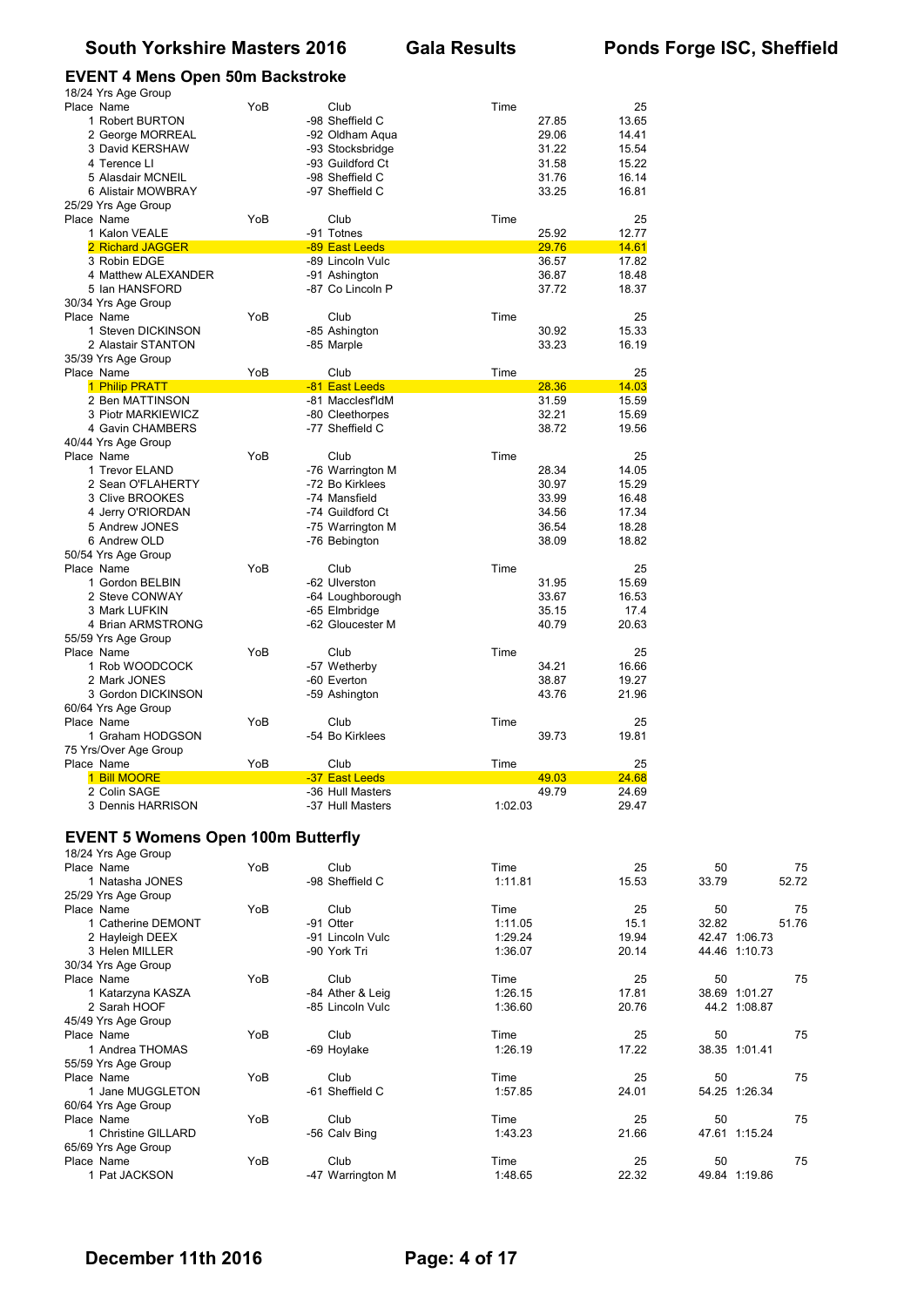#### **EVENT 6 Mens Open 100m Butterfly**

| 25/29 Yrs Age Group                          |     |                                     |                    |                |                        |                |
|----------------------------------------------|-----|-------------------------------------|--------------------|----------------|------------------------|----------------|
| Place Name                                   | YoB | Club                                | Time               | 25             | 50                     | 75             |
| 1 Fraser PEH                                 |     | -90 Otter                           | 1:00.74            | 12.59          | 27.73                  | 43.78          |
| 2 Jacopo PIACENTE<br>3 Robert SEXTON         |     | -90 Cleethorpes<br>-89 Oldham Aqua  | 1:05.58<br>1:08.44 | 13.41<br>13.97 | 29.62<br>30.6          | 46.88<br>48.54 |
| 4 Matthew LEES                               |     | -89 Rochdale                        | 1:08.80            | 13.87          | 30.89                  | 49.46          |
| Robin EDGE                                   |     | -89 Lincoln Vulc                    | DQ SA 4L           |                |                        |                |
| Alexander THOMPSON                           |     | -91 Sheffield C                     | DQ T 2L            |                |                        |                |
| 30/34 Yrs Age Group                          |     |                                     |                    |                |                        |                |
| Place Name                                   | YoB | Club                                | Time               | 25             | 50                     | 75             |
| 1 Alistair CRAWFORD<br>2 Stephen BARTON      |     | -84 East Leeds<br>-82 Trafford Met  | 58.44<br>1:05.96   | 12.04<br>13.56 | 27.08<br>29.53         | 42.41<br>46.99 |
| 3 Richard HINSLEY                            |     | -85 Lichfield                       | 1:21.93            | 16.79          | 37.65                  | 59.52          |
| 35/39 Yrs Age Group                          |     |                                     |                    |                |                        |                |
| Place Name                                   | YoB | Club                                | Time               | 25             | 50                     | 75             |
| 1 Michael STIRZAKER                          |     | -79 Birmingham M                    | 1:01.35            | 13.02          | 28.18                  | 44.12          |
| 2 Danny THOMPSON                             |     | -78 Ilkley                          | 1:09.17            | 14.7           | 31.91                  | 50.59          |
| 3 David STANIFORTH<br>4 Michael CARSE        |     | -80 Hull Masters<br>-79 Barnet Copt | 1:10.53<br>1:24.55 | 15<br>16.52    | 33.22<br>37.28 1:00.09 | 51.23          |
| 40/44 Yrs Age Group                          |     |                                     |                    |                |                        |                |
| Place Name                                   | YoB | Club                                | Time               | 25             | 50                     | 75             |
| 1 Clive BROOKES                              |     | -74 Mansfield                       | 1:11.14            | 15.5           | 33.55                  | 51.87          |
| 2 Alan WEDDELL                               |     | -72 Ashington                       | 1:29.83            | 18.87          | 41.14 1:04.81          |                |
| Graeme ATHERTON                              |     | -75 Warrington M                    | DQ ST              |                |                        |                |
| 45/49 Yrs Age Group<br>Place Name            | YoB | Club                                | Time               | 25             | 50                     | 75             |
| 1 Paul CLEMENCE                              |     | -70 East Leeds                      | 1:05.45            | 13.16          | 29.39                  | 46.94          |
| 2 Mark JOHNSON                               |     | -68 Louth                           | 1:10.94            | 15.13          | 32.39                  | 50.83          |
| 55/59 Yrs Age Group                          |     |                                     |                    |                |                        |                |
| Place Name                                   | YoB | Club                                | Time               | 25             | 50                     | 75             |
| 1 Mark JONES                                 |     | -60 Everton                         | 1:17.91            | 17.21          | 37.23                  | 57.74          |
| 2 Paul ORMEROD                               |     | -58 Bo Kirklees<br>-58 Etwall       | 1:20.57<br>1:20.88 | 17.18<br>17.35 | 37.96<br>37.14         | 59.23<br>58.92 |
| 3 Martyn FINNEY<br>60/64 Yrs Age Group       |     |                                     |                    |                |                        |                |
| Place Name                                   | YoB | Club                                | Time               | 25             | 50                     | 75             |
|                                              |     |                                     |                    |                |                        | 48.98          |
| 1 Simon VEALE                                |     | -56 Totnes                          | 1:07.98            | 14.51          | 31.34                  |                |
| <b>EVENT 7 Womens Open 100m Medley Team</b>  |     |                                     |                    |                |                        |                |
| 72yrs+<br>Place Name                         | A.G | Club                                | Time               | 25             | 50                     | 75             |
| 1 Sheffield City SC                          |     | Sheffield C                         | 1:02.25            | 16.34          | 34.76                  | 49.5           |
| 2 Elmbridge Phoenix SC                       |     | Elmbridge                           | 1:03.33            | 15.99          | 33.71                  | 48.88          |
| 3 Macclesfield Masters S                     |     | <b>MacclesfldM</b>                  | 1:05.23            | 17.51          | 35.21                  | 51.52          |
| <b>EVENT 8 Mens Open 100m Medley Team</b>    |     |                                     |                    |                |                        |                |
| 72yrs+                                       |     |                                     |                    |                |                        |                |
| Place Name<br>1 Oldham Aquatics SC           | A.G | Club<br>Oldham Aqua                 | Time<br>52.85      | 25<br>13.96    | 50<br>27.63            | 75<br>39.88    |
| 2 Sheffield City SC                          |     | Sheffield C                         | 56.38              | 15.2           | 32.5                   | 43.74          |
| <b>EVENT 10 Mens Open 100m Medley Team</b>   |     |                                     |                    |                |                        |                |
| $120$ yrs+                                   |     |                                     |                    |                |                        |                |
| Place Name                                   | A.G | Club                                | Time<br>56.96      | 25<br>15.85    | 50<br>32.19            | 75             |
| 1 Loughborough Town SC<br>2 Ashington SC     |     | Loughborough<br>Ashington           | 1:02.23            | 17.07          | 34.33                  | 44.88<br>47.36 |
| <b>EVENT 11 Womens Open 100m Medley Team</b> |     |                                     |                    |                |                        |                |
| 160yrs+                                      |     |                                     |                    |                |                        |                |
| Place Name                                   | A.G | Club                                | Time               | 25             | 50                     | 75             |
| 1 Borough of Kirklees SC                     |     | <b>Bo Kirklees</b>                  | 1:05.02            | 17.76          | 35.64                  | 50.03          |
| 2 Sheffield City SC                          |     | Sheffield C                         | 1:10.63            | 16.38          | 34.84                  | 53.47          |
| 3 Hull Masters SC                            |     | <b>Hull Masters</b>                 | 1:22.78            | 22.74 1:22.78  | 1:00.84                |                |
| <b>EVENT 12 Mens Open 100m Medley Team</b>   |     |                                     |                    |                |                        |                |
| 160yrs+<br>Place Name                        | A.G | Club                                | Time               | 25             | 50                     | 75             |
| 1 Borough of Kirklees SC                     |     | <b>Bo Kirklees</b>                  | 56.37              | 14.69          | 30.85                  | 44.42          |
| 2 Hull Masters SC                            |     | <b>Hull Masters</b>                 | 57.42              | 16.05          | 31.11                  | 44.72          |
| 3 Elmbridge Phoenix SC<br>4 Ashington SC     |     | Elmbridge<br>Ashington              | 1:00.05<br>1:03.59 | 16.49<br>20.07 | 35.28<br>36.94         | 47.86<br>49.7  |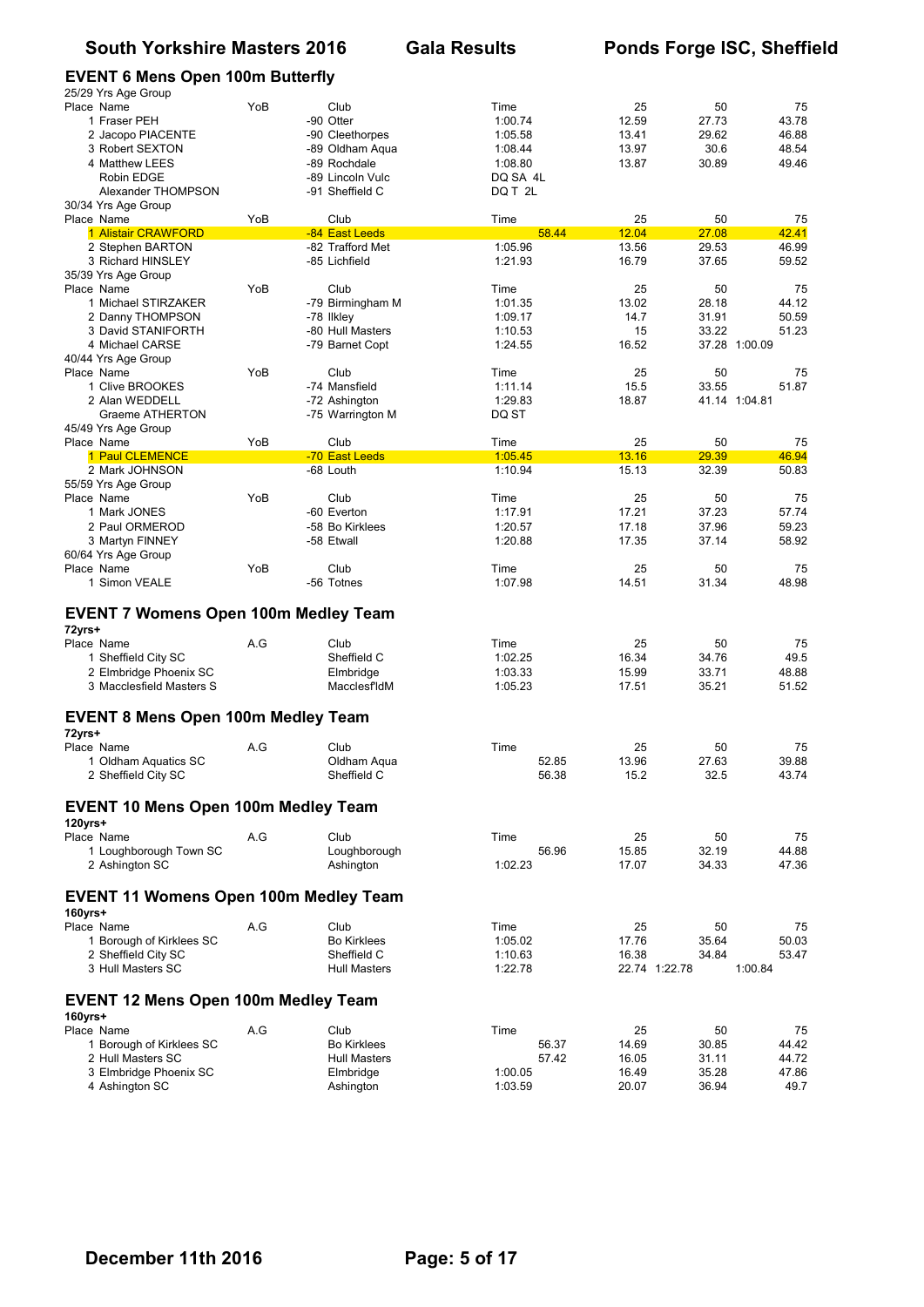#### **EVENT 13 Womens Open 50m Breaststroke**

| 18/24 Yrs Age Group                        |     |                                     |      |                |                |
|--------------------------------------------|-----|-------------------------------------|------|----------------|----------------|
| Place Name                                 | YoB | Club                                | Time |                | 25             |
| 1 Lucy BYE                                 |     | -97 Stocksbridge                    |      | 35.96          | 16.69          |
| 2 Emma FITZPATRICK                         |     | -93 NottmLeander                    |      | 36.96          | 16.99          |
| 3 Tessa DUNFORD                            |     | -93 MacclesfldM                     |      | 39.27          | 18.26          |
| 4 Lauren DAVIES                            |     | -95 MacclesfldM                     |      | 39.76          | 18.69          |
| 5 Ruth BROWN<br>6 Jodie BARRON-HASTINGS    |     | -96 Rotherham Mo<br>-92 MacclesfldM |      | 42.63<br>48.62 | 19.65<br>22.72 |
| 25/29 Yrs Age Group                        |     |                                     |      |                |                |
| Place Name                                 | YoB | Club                                | Time |                | 25             |
| 1 Emily AUST                               |     | -90 Biggleswade                     |      | 39.56          | 18.4           |
| 2 Catherine DEMONT                         |     | -91 Otter                           |      | 40.72          | 18.88          |
| 3 Helen MILLER                             |     | -90 York Tri                        |      | 45.43          | 21.68          |
| 30/34 Yrs Age Group                        |     |                                     |      |                |                |
| Place Name                                 | YoB | Club                                | Time |                | 25             |
| 1 Emma CARROLL                             |     | -86 MacclesfldM<br>-84 Ather & Leig |      | 39.67<br>40.71 | 18.36<br>19.02 |
| 2 Katarzyna KASZA<br>35/39 Yrs Age Group   |     |                                     |      |                |                |
| Place Name                                 | YoB | Club                                | Time |                | 25             |
| 1 Emma OLIVER                              |     | -81 Co Cant'bury                    |      | 34.44          | 15.93          |
| 2 Vicky HEWICK                             |     | -80 Hull Masters                    |      | 44.77          | 20.67          |
| 3 Ann-Marie BLOWMAN                        |     | -79 Hull Masters                    |      | 53.89          | 25.59          |
| 40/44 Yrs Age Group                        |     |                                     |      |                |                |
| Place Name                                 | YoB | Club                                | Time |                | 25             |
| 1 Helen GORMAN                             |     | -72 Long Eaton                      |      | 34.67          | 16.26          |
| 2 Sally EVERS                              |     | -75 East Leeds<br>-76 Sheffield C   |      | 38.24          | 17.77          |
| 3 Karen PUTLAND<br>4 Karen DAWSON          |     | -76 East Leeds                      |      | 42.66<br>45.03 | 20.1<br>21.68  |
| 5 Nina CURRAN                              |     | -73 Hull Masters                    |      | 47.33          | 22.11          |
| 45/49 Yrs Age Group                        |     |                                     |      |                |                |
| Place Name                                 | YoB | Club                                | Time |                | 25             |
| 1 Jeanne PETIT                             |     | -70 Chesham                         |      | 40.00          | 18.61          |
| 2 Joanne HIGHFIELD                         |     | -68 Lincoln Vulc                    |      | 45.96          | 21.33          |
| 3 Julie BOURNE                             |     | -69 Sheffield C                     |      | 48.74          | 23.28          |
| 50/54 Yrs Age Group                        |     |                                     |      |                |                |
| Place Name                                 | YoB | Club                                | Time |                | 25             |
| 1 Karen GRAHAM<br>2 Pauline FOOT           |     | -65 East Leeds<br>-65 York Tri      |      | 39.74<br>46.89 | 18.72<br>22.09 |
|                                            |     |                                     |      |                |                |
|                                            |     |                                     |      |                |                |
| 55/59 Yrs Age Group                        |     |                                     |      |                |                |
| Place Name<br>1 Jane MUGGLETON             | YoB | Club<br>-61 Sheffield C             | Time | 48.80          | 25<br>22.72    |
| 2 Kathleen DIXON                           |     | -58 Ilkley                          |      | 51.83          | 24.02          |
| 60/64 Yrs Age Group                        |     |                                     |      |                |                |
| Place Name                                 | YoB | Club                                | Time |                | 25             |
| 1 Sally SHIELDS                            |     | -54 Bo Kirklees                     |      | 40.17          | 18.73          |
| 65/69 Yrs Age Group                        |     |                                     |      |                |                |
| Place Name                                 | YoB | Club                                | Time |                | 25             |
| 1 Pat JACKSON                              |     | -47 Warrington M                    |      | 51.93          | 24.1           |
| 70/74 Yrs Age Group                        |     |                                     |      |                |                |
| Place Name                                 | YoB | Club                                | Time |                | 25             |
| 1 Elaine BROMWICH                          |     | -42 Birmingham M                    |      | 53.55          | 24.85          |
|                                            |     |                                     |      |                |                |
| <b>EVENT 14 Mens Open 50m Breaststroke</b> |     |                                     |      |                |                |
| 18/24 Yrs Age Group<br>Place Name          | YoB | Club                                | Time |                | 25             |
| 1 Alex MANLEY                              |     | -92 Lincoln Vulc                    |      | 31.51          | 14.37          |
| 2 Robert BURTON                            |     | -98 Sheffield C                     |      | 32.11          | 14.87          |
| 3 Jonathon HIGHAM                          |     | -93 NottmLeander                    |      | 32.90          | 15.12          |
| 4 Terence LI                               |     | -93 Guildford Ct                    |      | 33.75          | 15.35          |
| 25/29 Yrs Age Group                        |     |                                     |      |                |                |
| Place Name                                 | YoB | Club                                | Time |                | 25             |
| 1 Benjamin JOHNSON                         |     | -87 Bo Kirklees                     |      | 32.60          | 14.94          |
| 2 Richard JAGGER                           |     | -89 East Leeds                      |      | 32.65          | 15.04          |
| 3 Robert SEXTON<br>4 Robin EDGE            |     | -89 Oldham Aqua<br>-89 Lincoln Vulc |      | 36.19<br>37.82 | 16.34<br>17.53 |
| 5 Ian HANSFORD                             |     | -87 Co Lincoln P                    |      | 38.65          | 17.91          |
| 30/34 Yrs Age Group                        |     |                                     |      |                |                |
| Place Name                                 | YoB | Club                                | Time |                | 25             |
| 1 Alistair CRAWFORD                        |     | -84 East Leeds                      |      | 29.38          | 13.22          |
| 2 Paul WICKHAM                             |     | -85 Co Liverpool                    |      | 31.77          | 14.53          |
| 35/39 Yrs Age Group                        |     |                                     |      |                |                |
| Place Name                                 | YoB | Club                                | Time |                | 25             |
| 1 Carl SHAW                                |     | -80 NottmLeander                    |      | 30.86          | 14.24          |
| 2 Richard DERDOWSKI                        |     | -81 Bo Kirklees                     |      | 32.36          | 15.03<br>15.2  |
| 3 Ben MATTINSON<br>4 Stewart WORTHY        |     | -81 MacclesfldM<br>-78 Bo Kirklees  |      | 32.98<br>33.66 | 15.4           |
| 5 John MAJOR                               |     | -79 Hull Masters                    |      | 33.73          | 15.11          |
| 6 Michael CARSE                            |     | -79 Barnet Copt                     |      | 37.60          | 17.31          |
| 7 Gavin CHAMBERS                           |     | -77 Sheffield C                     |      | 40.12          | 18.73          |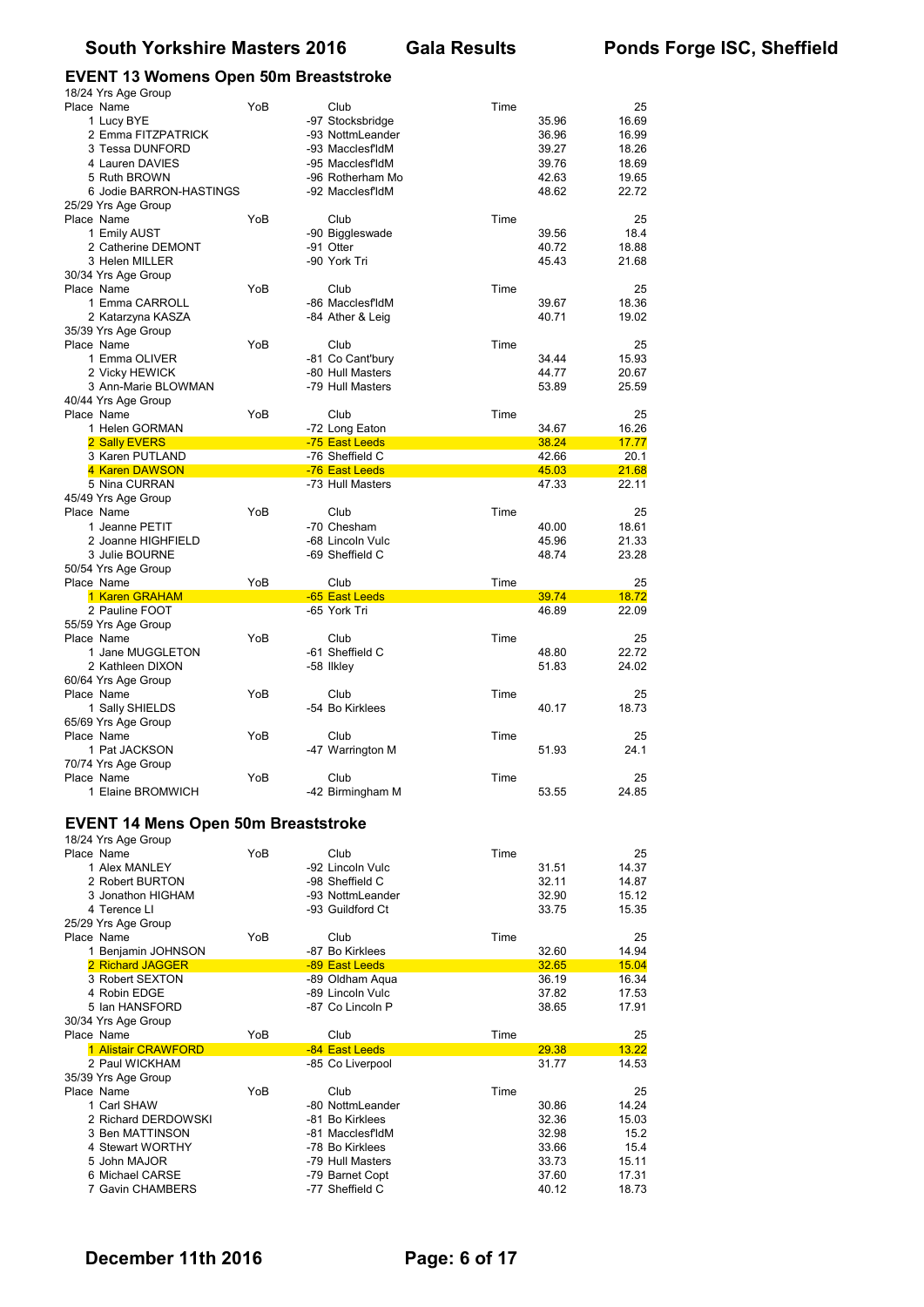| 40/44 Yrs Age Group    |     |                  |      |       |       |
|------------------------|-----|------------------|------|-------|-------|
| Place Name             | YoB | Club             | Time |       | 25    |
| 1 Tim GLEESON          |     | -74 Co Sheffield |      | 33.49 | 15.17 |
| 2 Chris ROLLE          |     | -74 Etwall       |      | 34.12 | 15.54 |
| 3 Jerry O'RIORDAN      |     | -74 Guildford Ct |      | 34.28 | 15.81 |
| 4 Phillip ROBERTSON    |     | -73 Ashington    |      | 37.82 | 17.32 |
| 5 Andrew JONES         |     | -75 Warrington M |      | 38.08 | 17.62 |
| 6 Andrew OLD           |     | -76 Bebington    |      | 41.45 | 18.9  |
| 45/49 Yrs Age Group    |     |                  |      |       |       |
| Place Name             | YoB | Club             | Time |       | 25    |
| 1 Nick WHITE           |     | -71 Loughborough |      | 35.85 | 16.65 |
| 2 Gary THOMAS          |     | -71 Corby        |      | 40.43 | 18.73 |
| 3 Clive SMITH          |     | -69 Etwall       |      | 42.87 | 20.31 |
| 4 Ashley BARWICK       |     | -69 Arfon        |      | 43.98 | 20.6  |
| 50/54 Yrs Age Group    |     |                  |      |       |       |
| Place Name             | YoB | Club             | Time |       | 25    |
| 1 Marcel SCHOLTEN      |     | -66 Modernian    |      | 32.17 | 14.77 |
|                        |     |                  |      |       |       |
| 2 Gordon BELBIN        |     | -62 Ulverston    |      | 32.81 | 15.06 |
| <b>3 Peter JACKSON</b> |     | -66 East Leeds   |      | 34.56 | 15.89 |
| 4 Stephen BOTTOMLEY    |     | -63 Bo Kirklees  |      | 36.19 | 16.9  |
| 5 Brian ARMSTRONG      |     | -62 Gloucester M |      | 40.46 | 18.8  |
| 6 Craig SINGER         |     | -62 Elmbridge    |      | 42.17 | 19.21 |
| 7 Garry PALIN          |     | -66 Bo Kirklees  |      | 45.21 | 20.97 |
| 55/59 Yrs Age Group    |     |                  |      |       |       |
| Place Name             | YoB | Club             | Time |       | 25    |
| 1 David CARTLEDGE      |     | -60 Modernian    |      | 35.28 | 16.27 |
| 2 David BRYANT         |     | -61 Guildford Ct |      | 35.35 | 15.8  |
| 3 Kevan BROWN          |     | -60 Bo Kirklees  |      | 36.12 | 16.75 |
| 4 Louis WYNESS         |     | -61 East Leeds   |      | 36.45 | 16.95 |
| 5 David BRADFORD       |     | -58 Chesterfield |      | 37.84 | 17.09 |
| 6 Mark JONES           |     | -60 Everton      |      | 39.79 | 18.64 |
| 65/69 Yrs Age Group    |     |                  |      |       |       |
| Place Name             | YoB | Club             | Time |       | 25    |
| 1 Godfrey GREEN        |     | -49 Co Lincoln P |      | 42.82 | 19.52 |
| 70/74 Yrs Age Group    |     |                  |      |       |       |
| Place Name             | YoB | Club             | Time |       | 25    |
| 1 George JACKSON       |     | -45 East Anglian |      | 48.42 | 22.8  |
| 75 Yrs/Over Age Group  |     |                  |      |       |       |
| Place Name             | YoB | Club             | Time |       | 25    |
| 1 Mike WAKE            |     | -41 Sevenoaks    |      | 46.24 | 21.76 |
| 2 Bill MOORE           |     | -37 East Leeds   |      | 47.29 | 21.97 |
| 3 Colin SAGE           |     | -36 Hull Masters |      | 52.12 | 23.68 |

#### **EVENT 15 Womens Open 200m Freestyle**

18/24 Yrs Age Group Place Name  $\begin{array}{ccc} 1 \text{ Nicol} & 2.1831 \\ 2.1831 & -93 \text{ Stocksbridge} \end{array}$  Time 2:18.31 1 Nicola FRASER -93 Stocksbridge<br>25m 14.66 50m 31.10 75m 48.63 0 75m 48.63 100m 1:06.46 125m 1:24.59 150m 1:42.69 175m 2:01.12 200m 2:18.31<br>-98 Sheffield C 2:21.52 2 Natasha JONES<br>25m 1541 25m 15.41 50m 32.85 75m 50.88 100m 1:09.50 125m 1:27.81 150m 1:46.16 175m 2:04.23 200m 2:21.52 25/29 Yrs Age Group Place Name  $YoB$  Club Club Time Time 1 Alison GREEN  $-89$  Loughborough 2:18.54 1 -89 Loughborough<br>1 1 50m - 32.46 75m 25m 15.69 50m 32.46 75m 49.99 100m 1:07.43 125m 1:24.80 150m 1:42.19 175m 2:00.34 200m 2:18.54 2 Hayleigh DEEX -91 Lincoln Vulc 2:42.89 25m 19.14 50m 39.19 75m 59.41 100m 1:20.26 125m 1:41.63 150m 2:02.96 175m 2:23.80 200m 2:42.89 3 Katie PURCELL -90 East Leeds 2:45.64 25m 17.86 50m 37.95 75m 59.09 100m 1:20.27 125m 1:41.86 150m 2:03.65 175m 2:25.66 200m 2:45.64 30/34 Yrs Age Group Place Name **The Club Club** Time 1 Sarah HOOF 1000 -85 Lincoln Vulc 2:56.50<br>1 25m 19.70 - 50m 41.03 75m 1:03.27 100m 1:25.72 125m 25m 19.70 50m 41.03 75m 1:03.27 100m 1:25.72 125m 1:48.90 150m 2:12.04 175m 2:35.16 200m 2:56.50 35/39 Yrs Age Group Place Name  $YoB$  Club Club Time<br>1 Sarah HEMPENSTALL - 78 Elmbridge 2:24 1 Sarah HEMPENSTALL - 2:24.00 25m 15.35 50m 32.51 75m 50.40 100m 1:08.61 125m 1:27.40 150m 1:46.17 175m 2:05.13 200m 2:24.00 2 Jodie COX -81 Guildford Ct 2:34.32 25m 16.07 50m 34.16 75m 53.31 100m 1:12.97 125m 1:33.22 150m 1:53.74 175m 2:14.38 200m 2:34.32 3 Vicky HEWICK -80 Hull Masters 2:46.25<br>1 25m 17.93 - 50m 37.37 75m 57.62 100m 1:18.63 125m 25m 17.93 50m 37.37 75m 57.62 100m 1:18.63 125m 1:40.26 150m 2:02.58 175m 2:26.10 200m 2:46.25 40/44 Yrs Age Group Place Name  $YoB$  Club Club Time Time 1 Victoria WILFORD -74 Bo Kirklees 2:33.36 1 Victoria WILFORD -74 Bo Kirklees<br>25m 16.03 50m 33.27 75m 51.66 25m 16.03 50m 33.27 75m 51.66 100m 1:10.68 125m 1:30.71 150m 1:51.37 175m 2:10.93 200m 2:33.36 2 Karen DAWSON -76 East Leeds 2:44.18 5 75m 59.60 100m 1:21.23 125m 1:42.14 150m 2:03.76 175m 2:25.02 200m 2:44.18<br>-75 Bo Kirklees 3:29.97 3 Emma GODFREY -75 Bo Kirklees 3:29.97<br>25 am 22.99 50m 47.59 75m 1:13.47 100m 1:40.20 125m 25m 22.99 50m 47.59 75m 1:13.47 100m 1:40.20 125m 2:07.48 150m 2:35.27 175m 3:24.25 200m 3:29.97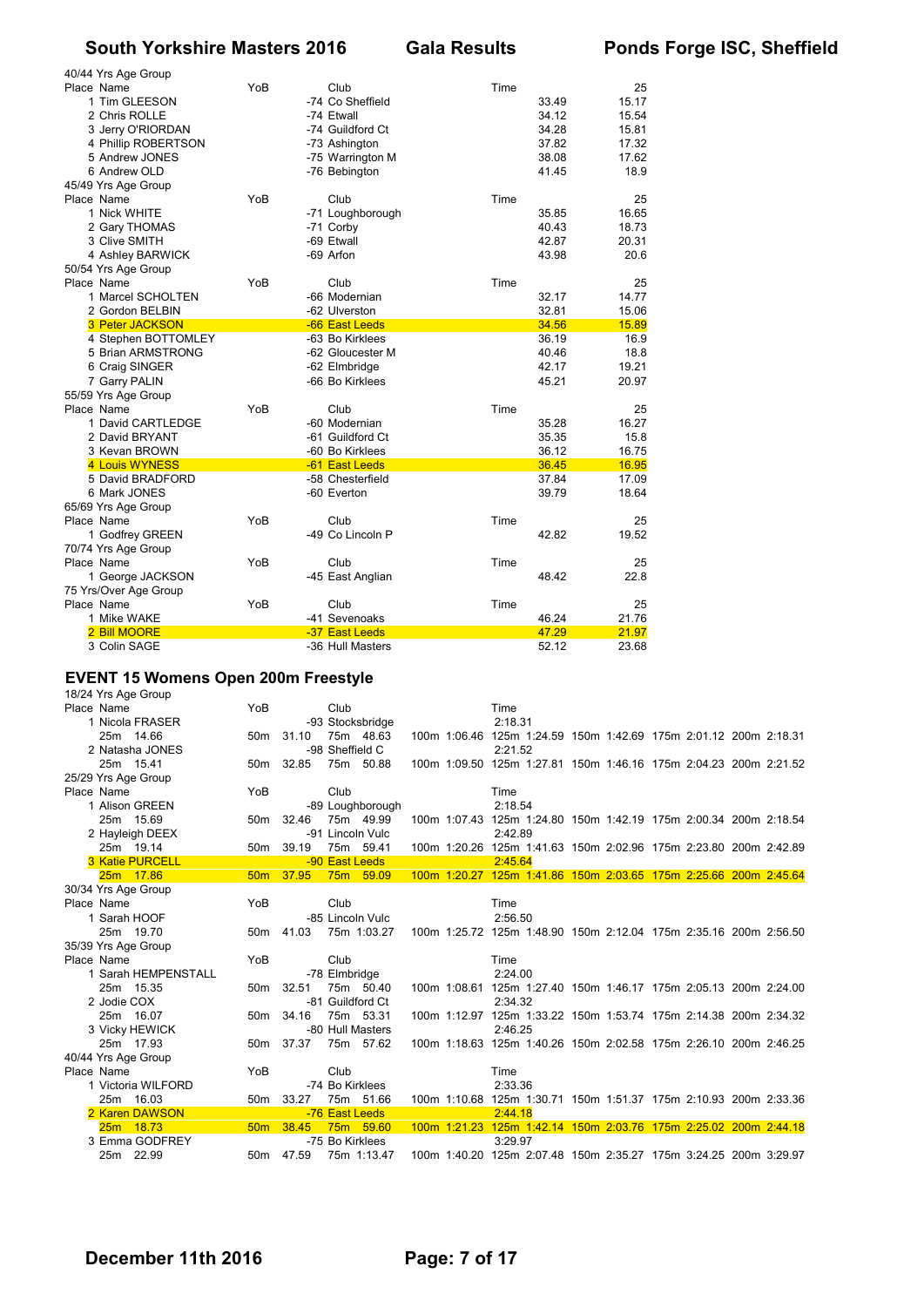| 45/49 Yrs Age Group |                 |           |               |                  |  |         |  |                                                                  |  |  |
|---------------------|-----------------|-----------|---------------|------------------|--|---------|--|------------------------------------------------------------------|--|--|
| Place Name          | YoB             |           | Club          |                  |  | Time    |  |                                                                  |  |  |
| 1 Deborah TUCK      |                 |           |               | -70 Cleethorpes  |  | 2:30.15 |  |                                                                  |  |  |
| 25m 15.90           | 50 <sub>m</sub> | 33.64     |               | 75m 52.26        |  |         |  | 100m 1:11.21 125m 1:30.78 150m 1:50.65 175m 2:10.88 200m 2:30.15 |  |  |
| 2 Suzanne PATTERSON |                 |           |               | -70 Bo Kirklees  |  | 2:53.32 |  |                                                                  |  |  |
| 25m 19.59           | 50m             | 40.54     |               | 75m 1:01.73      |  |         |  | 100m 1:23.76 125m 1:46.31 150m 2:09.02 175m 2:31.70 200m 2:53.32 |  |  |
| 50/54 Yrs Age Group |                 |           |               |                  |  |         |  |                                                                  |  |  |
| Place Name          | YoB             |           | Club          |                  |  | Time    |  |                                                                  |  |  |
| 1 Judy BROWN        |                 |           |               | -64 Warrington M |  | 2:25.40 |  |                                                                  |  |  |
| 25m 15.86           |                 | 50m 33.49 |               | 75m 51.94        |  |         |  | 100m 1:10.89 125m 1:29.59 150m 1:48.47 175m 2:07.42 200m 2:25.40 |  |  |
| 55/59 Yrs Age Group |                 |           |               |                  |  |         |  |                                                                  |  |  |
| Place Name          | YoB             |           | Club          |                  |  | Time    |  |                                                                  |  |  |
| 1 Karen ELLY        |                 |           |               | -61 Hyde Seal    |  | 2:26.17 |  |                                                                  |  |  |
| 25m 15.58           | 50m             | 32.81     |               | 75m 50.74        |  |         |  | 100m 1:09.50 125m 1:28.57 150m 1:48.15 175m 2:07.70 200m 2:26.17 |  |  |
| 2 Carol JAMES       |                 |           |               | -60 Sheffield C  |  | 3:13.30 |  |                                                                  |  |  |
| 25m 20.97           | 50 <sub>m</sub> | 44.18     |               | 75m 1:08.82      |  |         |  | 100m 1:33.65 125m 1:58.83 150m 2:24.35 175m 2:50.26 200m 3:13.30 |  |  |
| 60/64 Yrs Age Group |                 |           |               |                  |  |         |  |                                                                  |  |  |
| Place Name          | YoB             |           | Club          |                  |  | Time    |  |                                                                  |  |  |
| 1 Anne BOURNE       |                 |           |               | -54 Camphill Ed  |  | 2:42.88 |  |                                                                  |  |  |
| 25m 18.02           | 50 <sub>m</sub> | 37.90     |               | 75m 58.69        |  |         |  | 100m 1:19.68 125m 1:40.59 150m 2:01.53 175m 2:22.64 200m 2:42.88 |  |  |
| 2 Christine GILLARD |                 |           | -56 Calv Bing |                  |  | 2:59.93 |  |                                                                  |  |  |
| 25m 19.13           | 50m             | 39.82     |               | 75m 1:02.14      |  |         |  | 100m 1:25.62 125m 1:49.69 150m 2:13.87 175m 2:37.50 200m 2:59.93 |  |  |
| 3 Suzanne CLARKSON  |                 |           |               | -55 Hull Masters |  | 4:13.99 |  |                                                                  |  |  |
| 25m 27.38           |                 | 50m 58.11 |               | 75m 1:30.22      |  |         |  | 100m 2:02.78 125m 2:36.43 150m 3:09.75 175m 3:43.43 200m 4:13.99 |  |  |

## **EVENT 16 Mens Open 200m Freestyle**

| 18/24 Yrs Age Group           |                 |           |                 |                  |  |                                                                             |  |  |  |
|-------------------------------|-----------------|-----------|-----------------|------------------|--|-----------------------------------------------------------------------------|--|--|--|
| Place Name                    | YoB             |           | Club            |                  |  | Time                                                                        |  |  |  |
| 1 Robert BURTON               |                 |           | -98 Sheffield C |                  |  | 2:02.06                                                                     |  |  |  |
| 25m 12.48                     | 50m             | 26.82     |                 | 75m 41.24        |  | 100m 56.52 125m 1:12.43 150m 1:29.04 175m 1:45.58 200m 2:02.06              |  |  |  |
| 2 George MORREAL              |                 |           |                 | -92 Oldham Aqua  |  | 2:02.59                                                                     |  |  |  |
| 25m 13.11                     |                 | 50m 27.41 |                 | 75m 42.36        |  | 100m 57.76 125m 1:13.57 150m 1:29.84 175m 1:46.53 200m 2:02.59              |  |  |  |
| 3 Jonathan PENNELL            |                 |           |                 | -92 Team Luton   |  | 2:18.10                                                                     |  |  |  |
| 25m 15.42                     |                 | 50m 29.24 |                 | 75m 49.09        |  | 100m 1:06.79 125m 1:24.42 150m 1:42.46 175m 2:00.37 200m 2:18.10            |  |  |  |
| 25/29 Yrs Age Group           |                 |           |                 |                  |  |                                                                             |  |  |  |
| Place Name                    | YoB             |           | Club            |                  |  | Time                                                                        |  |  |  |
| 1 Matthew CRACKELL            |                 |           |                 | -91 Loughborough |  | 2:10.68                                                                     |  |  |  |
| 25m 13.36                     | 50 <sub>m</sub> | 28.70     |                 | 75m 44.64        |  | 100m 1:01.24 125m 1:18.20 150m 1:35.69 175m 1:53.69 200m 2:10.68            |  |  |  |
| 2 Tejkaran SAMRA              |                 |           |                 | -88 Loughborough |  | 2:12.06                                                                     |  |  |  |
| 25m 14.34                     | 50m             | 30.63     |                 | 75m 47.45        |  | 100m 1:04.45 125m 1:21.38 150m 1:38.59 175m 1:55.86 200m 2:12.06            |  |  |  |
| 3 Simon JENSON                |                 |           |                 | -87 Hull Masters |  | 2:16.08                                                                     |  |  |  |
| 25m 14.47                     |                 | 50m 30.94 |                 | 75m 47.16        |  | 100m 1:04.45 125m 1:22.25 150m 1:40.22 175m 1:58.88 200m 2:16.08            |  |  |  |
| 4 Andrea MEO                  |                 |           | -90 York City   |                  |  | 2:34.94                                                                     |  |  |  |
| 25m 15.75                     | 50 <sub>m</sub> | 33.78     |                 | 75m 52.46        |  | 100m 1:11.82 125m 1:31.86 150m 1:52.58 175m 2:13.87 200m 2:34.94            |  |  |  |
| 30/34 Yrs Age Group           |                 |           |                 |                  |  |                                                                             |  |  |  |
| Place Name                    | YoB             |           | Club            |                  |  | Time                                                                        |  |  |  |
| 1 Nicolas BARBER              |                 |           | -84 Otter       |                  |  | 2:07.69                                                                     |  |  |  |
| 25m 13.48                     | 50m             | 28.66     |                 | 75m 44.74        |  | 100m 1:01.03 125m 1:17.69 150m 1:34.55 175m 1:51.43 200m 2:07.69            |  |  |  |
| 2 Sam WATTS                   |                 |           |                 | -86 East Anglian |  | 2:13.94                                                                     |  |  |  |
| 25m 13.67                     |                 | 50m 28.76 |                 | 75m 44.93        |  | 100m 1:01.72 125m 1:18.95 150m 1:36.87 175m 1:55.31 200m 2:13.94            |  |  |  |
| 3 Gregan CLARKSON             |                 |           |                 | -82 Hull Masters |  | 2:22.62                                                                     |  |  |  |
| 25m 14.62                     |                 | 50m 31.17 |                 | 75m 49.32        |  | 100m 1:07.99 125m 1:27.09 150m 1:45.96 175m 2:05.12 200m 2:22.62            |  |  |  |
| 4 Richard HINSLEY             |                 |           | -85 Lichfield   |                  |  | 2:39.16                                                                     |  |  |  |
| 25m 16.30                     | 50 <sub>m</sub> | 35.40     |                 | 75m 55.71        |  | 100m 1:30.68 125m 1:37.87 150m 1:59.00 175m 2:19.22 200m 2:39.16            |  |  |  |
| 5 Andy BANKS                  |                 |           |                 | -86 Nova Cent'n  |  | 3:07.63                                                                     |  |  |  |
| 25m 17.70                     | 50m             | 39.02     |                 | 75m 1:02.35      |  | 100m 1:26.94 125m 1:51.63 150m 2:16.63 175m 2:42.47 200m 3:07.63            |  |  |  |
| 35/39 Yrs Age Group           |                 |           |                 |                  |  |                                                                             |  |  |  |
| Place Name                    | YoB             |           | Club            |                  |  | Time                                                                        |  |  |  |
| 1 Alex THURSTON               |                 |           |                 | -81 NottmLeander |  | 1:58.84                                                                     |  |  |  |
| 25m 12.72                     | 50 <sub>m</sub> | 26.78     |                 | 75m 41.48        |  | 100m 56.40 125m 1:11.50 150m 1:26.92 175m 1:43.01 200m 1:58.84              |  |  |  |
| 2 Peter SMITH                 |                 |           | -80 East Leeds  |                  |  | 2:05.55                                                                     |  |  |  |
| 25m 13.60                     |                 | 50m 28.58 |                 | 75m 44.08        |  | 100m 1:00.11 125m 1:16.55 150m 1:32.85 175m 1:49.56 200m 2:05.55            |  |  |  |
| 3 Stewart WORTHY              |                 |           |                 | -78 Bo Kirklees  |  | 2:12.35                                                                     |  |  |  |
| 25m 14.87                     | 50m             | 30.99     | -78 Ilkley      | 75m 47.63        |  | 100m 1:04.09 125m 1:20.97 150m 1:38.08 175m 1:55.58 200m 2:12.35<br>2:14.85 |  |  |  |
| 4 Danny THOMPSON<br>25m 14.33 |                 | 50m 29.94 |                 | 75m 46.62        |  |                                                                             |  |  |  |
| 5 Richard ROYAL               |                 |           |                 | -80 Hull Masters |  | 100m 1:03.50 125m 1:20.92 150m 1:38.80 175m 1:57.02 200m 2:14.85<br>2:32.44 |  |  |  |
| 25m 15.98                     | 50m             | 33.82     |                 | 75m 52.90        |  | 100m 1:12.72 125m 1:33.20 150m 1:54.18 175m 2:14.91 200m 2:32.44            |  |  |  |
| 40/44 Yrs Age Group           |                 |           |                 |                  |  |                                                                             |  |  |  |
| Place Name                    | YoB             |           | Club            |                  |  | Time                                                                        |  |  |  |
| 1 Alan WEDDELL                |                 |           | -72 Ashington   |                  |  | 2:56.63                                                                     |  |  |  |
| 25m 19.89                     |                 | 50m 42.59 |                 | 75m 1:03.90      |  | 100m 1:28.29 125m 1:51.63 150m 2:14.31 175m 2:35.94 200m 2:56.63            |  |  |  |
| 45/49 Yrs Age Group           |                 |           |                 |                  |  |                                                                             |  |  |  |
| Place Name                    | YoB             |           | Club            |                  |  | Time                                                                        |  |  |  |
| 1 Mark JOHNSON                |                 |           | -68 Louth       |                  |  | 2:22.30                                                                     |  |  |  |
| 25m 15.60                     | 50 <sub>m</sub> | 33.04     |                 | 75m 51.37        |  | 100m 1:09.51 125m 1:27.80 150m 1:46.35 175m 2:04.89 200m 2:22.30            |  |  |  |
| 2 Nick WHITE                  |                 |           |                 | -71 Loughborough |  | 2:25.70                                                                     |  |  |  |
| 25m 15.61                     | 50 <sub>m</sub> | 33.35     |                 | 75m 52.34        |  | 100m 1:10.78 125m 1:29.69 150m 1:48.33 175m 2:07.45 200m 2:25.70            |  |  |  |
| 3 Phillip ALDRIDGE            |                 |           |                 | -71 Tynemouth    |  | 2:52.98                                                                     |  |  |  |
| 25m 17.80                     |                 | 50m 37.50 |                 | 75m 57.64        |  | 100m 1:17.95 125m 1:44.26 150m 2:00.64 175m 2:29.72 200m 2:52.98            |  |  |  |
|                               |                 |           |                 |                  |  |                                                                             |  |  |  |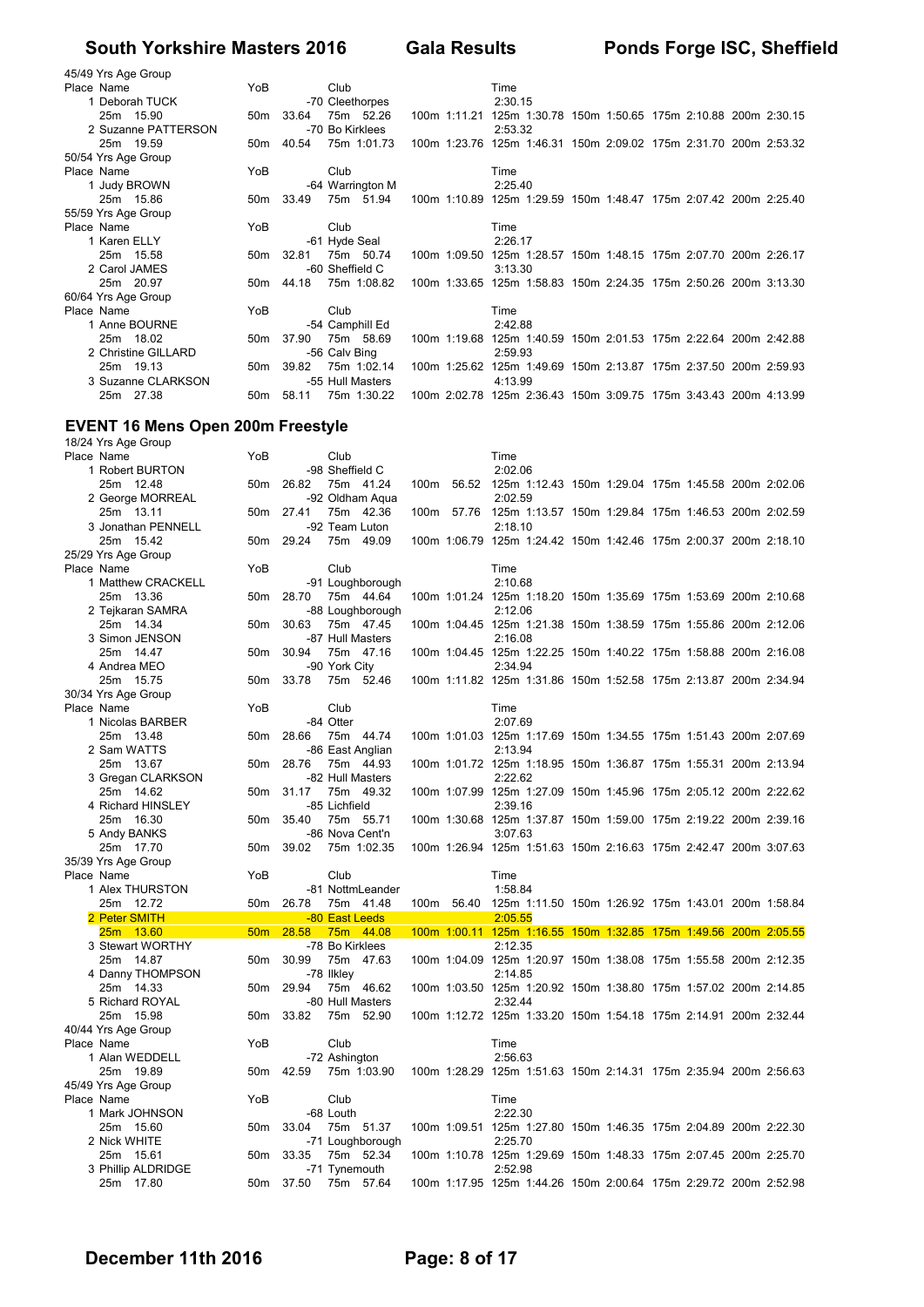| 50/54 Yrs Age Group   |                 |           |                |                  |  |                                                                  |  |  |  |
|-----------------------|-----------------|-----------|----------------|------------------|--|------------------------------------------------------------------|--|--|--|
| Place Name            | YoB             |           | Club           |                  |  | Time                                                             |  |  |  |
| 1 Brian ARMSTRONG     |                 |           |                | -62 Gloucester M |  | 2:33.27                                                          |  |  |  |
| 25m 16.67             |                 | 50m 35.41 |                | 75m 54.73        |  | 100m 1:14.06 125m 1:34.44 150m 1:54.24 175m 2:14.23 200m 2:33.27 |  |  |  |
| 2 Jonathan GREENE     |                 |           |                | -64 East Anglian |  | 2:49.37                                                          |  |  |  |
| 25m 18.12             |                 | 50m 35.85 |                | 75m 58.58        |  | 100m 1:14.91 125m 1:42.43 150m 2:49.16 175m 2:27.67 200m 2:49.37 |  |  |  |
| 55/59 Yrs Age Group   |                 |           |                |                  |  |                                                                  |  |  |  |
| Place Name            | YoB             |           | Club           |                  |  | Time                                                             |  |  |  |
| 1 Mark JONES          |                 |           | -60 Everton    |                  |  | 2:19.03                                                          |  |  |  |
| 25m 15.97             |                 | 50m 33.28 |                | 75m 50.51        |  | 100m 1:08.17 125m 1:25.70 150m 1:43.70 175m 2:01.67 200m 2:19.03 |  |  |  |
| 2 Rob WOODCOCK        |                 |           | -57 Wetherby   |                  |  | 2:23.64                                                          |  |  |  |
| 25m 15.51             | 50 <sub>m</sub> | 32.75     |                | 75m 50.05        |  | 100m 1:08.44 125m 1:27.36 150m 1:46.44 175m 2:05.27 200m 2:23.64 |  |  |  |
| 3 Gary THOMAS         |                 |           |                | -61 Royal Navy   |  | 2:31.86                                                          |  |  |  |
| 25m 16.23             |                 | 50m 35.37 |                | 75m 53.95        |  | 100m 1:13.25 125m 1:32.73 150m 1:47.63 175m 2:12.42 200m 2:31.86 |  |  |  |
| 4 Brenton MAYMAN      |                 |           |                | -60 Pocklington  |  | 2:37.52                                                          |  |  |  |
| 25m 16.15             |                 | 50m 34.15 |                | 75m 53.43        |  | 100m 1:13.63 125m 1:34.74 150m 1:56.17 175m 2:17.45 200m 2:37.52 |  |  |  |
| 60/64 Yrs Age Group   |                 |           |                |                  |  |                                                                  |  |  |  |
| Place Name            | YoB             |           | Club           |                  |  | Time                                                             |  |  |  |
| 1 Simon VEALE         |                 |           | -56 Totnes     |                  |  | 2:17.58                                                          |  |  |  |
| 25m 15.38             |                 | 50m 31.83 |                | 75m 49.05        |  | 100m 1:06.86 125m 1:24.69 150m 1:42.54 175m 2:00.51 200m 2:17.58 |  |  |  |
| 65/69 Yrs Age Group   |                 |           |                |                  |  |                                                                  |  |  |  |
| Place Name            | YoB             |           | Club           |                  |  | Time                                                             |  |  |  |
| 1 Ian PAULGER         |                 |           |                | -51 Lincoln Vulc |  | 3:09.85                                                          |  |  |  |
| 25m 18.86             |                 | 50m 40.60 |                | 75m 1:03.76      |  | 100m 1:28.94 125m 1:53.72 150m 2:19.40 175m 2:44.91 200m 3:09.85 |  |  |  |
| 75 Yrs/Over Age Group |                 |           |                |                  |  |                                                                  |  |  |  |
| Place Name            | YoB             |           | Club           |                  |  | Time                                                             |  |  |  |
| 1 Mike WAKE           |                 |           | -41 Sevenoaks  |                  |  | 3:01.81                                                          |  |  |  |
| 25m 19.78             | 50 <sub>m</sub> | 41.78     |                | 75m 1:04.56      |  | 100m 1:27.83 125m 1:51.49 150m 2:14.99 175m 2:38.85 200m 3:01.81 |  |  |  |
| 2 Bill MOORE          |                 |           | -37 East Leeds |                  |  | 3:42.69                                                          |  |  |  |
| 25m 24.57             | 50 <sub>m</sub> | 50.98     |                | 75m 1:18.65      |  | 100m 1:47.38 125m 2:16.50 150m 2:45.71 175m 3:14.95 200m 3:42.69 |  |  |  |

## **EVENT 17 Womens Open 50m Butterfly**

|            | 18/24 Yrs Age Group     |     |                  |      |       |       |
|------------|-------------------------|-----|------------------|------|-------|-------|
| Place Name |                         | YoB | Club             | Time |       | 25    |
|            | 1 Lucy BYE              |     | -97 Stocksbridge |      | 32.45 | 14.98 |
|            | 2 Nicola FRASER         |     | -93 Stocksbridge |      | 32.59 | 15.06 |
|            | 3 Catriona FRASER       |     | -97 Newcastle St |      | 32.65 | 15.47 |
|            | 4 Natasha JONES         |     | -98 Sheffield C  |      | 33.02 | 15.34 |
|            | 5 Katie WOODCOCK        |     | -94 Wetherby     |      | 34.12 | 15.73 |
|            | 6 Morwenna PARKIN       |     | -94 East Leeds   |      | 34.38 | 16.00 |
|            | 7 Ruth BROWN            |     | -96 Rotherham Mo |      | 37.06 | 16.94 |
|            | 8 Jodie BARRON-HASTINGS |     | -92 MacclesfldM  |      | 40.58 | 18.23 |
|            | 25/29 Yrs Age Group     |     |                  |      |       |       |
| Place Name |                         | YoB | Club             | Time |       | 25    |
|            | 1 Helen MILLER          |     | -90 York Tri     |      | 40.82 | 18.93 |
|            | 30/34 Yrs Age Group     |     |                  |      |       |       |
| Place Name |                         | YoB | Club             | Time |       | 25    |
|            | 1 Lucy RODWELL          |     | -86 Sheffield C  |      | 31.55 | 14.56 |
|            | 2 Natasha LANE          |     | -85 Elmbridge    |      | 32.73 | 15    |
|            | 3 Fiona SADLER          |     | -82 MacclesfldM  |      | 34.77 | 15.9  |
|            | 35/39 Yrs Age Group     |     |                  |      |       |       |
| Place Name |                         | YoB | Club             | Time |       | 25    |
|            | 1 Helen JOHNSON         |     | -79 Louth        |      | 36.18 | 16.71 |
|            | 2 Ann-Marie BLOWMAN     |     | -79 Hull Masters |      | 47.84 | 22.2  |
|            | 40/44 Yrs Age Group     |     |                  |      |       |       |
| Place Name |                         | YoB | Club             | Time |       | 25    |
|            | 1 Sally EVERS           |     | -75 East Leeds   |      | 32.94 | 15.3  |
|            | 2 Nina CURRAN           |     | -73 Hull Masters |      | 42.31 | 19.33 |
|            | 3 Sue HARRIS            |     | -73 Ilkley       |      | 42.75 | 19.72 |
|            | 45/49 Yrs Age Group     |     |                  |      |       |       |
| Place Name |                         | YoB | Club             | Time |       | 25    |
|            | 1 Andrea THOMAS         |     | -69 Hoylake      |      | 37.21 | 17.43 |
|            | 2 Dianne FOSTER         |     | -69 East Leeds   |      | 41.39 | 19.3  |
|            | 3 Ashley KINGSNORTH     |     | -69 East Leeds   |      | 53.41 | 25.1  |
|            | 50/54 Yrs Age Group     |     |                  |      |       |       |
| Place Name |                         | YoB | Club             | Time |       | 25    |
|            | 1 Karen GRAHAM          |     | -65 East Leeds   |      | 32.82 | 15.32 |
|            | 2 Judy BROWN            |     | -64 Warrington M |      | 34.40 | 16.16 |
|            | 3 Pauline FOOT          |     | -65 York Tri     |      | 42.19 | 20.18 |
|            | 55/59 Yrs Age Group     |     |                  |      |       |       |
| Place Name |                         | YoB | Club             | Time |       | 25    |
|            | 1 Carol JAMES           |     | -60 Sheffield C  |      | 43.71 | 19.83 |
|            | 60/64 Yrs Age Group     |     |                  |      |       |       |
| Place Name |                         | YoB | Club             | Time |       | 25    |
|            | 1 Sally SHIELDS         |     | -54 Bo Kirklees  |      | 39.07 | 18.31 |
|            | 2 Wendy OFFORD          |     | -54 Bo Kirklees  |      | 41.49 | 18.63 |
|            | 65/69 Yrs Age Group     |     |                  |      |       |       |
| Place Name |                         | YoB | Club             | Time |       | 25    |
|            | 1 Pat JACKSON           |     | -47 Warrington M |      | 45.19 | 21.6  |
|            |                         |     |                  |      |       |       |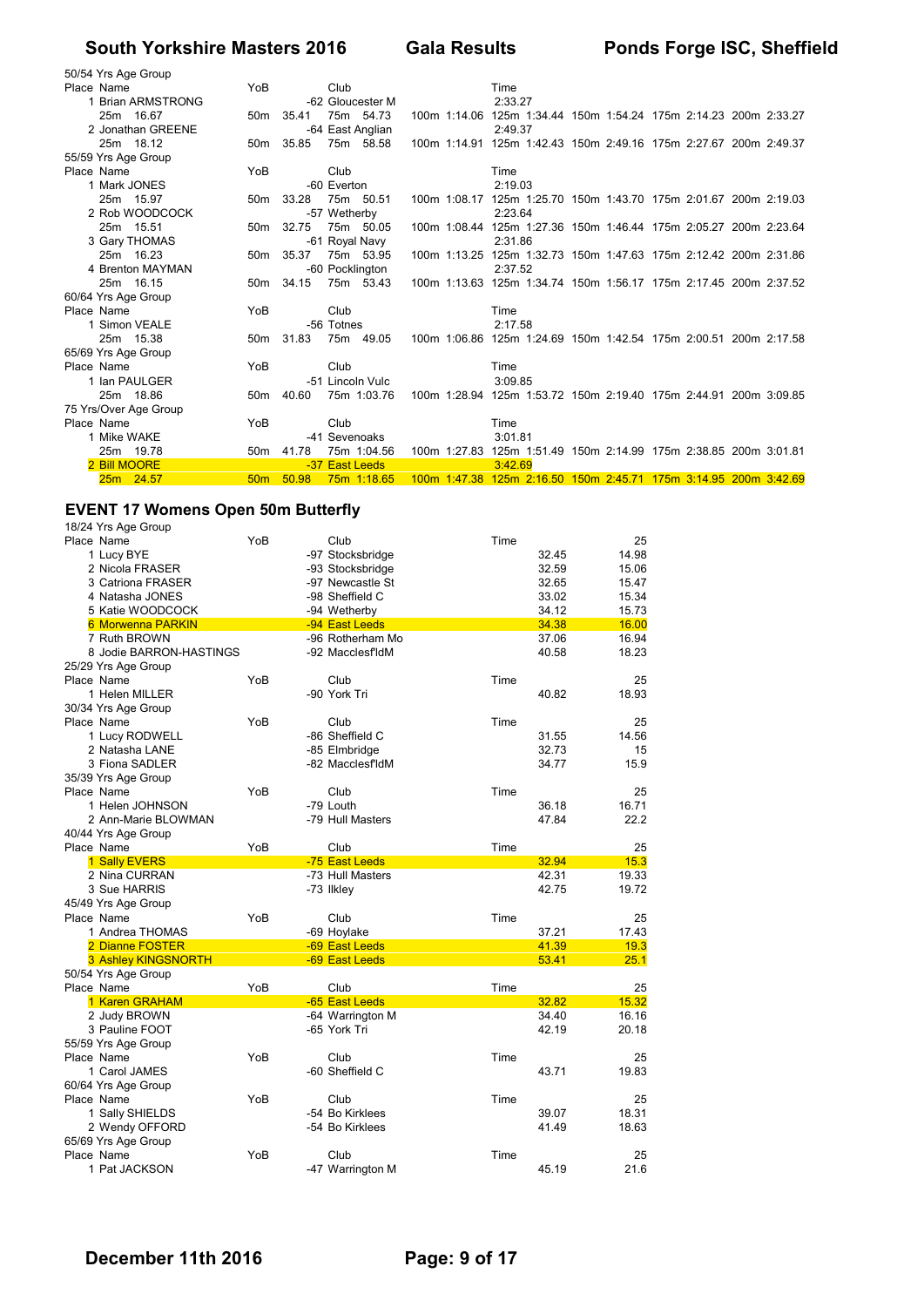#### **EVENT 18 Mens Open 50m Butterfly**

| 25<br>Place Name<br>YoB<br>Club<br>Time<br>-98 Sheffield C<br>11.89<br>1 Robert BURTON<br>26.23<br>2 Jonathon HIGHAM<br>-93 NottmLeander<br>26.51<br>12.3<br>27.66<br>12.64<br>3 Bradley HANNAH<br>-98 Oldham Aqua<br>4 Terence LI<br>-93 Guildford Ct<br>28.13<br>12.91<br>-92 Lincoln Vulc<br>28.75<br>13.24<br>5 Alex MANLEY<br>14.14<br>-98 Sheffield C<br>30.50<br>6 Alasdair MCNEIL<br>25/29 Yrs Age Group<br>YoB<br>Club<br>25<br>Place Name<br>Time<br>-89 East Leeds<br>27.21<br>12.53<br>1 Richard JAGGER<br>28.27<br>12.89<br>2 Jacopo PIACENTE<br>-90 Cleethorpes<br>29.66<br>-89 Rochdale<br>13.51<br>3 Matthew LEES<br>4 Robert SEXTON<br>-89 Oldham Aqua<br>30.45<br>13.76<br>5 Peter BRADBURY<br>-87 Bo Kirklees<br>32.28<br>14.65<br>35.26<br>6 Robin EDGE<br>-89 Lincoln Vulc<br>17.09<br>30/34 Yrs Age Group<br>YoB<br>Club<br>25<br>Place Name<br>Time<br>-84 East Leeds<br>25.64<br>11.62<br>1 Alistair CRAWFORD<br>27.89<br>2 Stephen BARTON<br>-82 Trafford Met<br>12.99<br>27.98<br>3 Wade RIMBACH<br>-84 Otter<br>13.06<br>-82 East Leeds<br>28.10<br>12.85<br>4 James BARWICK<br>29.03<br>5 Steven DICKINSON<br>-85 Ashington<br>13.34<br>6 Sam WATTS<br>-86 East Anglian<br>29.35<br>13.26<br>7 Luke GALLIMORE<br>-86 Hazel Grove<br>30.03<br>13.84<br>8 Richard HINSLEY<br>-85 Lichfield<br>35.74<br>15.88<br>35/39 Yrs Age Group<br>YoB<br>25<br>Place Name<br>Club<br>Time<br>1 Michael STIRZAKER<br>-79 Birmingham M<br>27.58<br>12.91<br>2 John MAJOR<br>-79 Hull Masters<br>29.81<br>13.62<br>3 David STANIFORTH<br>-80 Hull Masters<br>30.10<br>13.92<br>4 Gavin CHAMBERS<br>-77 Sheffield C<br>33.68<br>15.65<br>5 Richard ROYAL<br>-80 Hull Masters<br>35.66<br>16.28<br>40/44 Yrs Age Group<br>YoB<br>25<br>Place Name<br>Club<br>Time<br>1 Graeme ATHERTON<br>-75 Warrington M<br>27.39<br>13.04<br>2 Dean BLACKMAN<br>-75 Elmbridge<br>28.13<br>13.15<br>3 Jerry O'RIORDAN<br>-74 Guildford Ct<br>29.19<br>13.14<br>4 Clive BROOKES<br>-74 Mansfield<br>30.76<br>14.09<br>36.51<br>5 Andrew OLD<br>16.47<br>-76 Bebington<br>45/49 Yrs Age Group<br>YoB<br>25<br>Place Name<br>Club<br>Time<br>1 Mark JOHNSON<br>-68 Louth<br>31.63<br>14.92<br>2 Clive SMITH<br>-69 Etwall<br>41.36<br>18.29<br>50/54 Yrs Age Group<br>YoB<br>25<br>Place Name<br>Club<br>Time<br>12.7<br>1 David EMERSON<br>-62 East Leeds<br>27.29<br>2 Russell MASON<br>-63 Warrington M<br>29.44<br>13.62<br>3 Brian ARMSTRONG<br>35.42<br>16.71<br>-62 Gloucester M<br>38.60<br>4 Craig SINGER<br>-62 Elmbridge<br>17.33<br>55/59 Yrs Age Group<br>YoB<br>Club<br>25<br>Place Name<br>Time<br>-60 Hull Masters<br>15.19<br>1 Stephen ALLEN<br>32.57<br>2 Paul ORMEROD<br>-58 Bo Kirklees<br>33.50<br>15.58<br>3 Martyn FINNEY<br>-58 Etwall<br>34.08<br>15.76<br>4 Gary THOMAS<br>-61 Royal Navy<br>34.35<br>15.01<br>34.64<br>5 David BRADFORD<br>-58 Chesterfield<br>15.56<br>35.13<br>15.74<br>6 Trevor THEWLIS<br>-57 Bo Kirklees<br>35.82<br>7 Mark JONES<br>-60 Everton<br>16.92<br>60/64 Yrs Age Group<br>YoB<br>Club<br>25<br>Place Name<br>Time<br>1 Graham HODGSON<br>-54 Bo Kirklees<br>37.46<br>16.62<br>65/69 Yrs Age Group<br>Place Name<br>YoB<br>25<br>Club<br>Time<br>-49 Co Lincoln P<br>1 Godfrey GREEN<br>42.16<br>19.05<br>2 Ian PAULGER<br>-51 Lincoln Vulc<br>43.02<br>20.17<br><b>EVENT 19 Womens Open 100m Backstroke</b><br>18/24 Yrs Age Group<br>YoB<br>Club<br>Time<br>Place Name<br>25<br>50<br>-98 Sheffield C<br>1 Natasha JONES<br>1:17.58<br>18.63<br>38.13<br>25/29 Yrs Age Group<br>Place Name<br>YoB<br>Club<br>Time<br>25<br>50<br>-87 Bo Kirklees<br>1 Deborah CROSSLAND<br>1:13.46<br>17.24<br>35.08<br>2 Helen MILLER<br>-90 York Tri<br>1:27.63<br>21.18<br>43.49 1:05.83<br><b>3 Katie PURCELL</b><br>-90 East Leeds<br>1:37.95<br>24<br>49.2 1:14.41<br>30/34 Yrs Age Group<br>Place Name<br>YoB<br>Club<br>Time<br>25<br>50<br>36.35 1:20.25<br>-86 Warrington W | 18/24 Yrs Age Group |  |         |  |         |
|----------------------------------------------------------------------------------------------------------------------------------------------------------------------------------------------------------------------------------------------------------------------------------------------------------------------------------------------------------------------------------------------------------------------------------------------------------------------------------------------------------------------------------------------------------------------------------------------------------------------------------------------------------------------------------------------------------------------------------------------------------------------------------------------------------------------------------------------------------------------------------------------------------------------------------------------------------------------------------------------------------------------------------------------------------------------------------------------------------------------------------------------------------------------------------------------------------------------------------------------------------------------------------------------------------------------------------------------------------------------------------------------------------------------------------------------------------------------------------------------------------------------------------------------------------------------------------------------------------------------------------------------------------------------------------------------------------------------------------------------------------------------------------------------------------------------------------------------------------------------------------------------------------------------------------------------------------------------------------------------------------------------------------------------------------------------------------------------------------------------------------------------------------------------------------------------------------------------------------------------------------------------------------------------------------------------------------------------------------------------------------------------------------------------------------------------------------------------------------------------------------------------------------------------------------------------------------------------------------------------------------------------------------------------------------------------------------------------------------------------------------------------------------------------------------------------------------------------------------------------------------------------------------------------------------------------------------------------------------------------------------------------------------------------------------------------------------------------------------------------------------------------------------------------------------------------------------------------------------------------------------------------------------------------------------------------------------------------------------------------------------------------------------------------------------------------------------------------------------------------------------------------------------------------------------------------------------------------------------------------------------------------------------------------------------------------------------------------------------------------------------------------------------------------------------------------------------------------------------------------------------------------------------------------------|---------------------|--|---------|--|---------|
|                                                                                                                                                                                                                                                                                                                                                                                                                                                                                                                                                                                                                                                                                                                                                                                                                                                                                                                                                                                                                                                                                                                                                                                                                                                                                                                                                                                                                                                                                                                                                                                                                                                                                                                                                                                                                                                                                                                                                                                                                                                                                                                                                                                                                                                                                                                                                                                                                                                                                                                                                                                                                                                                                                                                                                                                                                                                                                                                                                                                                                                                                                                                                                                                                                                                                                                                                                                                                                                                                                                                                                                                                                                                                                                                                                                                                                                                                                                            |                     |  |         |  |         |
|                                                                                                                                                                                                                                                                                                                                                                                                                                                                                                                                                                                                                                                                                                                                                                                                                                                                                                                                                                                                                                                                                                                                                                                                                                                                                                                                                                                                                                                                                                                                                                                                                                                                                                                                                                                                                                                                                                                                                                                                                                                                                                                                                                                                                                                                                                                                                                                                                                                                                                                                                                                                                                                                                                                                                                                                                                                                                                                                                                                                                                                                                                                                                                                                                                                                                                                                                                                                                                                                                                                                                                                                                                                                                                                                                                                                                                                                                                                            |                     |  |         |  |         |
|                                                                                                                                                                                                                                                                                                                                                                                                                                                                                                                                                                                                                                                                                                                                                                                                                                                                                                                                                                                                                                                                                                                                                                                                                                                                                                                                                                                                                                                                                                                                                                                                                                                                                                                                                                                                                                                                                                                                                                                                                                                                                                                                                                                                                                                                                                                                                                                                                                                                                                                                                                                                                                                                                                                                                                                                                                                                                                                                                                                                                                                                                                                                                                                                                                                                                                                                                                                                                                                                                                                                                                                                                                                                                                                                                                                                                                                                                                                            |                     |  |         |  |         |
|                                                                                                                                                                                                                                                                                                                                                                                                                                                                                                                                                                                                                                                                                                                                                                                                                                                                                                                                                                                                                                                                                                                                                                                                                                                                                                                                                                                                                                                                                                                                                                                                                                                                                                                                                                                                                                                                                                                                                                                                                                                                                                                                                                                                                                                                                                                                                                                                                                                                                                                                                                                                                                                                                                                                                                                                                                                                                                                                                                                                                                                                                                                                                                                                                                                                                                                                                                                                                                                                                                                                                                                                                                                                                                                                                                                                                                                                                                                            |                     |  |         |  |         |
|                                                                                                                                                                                                                                                                                                                                                                                                                                                                                                                                                                                                                                                                                                                                                                                                                                                                                                                                                                                                                                                                                                                                                                                                                                                                                                                                                                                                                                                                                                                                                                                                                                                                                                                                                                                                                                                                                                                                                                                                                                                                                                                                                                                                                                                                                                                                                                                                                                                                                                                                                                                                                                                                                                                                                                                                                                                                                                                                                                                                                                                                                                                                                                                                                                                                                                                                                                                                                                                                                                                                                                                                                                                                                                                                                                                                                                                                                                                            |                     |  |         |  |         |
|                                                                                                                                                                                                                                                                                                                                                                                                                                                                                                                                                                                                                                                                                                                                                                                                                                                                                                                                                                                                                                                                                                                                                                                                                                                                                                                                                                                                                                                                                                                                                                                                                                                                                                                                                                                                                                                                                                                                                                                                                                                                                                                                                                                                                                                                                                                                                                                                                                                                                                                                                                                                                                                                                                                                                                                                                                                                                                                                                                                                                                                                                                                                                                                                                                                                                                                                                                                                                                                                                                                                                                                                                                                                                                                                                                                                                                                                                                                            |                     |  |         |  |         |
|                                                                                                                                                                                                                                                                                                                                                                                                                                                                                                                                                                                                                                                                                                                                                                                                                                                                                                                                                                                                                                                                                                                                                                                                                                                                                                                                                                                                                                                                                                                                                                                                                                                                                                                                                                                                                                                                                                                                                                                                                                                                                                                                                                                                                                                                                                                                                                                                                                                                                                                                                                                                                                                                                                                                                                                                                                                                                                                                                                                                                                                                                                                                                                                                                                                                                                                                                                                                                                                                                                                                                                                                                                                                                                                                                                                                                                                                                                                            |                     |  |         |  |         |
|                                                                                                                                                                                                                                                                                                                                                                                                                                                                                                                                                                                                                                                                                                                                                                                                                                                                                                                                                                                                                                                                                                                                                                                                                                                                                                                                                                                                                                                                                                                                                                                                                                                                                                                                                                                                                                                                                                                                                                                                                                                                                                                                                                                                                                                                                                                                                                                                                                                                                                                                                                                                                                                                                                                                                                                                                                                                                                                                                                                                                                                                                                                                                                                                                                                                                                                                                                                                                                                                                                                                                                                                                                                                                                                                                                                                                                                                                                                            |                     |  |         |  |         |
|                                                                                                                                                                                                                                                                                                                                                                                                                                                                                                                                                                                                                                                                                                                                                                                                                                                                                                                                                                                                                                                                                                                                                                                                                                                                                                                                                                                                                                                                                                                                                                                                                                                                                                                                                                                                                                                                                                                                                                                                                                                                                                                                                                                                                                                                                                                                                                                                                                                                                                                                                                                                                                                                                                                                                                                                                                                                                                                                                                                                                                                                                                                                                                                                                                                                                                                                                                                                                                                                                                                                                                                                                                                                                                                                                                                                                                                                                                                            |                     |  |         |  |         |
|                                                                                                                                                                                                                                                                                                                                                                                                                                                                                                                                                                                                                                                                                                                                                                                                                                                                                                                                                                                                                                                                                                                                                                                                                                                                                                                                                                                                                                                                                                                                                                                                                                                                                                                                                                                                                                                                                                                                                                                                                                                                                                                                                                                                                                                                                                                                                                                                                                                                                                                                                                                                                                                                                                                                                                                                                                                                                                                                                                                                                                                                                                                                                                                                                                                                                                                                                                                                                                                                                                                                                                                                                                                                                                                                                                                                                                                                                                                            |                     |  |         |  |         |
|                                                                                                                                                                                                                                                                                                                                                                                                                                                                                                                                                                                                                                                                                                                                                                                                                                                                                                                                                                                                                                                                                                                                                                                                                                                                                                                                                                                                                                                                                                                                                                                                                                                                                                                                                                                                                                                                                                                                                                                                                                                                                                                                                                                                                                                                                                                                                                                                                                                                                                                                                                                                                                                                                                                                                                                                                                                                                                                                                                                                                                                                                                                                                                                                                                                                                                                                                                                                                                                                                                                                                                                                                                                                                                                                                                                                                                                                                                                            |                     |  |         |  |         |
|                                                                                                                                                                                                                                                                                                                                                                                                                                                                                                                                                                                                                                                                                                                                                                                                                                                                                                                                                                                                                                                                                                                                                                                                                                                                                                                                                                                                                                                                                                                                                                                                                                                                                                                                                                                                                                                                                                                                                                                                                                                                                                                                                                                                                                                                                                                                                                                                                                                                                                                                                                                                                                                                                                                                                                                                                                                                                                                                                                                                                                                                                                                                                                                                                                                                                                                                                                                                                                                                                                                                                                                                                                                                                                                                                                                                                                                                                                                            |                     |  |         |  |         |
|                                                                                                                                                                                                                                                                                                                                                                                                                                                                                                                                                                                                                                                                                                                                                                                                                                                                                                                                                                                                                                                                                                                                                                                                                                                                                                                                                                                                                                                                                                                                                                                                                                                                                                                                                                                                                                                                                                                                                                                                                                                                                                                                                                                                                                                                                                                                                                                                                                                                                                                                                                                                                                                                                                                                                                                                                                                                                                                                                                                                                                                                                                                                                                                                                                                                                                                                                                                                                                                                                                                                                                                                                                                                                                                                                                                                                                                                                                                            |                     |  |         |  |         |
|                                                                                                                                                                                                                                                                                                                                                                                                                                                                                                                                                                                                                                                                                                                                                                                                                                                                                                                                                                                                                                                                                                                                                                                                                                                                                                                                                                                                                                                                                                                                                                                                                                                                                                                                                                                                                                                                                                                                                                                                                                                                                                                                                                                                                                                                                                                                                                                                                                                                                                                                                                                                                                                                                                                                                                                                                                                                                                                                                                                                                                                                                                                                                                                                                                                                                                                                                                                                                                                                                                                                                                                                                                                                                                                                                                                                                                                                                                                            |                     |  |         |  |         |
|                                                                                                                                                                                                                                                                                                                                                                                                                                                                                                                                                                                                                                                                                                                                                                                                                                                                                                                                                                                                                                                                                                                                                                                                                                                                                                                                                                                                                                                                                                                                                                                                                                                                                                                                                                                                                                                                                                                                                                                                                                                                                                                                                                                                                                                                                                                                                                                                                                                                                                                                                                                                                                                                                                                                                                                                                                                                                                                                                                                                                                                                                                                                                                                                                                                                                                                                                                                                                                                                                                                                                                                                                                                                                                                                                                                                                                                                                                                            |                     |  |         |  |         |
|                                                                                                                                                                                                                                                                                                                                                                                                                                                                                                                                                                                                                                                                                                                                                                                                                                                                                                                                                                                                                                                                                                                                                                                                                                                                                                                                                                                                                                                                                                                                                                                                                                                                                                                                                                                                                                                                                                                                                                                                                                                                                                                                                                                                                                                                                                                                                                                                                                                                                                                                                                                                                                                                                                                                                                                                                                                                                                                                                                                                                                                                                                                                                                                                                                                                                                                                                                                                                                                                                                                                                                                                                                                                                                                                                                                                                                                                                                                            |                     |  |         |  |         |
|                                                                                                                                                                                                                                                                                                                                                                                                                                                                                                                                                                                                                                                                                                                                                                                                                                                                                                                                                                                                                                                                                                                                                                                                                                                                                                                                                                                                                                                                                                                                                                                                                                                                                                                                                                                                                                                                                                                                                                                                                                                                                                                                                                                                                                                                                                                                                                                                                                                                                                                                                                                                                                                                                                                                                                                                                                                                                                                                                                                                                                                                                                                                                                                                                                                                                                                                                                                                                                                                                                                                                                                                                                                                                                                                                                                                                                                                                                                            |                     |  |         |  |         |
|                                                                                                                                                                                                                                                                                                                                                                                                                                                                                                                                                                                                                                                                                                                                                                                                                                                                                                                                                                                                                                                                                                                                                                                                                                                                                                                                                                                                                                                                                                                                                                                                                                                                                                                                                                                                                                                                                                                                                                                                                                                                                                                                                                                                                                                                                                                                                                                                                                                                                                                                                                                                                                                                                                                                                                                                                                                                                                                                                                                                                                                                                                                                                                                                                                                                                                                                                                                                                                                                                                                                                                                                                                                                                                                                                                                                                                                                                                                            |                     |  |         |  |         |
|                                                                                                                                                                                                                                                                                                                                                                                                                                                                                                                                                                                                                                                                                                                                                                                                                                                                                                                                                                                                                                                                                                                                                                                                                                                                                                                                                                                                                                                                                                                                                                                                                                                                                                                                                                                                                                                                                                                                                                                                                                                                                                                                                                                                                                                                                                                                                                                                                                                                                                                                                                                                                                                                                                                                                                                                                                                                                                                                                                                                                                                                                                                                                                                                                                                                                                                                                                                                                                                                                                                                                                                                                                                                                                                                                                                                                                                                                                                            |                     |  |         |  |         |
|                                                                                                                                                                                                                                                                                                                                                                                                                                                                                                                                                                                                                                                                                                                                                                                                                                                                                                                                                                                                                                                                                                                                                                                                                                                                                                                                                                                                                                                                                                                                                                                                                                                                                                                                                                                                                                                                                                                                                                                                                                                                                                                                                                                                                                                                                                                                                                                                                                                                                                                                                                                                                                                                                                                                                                                                                                                                                                                                                                                                                                                                                                                                                                                                                                                                                                                                                                                                                                                                                                                                                                                                                                                                                                                                                                                                                                                                                                                            |                     |  |         |  |         |
|                                                                                                                                                                                                                                                                                                                                                                                                                                                                                                                                                                                                                                                                                                                                                                                                                                                                                                                                                                                                                                                                                                                                                                                                                                                                                                                                                                                                                                                                                                                                                                                                                                                                                                                                                                                                                                                                                                                                                                                                                                                                                                                                                                                                                                                                                                                                                                                                                                                                                                                                                                                                                                                                                                                                                                                                                                                                                                                                                                                                                                                                                                                                                                                                                                                                                                                                                                                                                                                                                                                                                                                                                                                                                                                                                                                                                                                                                                                            |                     |  |         |  |         |
|                                                                                                                                                                                                                                                                                                                                                                                                                                                                                                                                                                                                                                                                                                                                                                                                                                                                                                                                                                                                                                                                                                                                                                                                                                                                                                                                                                                                                                                                                                                                                                                                                                                                                                                                                                                                                                                                                                                                                                                                                                                                                                                                                                                                                                                                                                                                                                                                                                                                                                                                                                                                                                                                                                                                                                                                                                                                                                                                                                                                                                                                                                                                                                                                                                                                                                                                                                                                                                                                                                                                                                                                                                                                                                                                                                                                                                                                                                                            |                     |  |         |  |         |
|                                                                                                                                                                                                                                                                                                                                                                                                                                                                                                                                                                                                                                                                                                                                                                                                                                                                                                                                                                                                                                                                                                                                                                                                                                                                                                                                                                                                                                                                                                                                                                                                                                                                                                                                                                                                                                                                                                                                                                                                                                                                                                                                                                                                                                                                                                                                                                                                                                                                                                                                                                                                                                                                                                                                                                                                                                                                                                                                                                                                                                                                                                                                                                                                                                                                                                                                                                                                                                                                                                                                                                                                                                                                                                                                                                                                                                                                                                                            |                     |  |         |  |         |
|                                                                                                                                                                                                                                                                                                                                                                                                                                                                                                                                                                                                                                                                                                                                                                                                                                                                                                                                                                                                                                                                                                                                                                                                                                                                                                                                                                                                                                                                                                                                                                                                                                                                                                                                                                                                                                                                                                                                                                                                                                                                                                                                                                                                                                                                                                                                                                                                                                                                                                                                                                                                                                                                                                                                                                                                                                                                                                                                                                                                                                                                                                                                                                                                                                                                                                                                                                                                                                                                                                                                                                                                                                                                                                                                                                                                                                                                                                                            |                     |  |         |  |         |
|                                                                                                                                                                                                                                                                                                                                                                                                                                                                                                                                                                                                                                                                                                                                                                                                                                                                                                                                                                                                                                                                                                                                                                                                                                                                                                                                                                                                                                                                                                                                                                                                                                                                                                                                                                                                                                                                                                                                                                                                                                                                                                                                                                                                                                                                                                                                                                                                                                                                                                                                                                                                                                                                                                                                                                                                                                                                                                                                                                                                                                                                                                                                                                                                                                                                                                                                                                                                                                                                                                                                                                                                                                                                                                                                                                                                                                                                                                                            |                     |  |         |  |         |
|                                                                                                                                                                                                                                                                                                                                                                                                                                                                                                                                                                                                                                                                                                                                                                                                                                                                                                                                                                                                                                                                                                                                                                                                                                                                                                                                                                                                                                                                                                                                                                                                                                                                                                                                                                                                                                                                                                                                                                                                                                                                                                                                                                                                                                                                                                                                                                                                                                                                                                                                                                                                                                                                                                                                                                                                                                                                                                                                                                                                                                                                                                                                                                                                                                                                                                                                                                                                                                                                                                                                                                                                                                                                                                                                                                                                                                                                                                                            |                     |  |         |  |         |
|                                                                                                                                                                                                                                                                                                                                                                                                                                                                                                                                                                                                                                                                                                                                                                                                                                                                                                                                                                                                                                                                                                                                                                                                                                                                                                                                                                                                                                                                                                                                                                                                                                                                                                                                                                                                                                                                                                                                                                                                                                                                                                                                                                                                                                                                                                                                                                                                                                                                                                                                                                                                                                                                                                                                                                                                                                                                                                                                                                                                                                                                                                                                                                                                                                                                                                                                                                                                                                                                                                                                                                                                                                                                                                                                                                                                                                                                                                                            |                     |  |         |  |         |
|                                                                                                                                                                                                                                                                                                                                                                                                                                                                                                                                                                                                                                                                                                                                                                                                                                                                                                                                                                                                                                                                                                                                                                                                                                                                                                                                                                                                                                                                                                                                                                                                                                                                                                                                                                                                                                                                                                                                                                                                                                                                                                                                                                                                                                                                                                                                                                                                                                                                                                                                                                                                                                                                                                                                                                                                                                                                                                                                                                                                                                                                                                                                                                                                                                                                                                                                                                                                                                                                                                                                                                                                                                                                                                                                                                                                                                                                                                                            |                     |  |         |  |         |
|                                                                                                                                                                                                                                                                                                                                                                                                                                                                                                                                                                                                                                                                                                                                                                                                                                                                                                                                                                                                                                                                                                                                                                                                                                                                                                                                                                                                                                                                                                                                                                                                                                                                                                                                                                                                                                                                                                                                                                                                                                                                                                                                                                                                                                                                                                                                                                                                                                                                                                                                                                                                                                                                                                                                                                                                                                                                                                                                                                                                                                                                                                                                                                                                                                                                                                                                                                                                                                                                                                                                                                                                                                                                                                                                                                                                                                                                                                                            |                     |  |         |  |         |
|                                                                                                                                                                                                                                                                                                                                                                                                                                                                                                                                                                                                                                                                                                                                                                                                                                                                                                                                                                                                                                                                                                                                                                                                                                                                                                                                                                                                                                                                                                                                                                                                                                                                                                                                                                                                                                                                                                                                                                                                                                                                                                                                                                                                                                                                                                                                                                                                                                                                                                                                                                                                                                                                                                                                                                                                                                                                                                                                                                                                                                                                                                                                                                                                                                                                                                                                                                                                                                                                                                                                                                                                                                                                                                                                                                                                                                                                                                                            |                     |  |         |  |         |
|                                                                                                                                                                                                                                                                                                                                                                                                                                                                                                                                                                                                                                                                                                                                                                                                                                                                                                                                                                                                                                                                                                                                                                                                                                                                                                                                                                                                                                                                                                                                                                                                                                                                                                                                                                                                                                                                                                                                                                                                                                                                                                                                                                                                                                                                                                                                                                                                                                                                                                                                                                                                                                                                                                                                                                                                                                                                                                                                                                                                                                                                                                                                                                                                                                                                                                                                                                                                                                                                                                                                                                                                                                                                                                                                                                                                                                                                                                                            |                     |  |         |  |         |
|                                                                                                                                                                                                                                                                                                                                                                                                                                                                                                                                                                                                                                                                                                                                                                                                                                                                                                                                                                                                                                                                                                                                                                                                                                                                                                                                                                                                                                                                                                                                                                                                                                                                                                                                                                                                                                                                                                                                                                                                                                                                                                                                                                                                                                                                                                                                                                                                                                                                                                                                                                                                                                                                                                                                                                                                                                                                                                                                                                                                                                                                                                                                                                                                                                                                                                                                                                                                                                                                                                                                                                                                                                                                                                                                                                                                                                                                                                                            |                     |  |         |  |         |
|                                                                                                                                                                                                                                                                                                                                                                                                                                                                                                                                                                                                                                                                                                                                                                                                                                                                                                                                                                                                                                                                                                                                                                                                                                                                                                                                                                                                                                                                                                                                                                                                                                                                                                                                                                                                                                                                                                                                                                                                                                                                                                                                                                                                                                                                                                                                                                                                                                                                                                                                                                                                                                                                                                                                                                                                                                                                                                                                                                                                                                                                                                                                                                                                                                                                                                                                                                                                                                                                                                                                                                                                                                                                                                                                                                                                                                                                                                                            |                     |  |         |  |         |
|                                                                                                                                                                                                                                                                                                                                                                                                                                                                                                                                                                                                                                                                                                                                                                                                                                                                                                                                                                                                                                                                                                                                                                                                                                                                                                                                                                                                                                                                                                                                                                                                                                                                                                                                                                                                                                                                                                                                                                                                                                                                                                                                                                                                                                                                                                                                                                                                                                                                                                                                                                                                                                                                                                                                                                                                                                                                                                                                                                                                                                                                                                                                                                                                                                                                                                                                                                                                                                                                                                                                                                                                                                                                                                                                                                                                                                                                                                                            |                     |  |         |  |         |
|                                                                                                                                                                                                                                                                                                                                                                                                                                                                                                                                                                                                                                                                                                                                                                                                                                                                                                                                                                                                                                                                                                                                                                                                                                                                                                                                                                                                                                                                                                                                                                                                                                                                                                                                                                                                                                                                                                                                                                                                                                                                                                                                                                                                                                                                                                                                                                                                                                                                                                                                                                                                                                                                                                                                                                                                                                                                                                                                                                                                                                                                                                                                                                                                                                                                                                                                                                                                                                                                                                                                                                                                                                                                                                                                                                                                                                                                                                                            |                     |  |         |  |         |
|                                                                                                                                                                                                                                                                                                                                                                                                                                                                                                                                                                                                                                                                                                                                                                                                                                                                                                                                                                                                                                                                                                                                                                                                                                                                                                                                                                                                                                                                                                                                                                                                                                                                                                                                                                                                                                                                                                                                                                                                                                                                                                                                                                                                                                                                                                                                                                                                                                                                                                                                                                                                                                                                                                                                                                                                                                                                                                                                                                                                                                                                                                                                                                                                                                                                                                                                                                                                                                                                                                                                                                                                                                                                                                                                                                                                                                                                                                                            |                     |  |         |  |         |
|                                                                                                                                                                                                                                                                                                                                                                                                                                                                                                                                                                                                                                                                                                                                                                                                                                                                                                                                                                                                                                                                                                                                                                                                                                                                                                                                                                                                                                                                                                                                                                                                                                                                                                                                                                                                                                                                                                                                                                                                                                                                                                                                                                                                                                                                                                                                                                                                                                                                                                                                                                                                                                                                                                                                                                                                                                                                                                                                                                                                                                                                                                                                                                                                                                                                                                                                                                                                                                                                                                                                                                                                                                                                                                                                                                                                                                                                                                                            |                     |  |         |  |         |
|                                                                                                                                                                                                                                                                                                                                                                                                                                                                                                                                                                                                                                                                                                                                                                                                                                                                                                                                                                                                                                                                                                                                                                                                                                                                                                                                                                                                                                                                                                                                                                                                                                                                                                                                                                                                                                                                                                                                                                                                                                                                                                                                                                                                                                                                                                                                                                                                                                                                                                                                                                                                                                                                                                                                                                                                                                                                                                                                                                                                                                                                                                                                                                                                                                                                                                                                                                                                                                                                                                                                                                                                                                                                                                                                                                                                                                                                                                                            |                     |  |         |  |         |
|                                                                                                                                                                                                                                                                                                                                                                                                                                                                                                                                                                                                                                                                                                                                                                                                                                                                                                                                                                                                                                                                                                                                                                                                                                                                                                                                                                                                                                                                                                                                                                                                                                                                                                                                                                                                                                                                                                                                                                                                                                                                                                                                                                                                                                                                                                                                                                                                                                                                                                                                                                                                                                                                                                                                                                                                                                                                                                                                                                                                                                                                                                                                                                                                                                                                                                                                                                                                                                                                                                                                                                                                                                                                                                                                                                                                                                                                                                                            |                     |  |         |  |         |
|                                                                                                                                                                                                                                                                                                                                                                                                                                                                                                                                                                                                                                                                                                                                                                                                                                                                                                                                                                                                                                                                                                                                                                                                                                                                                                                                                                                                                                                                                                                                                                                                                                                                                                                                                                                                                                                                                                                                                                                                                                                                                                                                                                                                                                                                                                                                                                                                                                                                                                                                                                                                                                                                                                                                                                                                                                                                                                                                                                                                                                                                                                                                                                                                                                                                                                                                                                                                                                                                                                                                                                                                                                                                                                                                                                                                                                                                                                                            |                     |  |         |  |         |
|                                                                                                                                                                                                                                                                                                                                                                                                                                                                                                                                                                                                                                                                                                                                                                                                                                                                                                                                                                                                                                                                                                                                                                                                                                                                                                                                                                                                                                                                                                                                                                                                                                                                                                                                                                                                                                                                                                                                                                                                                                                                                                                                                                                                                                                                                                                                                                                                                                                                                                                                                                                                                                                                                                                                                                                                                                                                                                                                                                                                                                                                                                                                                                                                                                                                                                                                                                                                                                                                                                                                                                                                                                                                                                                                                                                                                                                                                                                            |                     |  |         |  |         |
|                                                                                                                                                                                                                                                                                                                                                                                                                                                                                                                                                                                                                                                                                                                                                                                                                                                                                                                                                                                                                                                                                                                                                                                                                                                                                                                                                                                                                                                                                                                                                                                                                                                                                                                                                                                                                                                                                                                                                                                                                                                                                                                                                                                                                                                                                                                                                                                                                                                                                                                                                                                                                                                                                                                                                                                                                                                                                                                                                                                                                                                                                                                                                                                                                                                                                                                                                                                                                                                                                                                                                                                                                                                                                                                                                                                                                                                                                                                            |                     |  |         |  |         |
|                                                                                                                                                                                                                                                                                                                                                                                                                                                                                                                                                                                                                                                                                                                                                                                                                                                                                                                                                                                                                                                                                                                                                                                                                                                                                                                                                                                                                                                                                                                                                                                                                                                                                                                                                                                                                                                                                                                                                                                                                                                                                                                                                                                                                                                                                                                                                                                                                                                                                                                                                                                                                                                                                                                                                                                                                                                                                                                                                                                                                                                                                                                                                                                                                                                                                                                                                                                                                                                                                                                                                                                                                                                                                                                                                                                                                                                                                                                            |                     |  |         |  |         |
|                                                                                                                                                                                                                                                                                                                                                                                                                                                                                                                                                                                                                                                                                                                                                                                                                                                                                                                                                                                                                                                                                                                                                                                                                                                                                                                                                                                                                                                                                                                                                                                                                                                                                                                                                                                                                                                                                                                                                                                                                                                                                                                                                                                                                                                                                                                                                                                                                                                                                                                                                                                                                                                                                                                                                                                                                                                                                                                                                                                                                                                                                                                                                                                                                                                                                                                                                                                                                                                                                                                                                                                                                                                                                                                                                                                                                                                                                                                            |                     |  |         |  |         |
|                                                                                                                                                                                                                                                                                                                                                                                                                                                                                                                                                                                                                                                                                                                                                                                                                                                                                                                                                                                                                                                                                                                                                                                                                                                                                                                                                                                                                                                                                                                                                                                                                                                                                                                                                                                                                                                                                                                                                                                                                                                                                                                                                                                                                                                                                                                                                                                                                                                                                                                                                                                                                                                                                                                                                                                                                                                                                                                                                                                                                                                                                                                                                                                                                                                                                                                                                                                                                                                                                                                                                                                                                                                                                                                                                                                                                                                                                                                            |                     |  |         |  |         |
|                                                                                                                                                                                                                                                                                                                                                                                                                                                                                                                                                                                                                                                                                                                                                                                                                                                                                                                                                                                                                                                                                                                                                                                                                                                                                                                                                                                                                                                                                                                                                                                                                                                                                                                                                                                                                                                                                                                                                                                                                                                                                                                                                                                                                                                                                                                                                                                                                                                                                                                                                                                                                                                                                                                                                                                                                                                                                                                                                                                                                                                                                                                                                                                                                                                                                                                                                                                                                                                                                                                                                                                                                                                                                                                                                                                                                                                                                                                            |                     |  |         |  |         |
|                                                                                                                                                                                                                                                                                                                                                                                                                                                                                                                                                                                                                                                                                                                                                                                                                                                                                                                                                                                                                                                                                                                                                                                                                                                                                                                                                                                                                                                                                                                                                                                                                                                                                                                                                                                                                                                                                                                                                                                                                                                                                                                                                                                                                                                                                                                                                                                                                                                                                                                                                                                                                                                                                                                                                                                                                                                                                                                                                                                                                                                                                                                                                                                                                                                                                                                                                                                                                                                                                                                                                                                                                                                                                                                                                                                                                                                                                                                            |                     |  |         |  |         |
|                                                                                                                                                                                                                                                                                                                                                                                                                                                                                                                                                                                                                                                                                                                                                                                                                                                                                                                                                                                                                                                                                                                                                                                                                                                                                                                                                                                                                                                                                                                                                                                                                                                                                                                                                                                                                                                                                                                                                                                                                                                                                                                                                                                                                                                                                                                                                                                                                                                                                                                                                                                                                                                                                                                                                                                                                                                                                                                                                                                                                                                                                                                                                                                                                                                                                                                                                                                                                                                                                                                                                                                                                                                                                                                                                                                                                                                                                                                            |                     |  |         |  |         |
|                                                                                                                                                                                                                                                                                                                                                                                                                                                                                                                                                                                                                                                                                                                                                                                                                                                                                                                                                                                                                                                                                                                                                                                                                                                                                                                                                                                                                                                                                                                                                                                                                                                                                                                                                                                                                                                                                                                                                                                                                                                                                                                                                                                                                                                                                                                                                                                                                                                                                                                                                                                                                                                                                                                                                                                                                                                                                                                                                                                                                                                                                                                                                                                                                                                                                                                                                                                                                                                                                                                                                                                                                                                                                                                                                                                                                                                                                                                            |                     |  |         |  |         |
|                                                                                                                                                                                                                                                                                                                                                                                                                                                                                                                                                                                                                                                                                                                                                                                                                                                                                                                                                                                                                                                                                                                                                                                                                                                                                                                                                                                                                                                                                                                                                                                                                                                                                                                                                                                                                                                                                                                                                                                                                                                                                                                                                                                                                                                                                                                                                                                                                                                                                                                                                                                                                                                                                                                                                                                                                                                                                                                                                                                                                                                                                                                                                                                                                                                                                                                                                                                                                                                                                                                                                                                                                                                                                                                                                                                                                                                                                                                            |                     |  |         |  |         |
|                                                                                                                                                                                                                                                                                                                                                                                                                                                                                                                                                                                                                                                                                                                                                                                                                                                                                                                                                                                                                                                                                                                                                                                                                                                                                                                                                                                                                                                                                                                                                                                                                                                                                                                                                                                                                                                                                                                                                                                                                                                                                                                                                                                                                                                                                                                                                                                                                                                                                                                                                                                                                                                                                                                                                                                                                                                                                                                                                                                                                                                                                                                                                                                                                                                                                                                                                                                                                                                                                                                                                                                                                                                                                                                                                                                                                                                                                                                            |                     |  |         |  |         |
|                                                                                                                                                                                                                                                                                                                                                                                                                                                                                                                                                                                                                                                                                                                                                                                                                                                                                                                                                                                                                                                                                                                                                                                                                                                                                                                                                                                                                                                                                                                                                                                                                                                                                                                                                                                                                                                                                                                                                                                                                                                                                                                                                                                                                                                                                                                                                                                                                                                                                                                                                                                                                                                                                                                                                                                                                                                                                                                                                                                                                                                                                                                                                                                                                                                                                                                                                                                                                                                                                                                                                                                                                                                                                                                                                                                                                                                                                                                            |                     |  |         |  |         |
|                                                                                                                                                                                                                                                                                                                                                                                                                                                                                                                                                                                                                                                                                                                                                                                                                                                                                                                                                                                                                                                                                                                                                                                                                                                                                                                                                                                                                                                                                                                                                                                                                                                                                                                                                                                                                                                                                                                                                                                                                                                                                                                                                                                                                                                                                                                                                                                                                                                                                                                                                                                                                                                                                                                                                                                                                                                                                                                                                                                                                                                                                                                                                                                                                                                                                                                                                                                                                                                                                                                                                                                                                                                                                                                                                                                                                                                                                                                            |                     |  |         |  |         |
|                                                                                                                                                                                                                                                                                                                                                                                                                                                                                                                                                                                                                                                                                                                                                                                                                                                                                                                                                                                                                                                                                                                                                                                                                                                                                                                                                                                                                                                                                                                                                                                                                                                                                                                                                                                                                                                                                                                                                                                                                                                                                                                                                                                                                                                                                                                                                                                                                                                                                                                                                                                                                                                                                                                                                                                                                                                                                                                                                                                                                                                                                                                                                                                                                                                                                                                                                                                                                                                                                                                                                                                                                                                                                                                                                                                                                                                                                                                            |                     |  |         |  |         |
|                                                                                                                                                                                                                                                                                                                                                                                                                                                                                                                                                                                                                                                                                                                                                                                                                                                                                                                                                                                                                                                                                                                                                                                                                                                                                                                                                                                                                                                                                                                                                                                                                                                                                                                                                                                                                                                                                                                                                                                                                                                                                                                                                                                                                                                                                                                                                                                                                                                                                                                                                                                                                                                                                                                                                                                                                                                                                                                                                                                                                                                                                                                                                                                                                                                                                                                                                                                                                                                                                                                                                                                                                                                                                                                                                                                                                                                                                                                            |                     |  |         |  |         |
|                                                                                                                                                                                                                                                                                                                                                                                                                                                                                                                                                                                                                                                                                                                                                                                                                                                                                                                                                                                                                                                                                                                                                                                                                                                                                                                                                                                                                                                                                                                                                                                                                                                                                                                                                                                                                                                                                                                                                                                                                                                                                                                                                                                                                                                                                                                                                                                                                                                                                                                                                                                                                                                                                                                                                                                                                                                                                                                                                                                                                                                                                                                                                                                                                                                                                                                                                                                                                                                                                                                                                                                                                                                                                                                                                                                                                                                                                                                            |                     |  |         |  |         |
|                                                                                                                                                                                                                                                                                                                                                                                                                                                                                                                                                                                                                                                                                                                                                                                                                                                                                                                                                                                                                                                                                                                                                                                                                                                                                                                                                                                                                                                                                                                                                                                                                                                                                                                                                                                                                                                                                                                                                                                                                                                                                                                                                                                                                                                                                                                                                                                                                                                                                                                                                                                                                                                                                                                                                                                                                                                                                                                                                                                                                                                                                                                                                                                                                                                                                                                                                                                                                                                                                                                                                                                                                                                                                                                                                                                                                                                                                                                            |                     |  |         |  |         |
|                                                                                                                                                                                                                                                                                                                                                                                                                                                                                                                                                                                                                                                                                                                                                                                                                                                                                                                                                                                                                                                                                                                                                                                                                                                                                                                                                                                                                                                                                                                                                                                                                                                                                                                                                                                                                                                                                                                                                                                                                                                                                                                                                                                                                                                                                                                                                                                                                                                                                                                                                                                                                                                                                                                                                                                                                                                                                                                                                                                                                                                                                                                                                                                                                                                                                                                                                                                                                                                                                                                                                                                                                                                                                                                                                                                                                                                                                                                            |                     |  |         |  |         |
|                                                                                                                                                                                                                                                                                                                                                                                                                                                                                                                                                                                                                                                                                                                                                                                                                                                                                                                                                                                                                                                                                                                                                                                                                                                                                                                                                                                                                                                                                                                                                                                                                                                                                                                                                                                                                                                                                                                                                                                                                                                                                                                                                                                                                                                                                                                                                                                                                                                                                                                                                                                                                                                                                                                                                                                                                                                                                                                                                                                                                                                                                                                                                                                                                                                                                                                                                                                                                                                                                                                                                                                                                                                                                                                                                                                                                                                                                                                            |                     |  |         |  |         |
|                                                                                                                                                                                                                                                                                                                                                                                                                                                                                                                                                                                                                                                                                                                                                                                                                                                                                                                                                                                                                                                                                                                                                                                                                                                                                                                                                                                                                                                                                                                                                                                                                                                                                                                                                                                                                                                                                                                                                                                                                                                                                                                                                                                                                                                                                                                                                                                                                                                                                                                                                                                                                                                                                                                                                                                                                                                                                                                                                                                                                                                                                                                                                                                                                                                                                                                                                                                                                                                                                                                                                                                                                                                                                                                                                                                                                                                                                                                            |                     |  |         |  |         |
|                                                                                                                                                                                                                                                                                                                                                                                                                                                                                                                                                                                                                                                                                                                                                                                                                                                                                                                                                                                                                                                                                                                                                                                                                                                                                                                                                                                                                                                                                                                                                                                                                                                                                                                                                                                                                                                                                                                                                                                                                                                                                                                                                                                                                                                                                                                                                                                                                                                                                                                                                                                                                                                                                                                                                                                                                                                                                                                                                                                                                                                                                                                                                                                                                                                                                                                                                                                                                                                                                                                                                                                                                                                                                                                                                                                                                                                                                                                            |                     |  |         |  |         |
|                                                                                                                                                                                                                                                                                                                                                                                                                                                                                                                                                                                                                                                                                                                                                                                                                                                                                                                                                                                                                                                                                                                                                                                                                                                                                                                                                                                                                                                                                                                                                                                                                                                                                                                                                                                                                                                                                                                                                                                                                                                                                                                                                                                                                                                                                                                                                                                                                                                                                                                                                                                                                                                                                                                                                                                                                                                                                                                                                                                                                                                                                                                                                                                                                                                                                                                                                                                                                                                                                                                                                                                                                                                                                                                                                                                                                                                                                                                            |                     |  |         |  |         |
|                                                                                                                                                                                                                                                                                                                                                                                                                                                                                                                                                                                                                                                                                                                                                                                                                                                                                                                                                                                                                                                                                                                                                                                                                                                                                                                                                                                                                                                                                                                                                                                                                                                                                                                                                                                                                                                                                                                                                                                                                                                                                                                                                                                                                                                                                                                                                                                                                                                                                                                                                                                                                                                                                                                                                                                                                                                                                                                                                                                                                                                                                                                                                                                                                                                                                                                                                                                                                                                                                                                                                                                                                                                                                                                                                                                                                                                                                                                            |                     |  |         |  | 75      |
|                                                                                                                                                                                                                                                                                                                                                                                                                                                                                                                                                                                                                                                                                                                                                                                                                                                                                                                                                                                                                                                                                                                                                                                                                                                                                                                                                                                                                                                                                                                                                                                                                                                                                                                                                                                                                                                                                                                                                                                                                                                                                                                                                                                                                                                                                                                                                                                                                                                                                                                                                                                                                                                                                                                                                                                                                                                                                                                                                                                                                                                                                                                                                                                                                                                                                                                                                                                                                                                                                                                                                                                                                                                                                                                                                                                                                                                                                                                            |                     |  |         |  | 58.44   |
|                                                                                                                                                                                                                                                                                                                                                                                                                                                                                                                                                                                                                                                                                                                                                                                                                                                                                                                                                                                                                                                                                                                                                                                                                                                                                                                                                                                                                                                                                                                                                                                                                                                                                                                                                                                                                                                                                                                                                                                                                                                                                                                                                                                                                                                                                                                                                                                                                                                                                                                                                                                                                                                                                                                                                                                                                                                                                                                                                                                                                                                                                                                                                                                                                                                                                                                                                                                                                                                                                                                                                                                                                                                                                                                                                                                                                                                                                                                            |                     |  |         |  |         |
|                                                                                                                                                                                                                                                                                                                                                                                                                                                                                                                                                                                                                                                                                                                                                                                                                                                                                                                                                                                                                                                                                                                                                                                                                                                                                                                                                                                                                                                                                                                                                                                                                                                                                                                                                                                                                                                                                                                                                                                                                                                                                                                                                                                                                                                                                                                                                                                                                                                                                                                                                                                                                                                                                                                                                                                                                                                                                                                                                                                                                                                                                                                                                                                                                                                                                                                                                                                                                                                                                                                                                                                                                                                                                                                                                                                                                                                                                                                            |                     |  |         |  | 75      |
|                                                                                                                                                                                                                                                                                                                                                                                                                                                                                                                                                                                                                                                                                                                                                                                                                                                                                                                                                                                                                                                                                                                                                                                                                                                                                                                                                                                                                                                                                                                                                                                                                                                                                                                                                                                                                                                                                                                                                                                                                                                                                                                                                                                                                                                                                                                                                                                                                                                                                                                                                                                                                                                                                                                                                                                                                                                                                                                                                                                                                                                                                                                                                                                                                                                                                                                                                                                                                                                                                                                                                                                                                                                                                                                                                                                                                                                                                                                            |                     |  |         |  | 54.09   |
|                                                                                                                                                                                                                                                                                                                                                                                                                                                                                                                                                                                                                                                                                                                                                                                                                                                                                                                                                                                                                                                                                                                                                                                                                                                                                                                                                                                                                                                                                                                                                                                                                                                                                                                                                                                                                                                                                                                                                                                                                                                                                                                                                                                                                                                                                                                                                                                                                                                                                                                                                                                                                                                                                                                                                                                                                                                                                                                                                                                                                                                                                                                                                                                                                                                                                                                                                                                                                                                                                                                                                                                                                                                                                                                                                                                                                                                                                                                            |                     |  |         |  |         |
|                                                                                                                                                                                                                                                                                                                                                                                                                                                                                                                                                                                                                                                                                                                                                                                                                                                                                                                                                                                                                                                                                                                                                                                                                                                                                                                                                                                                                                                                                                                                                                                                                                                                                                                                                                                                                                                                                                                                                                                                                                                                                                                                                                                                                                                                                                                                                                                                                                                                                                                                                                                                                                                                                                                                                                                                                                                                                                                                                                                                                                                                                                                                                                                                                                                                                                                                                                                                                                                                                                                                                                                                                                                                                                                                                                                                                                                                                                                            |                     |  |         |  |         |
|                                                                                                                                                                                                                                                                                                                                                                                                                                                                                                                                                                                                                                                                                                                                                                                                                                                                                                                                                                                                                                                                                                                                                                                                                                                                                                                                                                                                                                                                                                                                                                                                                                                                                                                                                                                                                                                                                                                                                                                                                                                                                                                                                                                                                                                                                                                                                                                                                                                                                                                                                                                                                                                                                                                                                                                                                                                                                                                                                                                                                                                                                                                                                                                                                                                                                                                                                                                                                                                                                                                                                                                                                                                                                                                                                                                                                                                                                                                            |                     |  |         |  | 75      |
|                                                                                                                                                                                                                                                                                                                                                                                                                                                                                                                                                                                                                                                                                                                                                                                                                                                                                                                                                                                                                                                                                                                                                                                                                                                                                                                                                                                                                                                                                                                                                                                                                                                                                                                                                                                                                                                                                                                                                                                                                                                                                                                                                                                                                                                                                                                                                                                                                                                                                                                                                                                                                                                                                                                                                                                                                                                                                                                                                                                                                                                                                                                                                                                                                                                                                                                                                                                                                                                                                                                                                                                                                                                                                                                                                                                                                                                                                                                            | 1 Lauren SANDERS    |  | 2:41.78 |  | 2:00.62 |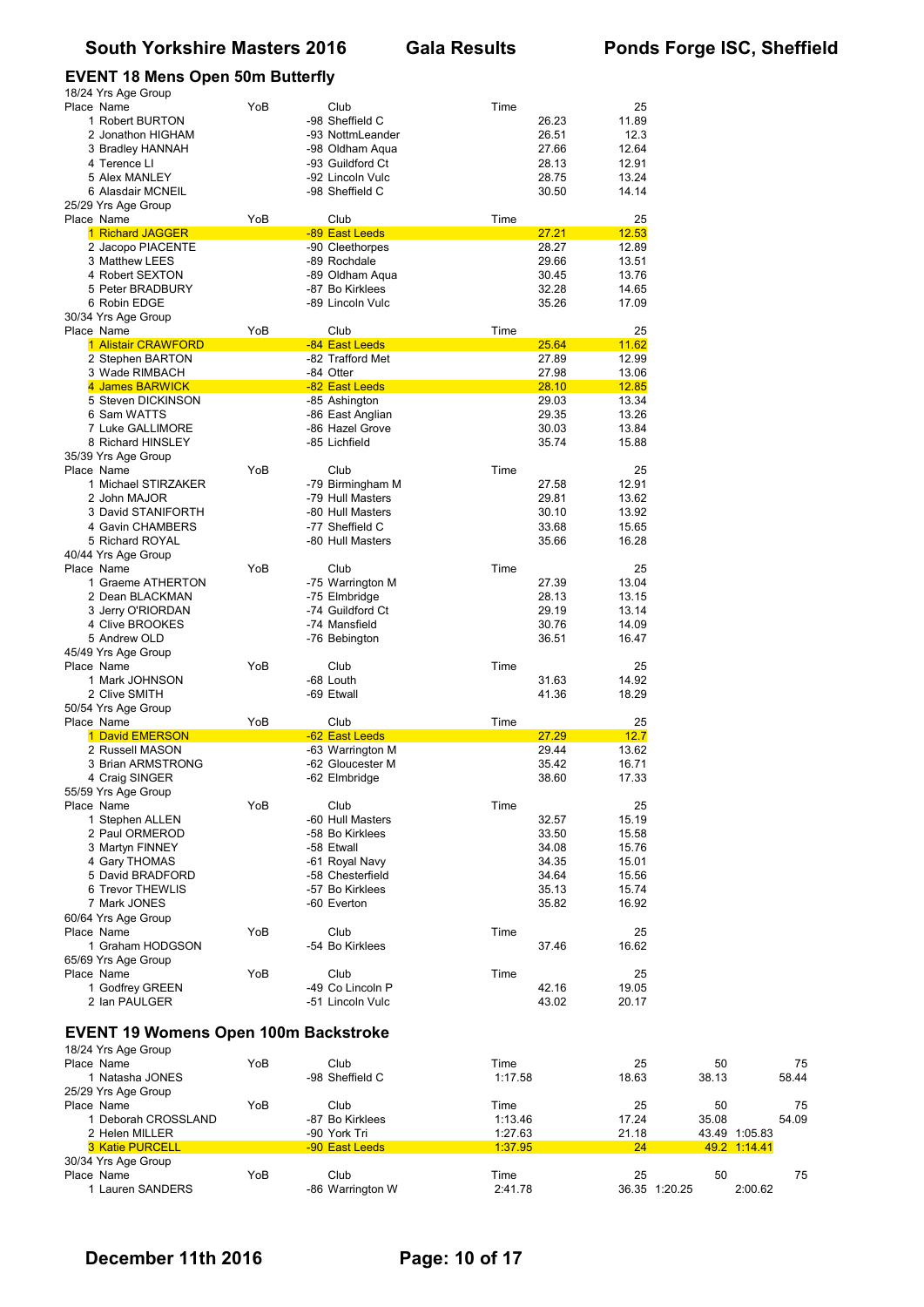| 35/39 Yrs Age Group                       |     |                                     |                    |                |                        |               |
|-------------------------------------------|-----|-------------------------------------|--------------------|----------------|------------------------|---------------|
| Place Name                                | YoB | Club                                | Time               | 25             | 50                     | 75            |
| 1 Rachel WHITWELL                         |     | -80 Bo Kirklees                     | 1:10.73            | 16.56          | 33.94                  | 52.28         |
| 40/44 Yrs Age Group                       |     |                                     |                    |                |                        |               |
| Place Name                                | YoB | Club                                | Time               | 25             | 50                     | 75            |
| 1 Michelle WARE                           |     | -73 Guildford Ct                    | 1:09.44            | 16.25          | 33.61                  | 51.62         |
| 45/49 Yrs Age Group                       | YoB | Club                                | Time               | 25             | 50                     | 75            |
| Place Name<br>1 Deborah TUCK              |     | -70 Cleethorpes                     | 1:25.48            | 20.26          | 41.53 1:03.65          |               |
| 2 Andrea THOMAS                           |     | -69 Hoylake                         | 1:32.69            | 21.58          | 44.87 1:09.26          |               |
| 3 Joanne HIGHFIELD                        |     | -68 Lincoln Vulc                    | 1:39.58            | 23.25          | 48.15 1:13.48          |               |
| 50/54 Yrs Age Group                       |     |                                     |                    |                |                        |               |
| Place Name                                | YoB | Club                                | Time               | 25             | 50                     | 75            |
| 1 Judy BROWN                              |     | -64 Warrington M                    | 1:15.16            | 18.18          | 36.94                  | 56.56         |
| 55/59 Yrs Age Group                       |     |                                     |                    |                |                        |               |
| Place Name                                | YoB | Club                                | Time               | 25             | 50                     | 75            |
| 1 Jane MUGGLETON                          |     | -61 Sheffield C                     | 1:42.51            | 24.39          | 50.86 1:17.49          |               |
| 65/69 Yrs Age Group                       |     |                                     |                    |                |                        |               |
| Place Name<br>1 Pat JACKSON               | YoB | Club                                | Time<br>1:46.06    | 25<br>24.63    | 50<br>51.68 1:19.26    | 75            |
|                                           |     | -47 Warrington M                    |                    |                |                        |               |
|                                           |     |                                     |                    |                |                        |               |
| <b>EVENT 20 Mens Open 100m Backstroke</b> |     |                                     |                    |                |                        |               |
| 18/24 Yrs Age Group                       |     |                                     |                    |                |                        |               |
| Place Name                                | YoB | Club                                | Time               | 25             | 50<br>30.75            | 75            |
| 1 George MORREAL<br>2 Alasdair MCNEIL     |     | -92 Oldham Aqua<br>-98 Sheffield C  | 1:03.80<br>1:10.25 | 14.95<br>16.48 | 33.89                  | 47.25<br>52.1 |
| 25/29 Yrs Age Group                       |     |                                     |                    |                |                        |               |
| Place Name                                | YoB | Club                                | Time               | 25             | 50                     | 75            |
| 1 Kalon VEALE                             |     | -91 Totnes                          | 56.12              | 13.04          | 26.81                  | 41.2          |
| 2 Matthew ALEXANDER                       |     | -91 Ashington                       | 1:19.36            | 19.08          | 39.48 1:00.29          |               |
| 3 Alexander THOMPSON                      |     | -91 Sheffield C                     | 1:23.82            | 20.02          | 44.39 1:02.72          |               |
| 30/34 Yrs Age Group                       |     |                                     |                    |                |                        |               |
| Place Name                                | YoB | Club                                | Time               | 25             | 50                     | 75            |
| 1 Alistair CRAWFORD                       |     | -84 East Leeds                      | 1:04.65            | 14.85          | 30.98                  | 47.93         |
| 35/39 Yrs Age Group                       |     |                                     |                    |                |                        |               |
| Place Name                                | YoB | Club                                | Time               | 25             | 50                     | 75            |
| 1 Philip PRATT                            |     | -81 East Leeds                      | 1:00.85            | 14.11          | 29.04                  | 45.13         |
|                                           |     |                                     |                    |                |                        |               |
| 2 Carl SHAW                               |     | -80 NottmLeander                    | 1:05.35            | 14.82          | 31.39                  | 48.37         |
| 3 Danny THOMPSON                          |     | -78 Ilkley                          | 1:11.82            | 16.96          | 33.04                  | 53.43         |
| 40/44 Yrs Age Group                       |     |                                     |                    |                |                        |               |
| Place Name                                | YoB | Club                                | Time               | 25             | 50                     | 75            |
| 1 Sean O'FLAHERTY<br>2 Alan WEDDELL       |     | -72 Bo Kirklees                     | 1:08.18            | 15.61          | 32.54<br>49.14 1:14.21 | 50.32         |
| 50/54 Yrs Age Group                       |     | -72 Ashington                       | 1:38.85            | 23.81          |                        |               |
| Place Name                                | YoB | Club                                | Time               | 25             | 50                     | 75            |
| 1 Stephen BOTTOMLEY                       |     | -63 Bo Kirklees                     | 1:11.89            | 17.47          | 35.4                   | 53.82         |
| 2 Steve CONWAY                            |     | -64 Loughborough                    | 1:15.65            | 17.54          | 36.74                  | 56.57         |
| 3 Colin ROBBINS                           |     | -64 NottmLeander                    | 1:17.18            | 18.06          | 37.56                  | 54.06         |
| 4 Mark LUFKIN                             |     | -65 Elmbridge                       | 1:17.25            | 18.05          | 37.44                  | 57.84         |
| 55/59 Yrs Age Group                       |     |                                     |                    |                |                        |               |
| Place Name                                | YoB | Club                                | Time               | 25             | 50                     | 75            |
| 1 David CARTLEDGE                         |     | -60 Modernian                       | 1:10.59            | 16.76          | 34.11                  | 52.23         |
| 2 Rob WOODCOCK                            |     | -57 Wetherby                        | 1:14.81            | 17.68          | 36.35                  | 55.69         |
| 3 Mark JONES                              |     | -60 Everton                         | 1:24.76            | 20.53          | 41.53 1:03.42          |               |
| 65/69 Yrs Age Group<br>Place Name         | YoB | Club                                | Time               | 25             | 50                     | 75            |
| 1 Chris THORP                             |     |                                     | 1:40.19            | 21.43          | 45.1 1:08.04           |               |
|                                           |     | -50 Etwall                          |                    |                |                        |               |
|                                           |     |                                     |                    |                |                        |               |
| <b>EVENT 21 Womens Open 50m Freestyle</b> |     |                                     |                    |                |                        |               |
| 18/24 Yrs Age Group<br>Place Name         | YoB | Club                                | Time               | 25             |                        |               |
| 1 Lucy BYE                                |     | -97 Stocksbridge                    | 29.32              | 14.33          |                        |               |
| 2 Nicola FRASER                           |     | -93 Stocksbridge                    | 29.60              | 14.38          |                        |               |
| 3 Rosie MCMAHON                           |     | -94 Elmbridge                       | 30.68              | 14.77          |                        |               |
| 4 Tessa DUNFORD                           |     | -93 MacclesfldM                     | 30.74              | 15.15          |                        |               |
| 5 Rebecca MOTT                            |     | -95 MacclesfldM                     | 31.31              | 15.43          |                        |               |
| 6 Morwenna PARKIN                         |     | -94 East Leeds                      | 31.37              | 15.41          |                        |               |
| 7 Catriona FRASER                         |     | -97 Newcastle St                    | 31.43              | 15.46          |                        |               |
| 8 Katie WOODCOCK                          |     | -94 Wetherby                        | 32.06              | 15.7           |                        |               |
| 9 Lauren DAVIES                           |     | -95 MacclesfldM                     | 32.38              | 15.94          |                        |               |
| 25/29 Yrs Age Group                       |     |                                     |                    |                |                        |               |
| Place Name<br>1 Alison GREEN              | YoB | Club                                | Time<br>29.11      | 25<br>14.44    |                        |               |
| 2 Emily AUST                              |     | -89 Loughborough<br>-90 Biggleswade | 30.82              | 14.94          |                        |               |
| 3 Deborah CROSSLAND                       |     | -87 Bo Kirklees                     | 31.27              | 14.98          |                        |               |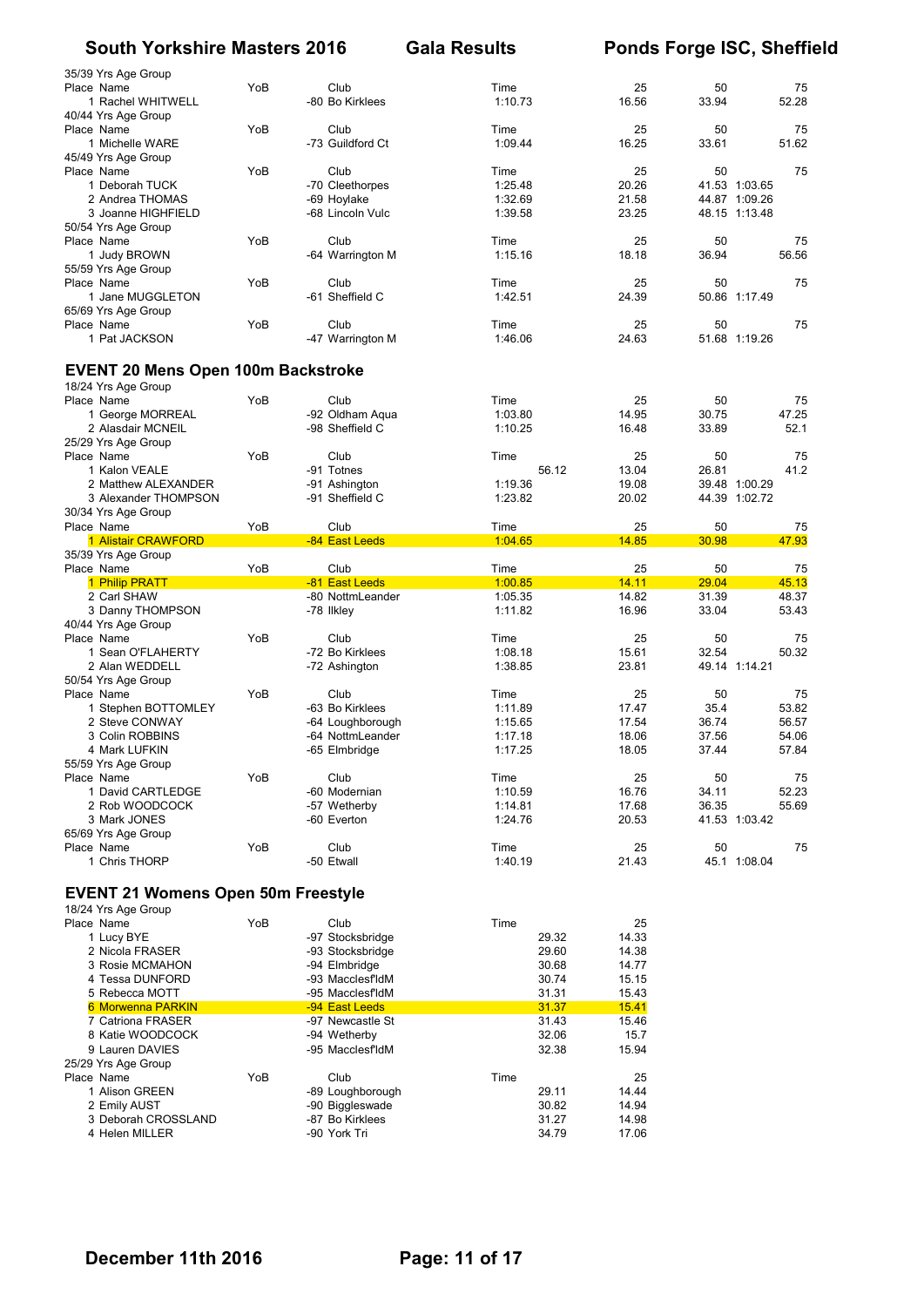| 30/34 Yrs Age Group<br>Place Name                              | YoB | Club                                | Time |                | 25             |
|----------------------------------------------------------------|-----|-------------------------------------|------|----------------|----------------|
| 1 Leanne ATKINS<br>2 Lucy RODWELL                              |     | -86 Long Eaton<br>-86 Sheffield C   |      | 28.75<br>29.39 | 14.13<br>14.56 |
| 3 Natasha LANE                                                 |     | -85 Elmbridge                       |      | 29.66          | 14.44          |
| 4 Fiona SADLER                                                 |     | -82 MacclesfldM                     |      | 30.36          | 15.01          |
| 5 Kimberley CLARKSON                                           |     | -84 Bo Kirklees                     |      | 33.90          | 16.37          |
| 6 Lauren SANDERS<br>35/39 Yrs Age Group                        |     | -86 Warrington W                    |      | 52.32          | 25.36          |
| Place Name                                                     | YoB | Club                                | Time |                | 25             |
| 1 Catherine MARKWELL                                           |     | -81 East Anglian                    |      | 28.79          | 14.23          |
| 2 Rachel WHITWELL                                              |     | -80 Bo Kirklees                     |      | 29.18          | 14.2           |
| 3 Sarah HEMPENSTALL<br>4 Vicky HEWICK                          |     | -78 Elmbridge<br>-80 Hull Masters   |      | 30.01<br>34.10 | 14.62<br>17.06 |
| 40/44 Yrs Age Group                                            |     |                                     |      |                |                |
| Place Name                                                     | YoB | Club                                | Time |                | 25             |
| 1 Michelle WARE<br>2 Sally EVERS                               |     | -73 Guildford Ct<br>-75 East Leeds  |      | 28.25<br>30.27 | 13.84<br>14.82 |
| 3 Victoria WILFORD                                             |     | -74 Bo Kirklees                     |      | 31.33          | 15.68          |
| 4 Karen DAWSON                                                 |     | -76 East Leeds                      |      | 33.38          | 16.92          |
| 5 Karen PUTLAND                                                |     | -76 Sheffield C                     |      | 33.99          | 16.8<br>17.38  |
| 6 Sue HARRIS<br>45/49 Yrs Age Group                            |     | -73 Ilkley                          |      | 35.03          |                |
| Place Name                                                     | YoB | Club                                | Time |                | 25             |
| 1 Jeanne PETIT                                                 |     | -70 Chesham                         |      | 30.42          | 14.79          |
| 2 Dianne FOSTER<br>3 Suzanne PATTERSON                         |     | -69 East Leeds<br>-70 Bo Kirklees   |      | 36.84          | 18.04<br>18.41 |
| 4 Ashley KINGSNORTH                                            |     | -69 East Leeds                      |      | 36.93<br>43.73 | 23.64          |
| 50/54 Yrs Age Group                                            |     |                                     |      |                |                |
| Place Name                                                     | YoB | Club                                | Time |                | 25             |
| 1 Carolyn IRVINE<br>55/59 Yrs Age Group                        |     | -63 Bo Kirklees                     |      | 34.30          | 16.71          |
| Place Name                                                     | YoB | Club                                | Time |                | 25             |
| 1 Carol JAMES                                                  |     | -60 Sheffield C                     |      | 36.78          | 18.43          |
| 60/64 Yrs Age Group                                            |     |                                     |      |                |                |
| Place Name<br>1 Wendy OFFORD                                   | YoB | Club<br>-54 Bo Kirklees             | Time | 35.23          | 25<br>17.29    |
| 2 Christine GILLARD                                            |     | -56 Calv Bing                       |      | 36.48          | 18.07          |
| 3 Suzanne CLARKSON                                             |     | -55 Hull Masters                    |      | 52.00          | 25             |
|                                                                |     |                                     |      |                |                |
| <b>EVENT 22 Mens Open 50m Freestyle</b><br>18/24 Yrs Age Group |     |                                     |      |                |                |
| Place Name                                                     | YoB | Club                                | Time |                | 25             |
| 1 Glen MELSON                                                  |     | -94 Elmbridge                       |      | 23.77          | 11.57          |
| 2 Robert BURTON                                                |     | -98 Sheffield C                     |      | 24.19          | 11.78          |
| 3 Callum QUIGLEY<br>4 Terence LI                               |     | -98 Oldham Aqua                     |      | 24.70<br>26.16 | 12.01<br>12.74 |
|                                                                |     |                                     |      |                | 13.02          |
| 5 Jonathan PENNELL                                             |     | -93 Guildford Ct<br>-92 Team Luton  |      | 26.70          |                |
| 6 David KERSHAW                                                |     | -93 Stocksbridge                    |      | 26.93          | 13.02          |
| 7 Alistair MOWBRAY                                             |     | -97 Sheffield C                     |      | 28.76          | 14.09          |
| 25/29 Yrs Age Group                                            |     |                                     |      |                |                |
| Place Name<br>1 Matthew CRACKELL                               | YoB | Club<br>-91 Loughborough            | Time | 26.07          | 25<br>12.65    |
| 2 Tejkaran SAMRA                                               |     | -88 Loughborough                    |      | 26.92          | 13.26          |
| 3 Matthew LEES                                                 |     | -89 Rochdale                        |      | 27.55          | 13.1           |
| 4 Robert SEXTON                                                |     | -89 Oldham Aqua                     |      | 28.42          | 13.67          |
| 5 Peter BRADBURY<br>6 Ian HANSFORD                             |     | -87 Bo Kirklees<br>-87 Co Lincoln P |      | 29.39<br>30.13 | 14.2<br>14.89  |
| 7 Robin EDGE                                                   |     | -89 Lincoln Vulc                    |      | 30.50          | 14.49          |
| 8 Andrea MEO                                                   |     | -90 York City                       |      | 30.57          | 14.97          |
| 9 Matthew ALEXANDER<br>30/34 Yrs Age Group                     |     | -91 Ashington                       |      | 31.56          | 15.5           |
| Place Name                                                     | YoB | Club                                | Time |                | 25             |
| 1 Stephen BARTON                                               |     | -82 Trafford Met                    |      | 25.21          | 12.36          |
| 2 Alastair STANTON                                             |     | -85 Marple                          |      | 26.02          | 12.61          |
| 3 Steven DICKINSON<br>4 William VINCER                         |     | -85 Ashington<br>-86 Elmbridge      |      | 27.18<br>27.76 | 13.04<br>13.49 |
| 5 Luke GALLIMORE                                               |     | -86 Hazel Grove                     |      | 28.03          | 13.84          |
| 6 Gregan CLARKSON                                              |     | -82 Hull Masters                    |      | 28.19          | 13.76          |
| 7 Andy BANKS                                                   |     | -86 Nova Cent'n                     |      | 36.44          | 17.88          |
| 35/39 Yrs Age Group<br>Place Name                              | YoB | Club                                | Time |                | 25             |
| 1 Michael STIRZAKER                                            |     | -79 Birmingham M                    |      | 25.05          | 12.5           |
| 2 Piotr MARKIEWICZ                                             |     | -80 Cleethorpes                     |      | 25.76          | 12.39          |
| 3 John MAJOR<br>4 Ben MATTINSON                                |     | -79 Hull Masters<br>-81 MacclesfldM |      | 26.56<br>26.59 | 13.01<br>12.94 |
| 5 Stewart WORTHY                                               |     | -78 Bo Kirklees                     |      | 26.94          | 13.39          |
| 6 David STANIFORTH                                             |     | -80 Hull Masters                    |      | 27.81          | 13.43          |
| 7 Richard ROYAL<br>8 Michael CARSE                             |     | -80 Hull Masters<br>-79 Barnet Copt |      | 28.83<br>30.82 | 14.12<br>15.2  |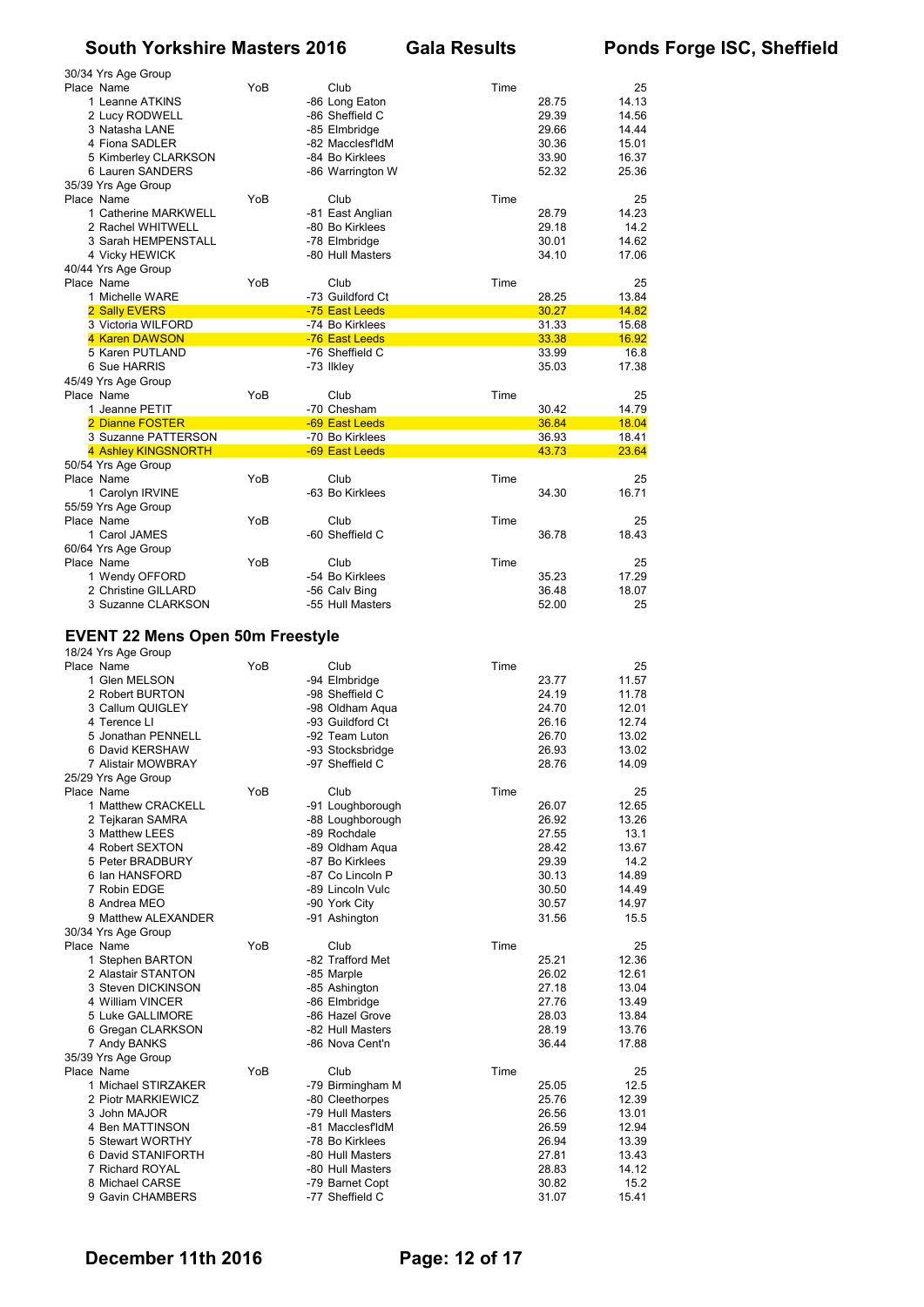| 40/44 Yrs Age Group<br>Place Name<br>1 Trevor ELAND<br>2 Dean BLACKMAN<br>3 Jerry O'RIORDAN<br>4 Tim GLEESON<br>5 Andrew JONES | YoB | Club<br>-76 Warrington M<br>-75 Elmbridge<br>-74 Guildford Ct<br>-74 Co Sheffield<br>-75 Warrington M | Time<br>24.26<br>25.93<br>26.85<br>27.26<br>29.33  | 25<br>11.85<br>12.73<br>13.17<br>13.26<br>14.52   |                      |                                                 |                     |
|--------------------------------------------------------------------------------------------------------------------------------|-----|-------------------------------------------------------------------------------------------------------|----------------------------------------------------|---------------------------------------------------|----------------------|-------------------------------------------------|---------------------|
| 45/49 Yrs Age Group<br>Place Name<br>1 Gary THOMAS<br>2 Phillip ALDRIDGE<br>3 Ashley BARWICK                                   | YoB | Club<br>-71 Corby<br>-71 Tynemouth<br>-69 Arfon                                                       | Time<br>33.03<br>34.07<br>40.02                    | 25<br>16.38<br>16.95<br>20.34                     |                      |                                                 |                     |
| 50/54 Yrs Age Group<br>Place Name<br>1 Russell MASON<br>2 David EMERSON                                                        | YoB | Club<br>-63 Warrington M<br>-62 East Leeds                                                            | Time<br>26.83<br>27.30                             | 25<br>13.17<br>12.81                              |                      |                                                 |                     |
| 3 Garry PALIN<br>4 Tony SHENTON<br>55/59 Yrs Age Group                                                                         |     | -66 Bo Kirklees<br>-63 MacclesfldM                                                                    | 35.04<br>42.63                                     | 17.18<br>21.33                                    |                      |                                                 |                     |
| Place Name<br>1 David BRADFORD<br>2 Louis WYNESS                                                                               | YoB | Club<br>-58 Chesterfield<br>-61 East Leeds                                                            | Time<br>29.25<br>29.28                             | 25<br>14.37<br>14.36                              |                      |                                                 |                     |
| 3 Paul ANJOS<br>4 Stephen ALLEN<br>5 Rob WOODCOCK<br>6 Brenton MAYMAN<br>7 Mark JONES<br>8 Martyn FINNEY                       |     | -61 Bo Kirklees<br>-60 Hull Masters<br>-57 Wetherby<br>-60 Pocklington<br>-60 Everton<br>-58 Etwall   | 29.62<br>29.74<br>30.35<br>30.63<br>31.18<br>31.79 | 14.35<br>14.57<br>14.41<br>15.02<br>15.43<br>15.9 |                      |                                                 |                     |
| 9 Trevor THEWLIS<br>10 Gordon DICKINSON<br>65/69 Yrs Age Group<br>Place Name                                                   | YoB | -57 Bo Kirklees<br>-59 Ashington<br>Club                                                              | 31.80<br>34.05<br>Time                             | 15.5<br>17.23<br>25                               |                      |                                                 |                     |
| 1 Chris THORP<br>75 Yrs/Over Age Group<br>Place Name                                                                           | YoB | -50 Etwall<br>Club                                                                                    | 33.10<br>Time                                      | 16.67<br>25                                       |                      |                                                 |                     |
| 1 Mike WAKE<br>2 Colin SAGE<br>3 Dennis HARRISON                                                                               |     | -41 Sevenoaks<br>-36 Hull Masters<br>-37 Hull Masters                                                 | 37.37<br>41.34<br>48.55                            | 17.91<br>20.43<br>22.17                           |                      |                                                 |                     |
| <b>EVENT 23 Womens Open 100m Breaststroke</b><br>18/24 Yrs Age Group                                                           |     |                                                                                                       |                                                    |                                                   |                      |                                                 |                     |
| Place Name<br>1 Emma FITZPATRICK<br>2 Lucy BYE<br>30/34 Yrs Age Group                                                          | YoB | Club<br>-93 NottmLeander<br>-97 Stocksbridge                                                          | Time<br>1:21.15<br>1:21.93                         | 25<br>17.13<br>17.48                              | 50<br>37.59<br>37.94 |                                                 | 75<br>58.89<br>59.4 |
| Place Name<br>1 Emma CARROLL<br>2 Lauren SANDERS<br>35/39 Yrs Age Group                                                        | YoB | Club<br>-86 MacclesfldM<br>-86 Warrington W                                                           | Time<br>1:29.40<br>2:25.03                         | 25<br>19.16                                       | 50<br>31.57 1:07.03  | 41.23 1:04.93<br>1:47.19                        | 75                  |
| Place Name<br>1 Emma OLIVER<br>2 Jodie COX<br>40/44 Yrs Age Group                                                              | YoB | Club<br>-81 Co Cant'bury<br>-81 Guildford Ct                                                          | Time<br>1:17.30<br>1:31.66                         | 25<br>16.56<br>19.81                              | 50<br>35.96          | 43.45 1:07.37                                   | 75<br>55.97         |
| Place Name<br>1 Helen GORMAN<br>2 Sally EVERS                                                                                  | YoB | Club<br>-72 Long Eaton<br>-75 East Leeds                                                              | Time<br>1:13.89<br>1:26.26                         | 25<br>16.45<br>17.91                              | 50<br>35.07          | 39.59 1:02.18                                   | 75<br>54.25         |
| 3 Karen PUTLAND<br>45/49 Yrs Age Group<br>Place Name<br>1 Andrea THOMAS<br>2 Julie BOURNE                                      | YoB | -76 Sheffield C<br>Club<br>-69 Hoylake<br>-69 Sheffield C                                             | 1:34.09<br>Time<br>1:37.97<br>1:43.92              | 20.73<br>25<br>21.29<br>23.04                     | 50                   | 44.76 1:09.63<br>46.13 1:12.16<br>49.16 1:16.59 | 75                  |
| 50/54 Yrs Age Group<br>Place Name<br>1 Pauline FOOT                                                                            | YoB | Club<br>-65 York Tri                                                                                  | Time<br>1:40.32                                    | 25<br>22.73                                       | 50                   | 48.3 1:14.23                                    | 75                  |
| 60/64 Yrs Age Group<br>Place Name                                                                                              | YoB | Club                                                                                                  | Time                                               | 25                                                | 50                   |                                                 | 75                  |

65/69 Yrs Age Group

1 Sally SHIELDS -54 Bo Kirklees 1:32.68 19.54 43.16 1:08.12

Place Name YoB Club Time 25 50 75 1 Pat JACKSON 22.56<br>1 Pat JACKSON 22.56 -47 Warrington M 252.52 24.51 53.02 1:22.56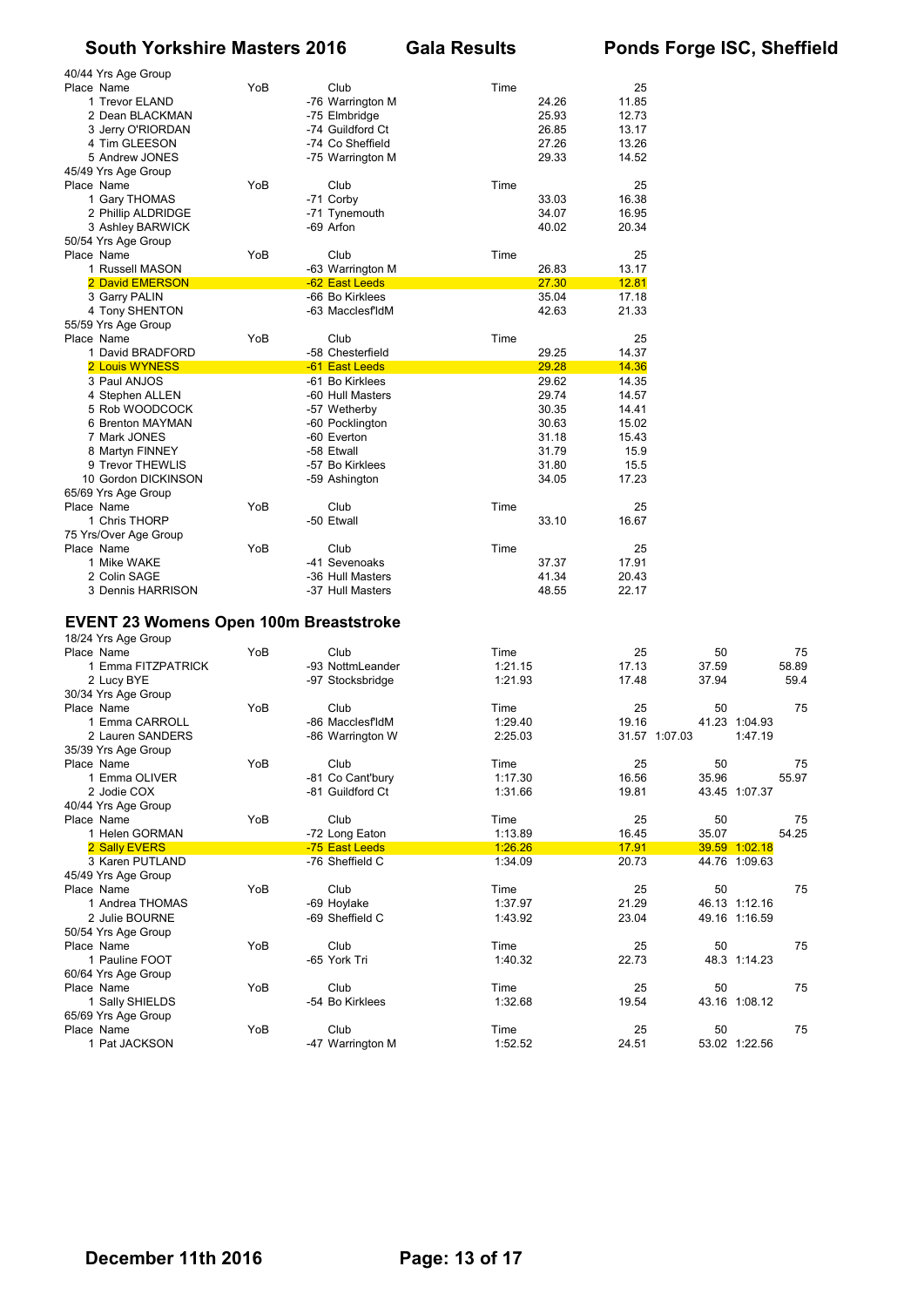# **EVENT 24 Mens Open 100m Breaststroke**

|                                         |     | EVENT 24 Mens Open 100m Breaststroke |                    |                |                                |            |
|-----------------------------------------|-----|--------------------------------------|--------------------|----------------|--------------------------------|------------|
| 18/24 Yrs Age Group<br>Place Name       | YoB | Club                                 | Time               | 25             | 50                             | 75         |
| 1 Alex MANLEY                           |     | -92 Lincoln Vulc                     | 1:11.69            | 15.16          | 33.28                          | 52.03      |
| 2 Jonathon HIGHAM                       |     | -93 NottmLeander                     | 1:13.75            | 15.58          | 33.9                           | 53.41      |
| 25/29 Yrs Age Group                     |     |                                      |                    |                |                                |            |
| Place Name                              | YoB | Club                                 | Time               | 25             | 50                             | 75         |
| 1 Richard JAGGER                        |     | -89 East Leeds                       | 1:12.39            | 15.29          | 33.48                          | 52.48      |
| 2 Benjamin JOHNSON                      |     | -87 Bo Kirklees                      | 1:12.55            | 15.36          | 33.85                          | 52.94      |
| 30/34 Yrs Age Group                     |     |                                      |                    |                |                                |            |
| Place Name                              | YoB | Club                                 | Time               | 25             | 50                             | 75         |
| 1 Wade RIMBACH                          |     | -84 Otter                            | 1:10.25            | 15.56          | 33.6                           | 51.95      |
| 2 Paul WICKHAM                          |     | -85 Co Liverpool                     | 1:12.22            | 15.15          | 33.85                          | 52.78      |
| 3 Nicolas BARBER<br>35/39 Yrs Age Group |     | -84 Otter                            | 1:16.77            | 16.16          | 35.62                          | 55.83      |
| Place Name                              | YoB | Club                                 | Time               | 25             | 50                             | 75         |
| 1 Carl SHAW                             |     | -80 NottmLeander                     | 1:06.66            | 14.5           | 31.56                          | 49.13      |
| 2 Richard DERDOWSKI                     |     | -81 Bo Kirklees                      | 1:10.22            | 14.99          | 32.92                          | 51.74      |
| 40/44 Yrs Age Group                     |     |                                      |                    |                |                                |            |
| Place Name                              | YoB | Club                                 | Time               | 25             | 50                             | 75         |
| 1 Chris ROLLE                           |     | -74 Etwall                           | 1:14.62            | 15.8           | 34.43                          | 54.08      |
| 2 Tim GLEESON                           |     | -74 Co Sheffield                     | 1:19.38            | 16.12          | 36.99                          | 57.17      |
| 3 Phillip ROBERTSON                     |     | -73 Ashington                        | 1:27.21            | 18.7           | 40.32 1:03.31                  |            |
| 4 Alan WEDDELL                          |     | -72 Ashington                        | 1:29.74            | 20.29          | 42.96 1:06.23                  |            |
| 45/49 Yrs Age Group                     |     |                                      |                    |                |                                |            |
| Place Name<br>1 Nick WHITE              | YoB | Club<br>-71 Loughborough             | Time<br>1:18.98    | 25<br>17.22    | 50<br>37.81                    | 75<br>58.2 |
| 2 Gary THOMAS                           |     | -71 Corby                            | 1:29.33            | 19.7           | 42.22 1:05.72                  |            |
| 3 Ashley BARWICK                        |     | -69 Arfon                            | 1:41.43            | 22.22          | 46.57 1:12.79                  |            |
| 50/54 Yrs Age Group                     |     |                                      |                    |                |                                |            |
| Place Name                              | YoB | Club                                 | Time               | 25             | 50                             | 75         |
| 1 Marcel SCHOLTEN                       |     | -66 Modernian                        | 1:11.42            | 15.39          | 33.27                          | 52.16      |
| 2 Gordon BELBIN                         |     | -62 Ulverston                        | 1:13.29            | 15.52          | 34.34                          | 53.44      |
| 3 Peter JACKSON                         |     | -66 East Leeds                       | 1:16.59            | 16.63          | 35.77                          | 55.82      |
| 4 Jonathan GREENE                       |     | -64 East Anglian                     | 1:41.36            | 21.82          | 47.36 1:14.21                  |            |
| 55/59 Yrs Age Group                     |     |                                      |                    |                |                                |            |
| Place Name                              | YoB | Club                                 | Time               | 25             | 50                             | 75         |
| 1 David CARTLEDGE                       |     | -60 Modernian                        | 1:16.20            | 16.57          | 35.97                          | 55.9       |
| 2 Gary THOMAS                           |     | -61 Royal Navy                       | 1:19.68            | 16.72          | 37.08                          | 57.97      |
| 3 Kevan BROWN<br>4 Mark JONES           |     | -60 Bo Kirklees<br>-60 Everton       | 1:20.87<br>1:27.20 | 17.72<br>19.35 | 38.23<br>41.75 1:04.36         | 59.28      |
| 65/69 Yrs Age Group                     |     |                                      |                    |                |                                |            |
| Place Name                              | YoB | Club                                 | Time               | 25             | 50                             | 75         |
| 1 Godfrey GREEN                         |     | -49 Co Lincoln P                     | 1:35.73            | 20.85          |                                |            |
| 75 Yrs/Over Age Group                   |     |                                      |                    |                |                                |            |
|                                         |     |                                      |                    |                | 44.76 1:10.19                  |            |
| Place Name                              | YoB | Club                                 | Time               | 25             | 50                             | 75         |
| 1 Mike WAKE                             |     | -41 Sevenoaks                        | 1:46.90            | 23             | 51.03 1:18.92                  |            |
| 2 Bill MOORE                            |     | -37 East Leeds                       | 1:55.60            | 24.68          | 53.24                          | 1:24.44    |
|                                         |     |                                      |                    |                |                                |            |
| <b>EVENT 25 Womens Open 100m IM</b>     |     |                                      |                    |                |                                |            |
| 18/24 Yrs Age Group                     |     |                                      |                    |                |                                |            |
| Place Name                              | YoB | Club                                 | Time               | 25             | 50                             | 75         |
| 1 Tessa DUNFORD                         |     | -93 MacclesfldM                      | 1:15.53            | 15.49          | 35.86                          | 58.03      |
| 2 Rosie MCMAHON                         |     | -94 Elmbridge                        | 1:16.46            | 15.33          | 36.44                          | 58.13      |
| 3 Emma FITZPATRICK                      |     | -93 NottmLeander                     | 1:17.12            | 16.32          | 37.43                          | 58.43      |
| 4 Katie WOODCOCK                        |     | -94 Wetherby                         | 1:17.20            | 15.58          | 35.25                          | 58.78      |
| 5 Natasha JONES                         |     | -98 Sheffield C                      | 1:17.60            | 15.52          | 35.19                          | 59.28      |
| 6 Catriona FRASER                       |     | -97 Newcastle St                     | 1:18.62            | 15.42          | 36.41                          | 59.91      |
| 7 Lauren DAVIES                         |     | -95 MacclesfldM                      | 1:20.89            | 17.02          | 37.38 1:00.76                  |            |
| 8 Jodie BARRON-HASTINGS                 |     | -92 MacclesfldM                      | 1:32.46            | 18.75          | 41.26 1:09.50                  |            |
| 25/29 Yrs Age Group<br>Place Name       | YoB |                                      |                    |                |                                | 75         |
| 1 Katie PURCELL                         |     | Club<br>-90 East Leeds               | Time<br>1:27.96    | 25<br>18.01    | 50                             |            |
| 2 Hayleigh DEEX                         |     | -91 Lincoln Vulc                     | 1:28.05            | 17.81          | 41.89 1:08.71<br>39.24 1:08.13 |            |
| 3 Helen MILLER                          |     | -90 York Tri                         | 1:29.31            | 18.8           | 41.47 1:08.21                  |            |
| 30/34 Yrs Age Group                     |     |                                      |                    |                |                                |            |
| Place Name                              | YoB | Club                                 | Time               | 25             | 50                             | 75         |
| 1 Fiona SADLER                          |     | -82 MacclesfldM                      | 1:18.10            | 15.79          | 36.3                           | 59.93      |
| 2 Katarzyna KASZA                       |     | -84 Ather & Leig                     | 1:20.59            | 16.54          | 36.51                          | 59.97      |
| 3 Kimberley CLARKSON                    |     | -84 Bo Kirklees                      | 1:30.33            | 17.87          | 40.2 1:10.14                   |            |
| 4 Sarah HOOF                            |     | -85 Lincoln Vulc                     | 1:33.16            | 19.1           | 43.4 1:10.70                   |            |
| 35/39 Yrs Age Group                     |     |                                      |                    |                |                                |            |
| Place Name                              | YoB | Club                                 | Time               | 25             | 50                             | 75         |
| 1 Rachel WHITWELL                       |     | -80 Bo Kirklees                      | 1:11.25            | 15.31          | 32.48                          | 53.59      |
| 2 Helen JOHNSON<br>40/44 Yrs Age Group  |     | -79 Louth                            | 1:20.73            | 16.68          | 38.06 1:01.84                  |            |
| Place Name                              | YoB | Club                                 | Time               | 25             | 50                             | 75         |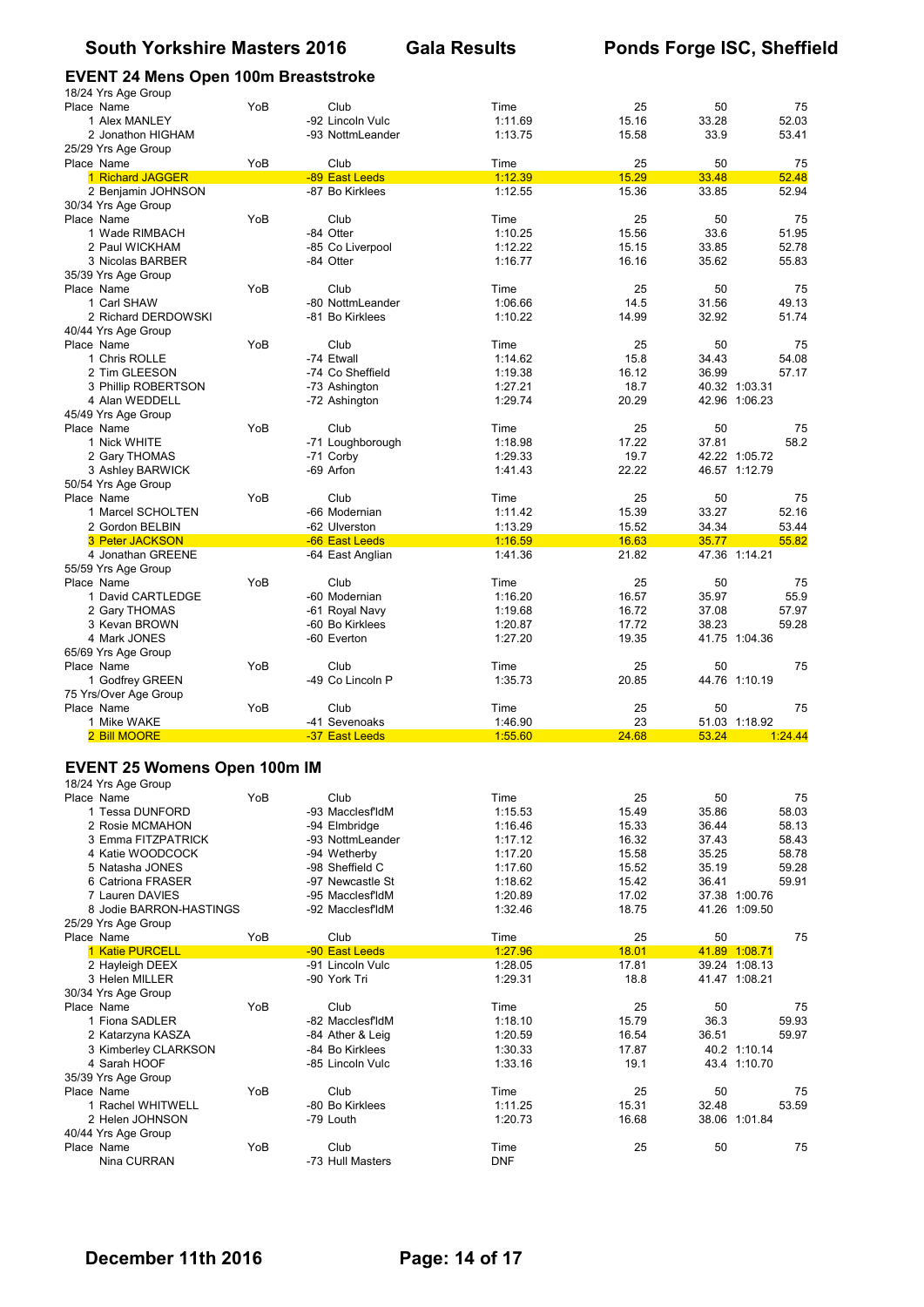|            | 45/49 Yrs Age Group               |     |                  |         |       |       |               |
|------------|-----------------------------------|-----|------------------|---------|-------|-------|---------------|
| Place Name |                                   | YoB | Club             | Time    | 25    | 50    | 75            |
|            | 1 Deborah TUCK                    |     | -70 Cleethorpes  | 1:23.94 | 17.06 |       | 39.33 1:05.02 |
|            | 2 Andrea THOMAS                   |     | -69 Hoylake      | 1:27.02 | 17.39 |       | 40.62 1:06.69 |
|            | 3 Joanne HIGHFIELD                |     | -68 Lincoln Vulc | 1:34.81 | 20.44 |       | 46.03 1:12.71 |
|            | <b>Dianne FOSTER</b>              |     | -69 East Leeds   | DQ T 3L |       |       |               |
|            | 50/54 Yrs Age Group               |     |                  |         |       |       |               |
| Place Name |                                   | YoB | Club             | Time    | 25    | 50    | 75            |
|            | 1 Karen GRAHAM                    |     | -65 East Leeds   | 1:15.93 | 15.37 | 36.04 | 58.69         |
|            | 2 Judy BROWN                      |     | -64 Warrington M | 1:16.62 | 16.12 | 34.86 | 58.78         |
|            | 3 Carolyn IRVINE                  |     | -63 Bo Kirklees  | 1:26.74 | 17.56 |       | 39.17 1:06.30 |
|            | 55/59 Yrs Age Group               |     |                  |         |       |       |               |
| Place Name |                                   | YoB | Club             | Time    | 25    | 50    | 75            |
|            | 1 Karen ELLY                      |     | -61 Hyde Seal    | 1:19.29 | 16.64 |       | 38.76 1:01.38 |
|            | 2 Jane MUGGLETON                  |     | -61 Sheffield C  | 1:40.89 | 21.94 |       | 49.1 1:17.65  |
|            |                                   |     |                  |         |       |       |               |
|            | <b>EVENT 26 Mens Open 100m IM</b> |     |                  |         |       |       |               |
|            | 18/24 Yrs Age Group               |     |                  |         |       |       |               |
| Place Name |                                   | YoB | Club             | Time    | 25    | 50    | 75            |
|            |                                   |     | -98 Sheffield C  | 1:00.46 | 12.38 | 27.73 | 45.97         |
|            | 1 Robert BURTON                   |     |                  |         |       |       |               |
|            | 2 Bradley HANNAH                  |     | -98 Oldham Aqua  | 1:03.17 | 12.55 | 29.36 | 47.85         |
|            | 3 Callum QUIGLEY                  |     | -98 Oldham Aqua  | 1:04.69 | 12.89 | 29.54 | 48.93         |
|            | 4 Terence Ll                      |     | -93 Guildford Ct | 1:07.46 | 13.12 | 30.95 | 51.23         |
|            | 5 David KERSHAW                   |     | -93 Stocksbridge | 1:09.97 | 14.14 | 31.53 | 52.97         |
|            | 25/29 Yrs Age Group               |     |                  |         |       |       |               |
| Place Name |                                   | YoB | Club             | Time    | 25    | 50    | 75            |
|            | 1 Jacopo PIACENTE                 |     | -90 Cleethorpes  | 1:08.11 | 13    | 30.82 | 51.63         |
|            | 2 Matthew LEES                    |     | -89 Rochdale     | 1:11.22 | 13.7  | 33.44 | 54.19         |
|            | 3 Peter BRADBURY                  |     | -87 Bo Kirklees  | 1:15.97 | 15.22 | 34.86 | 58.54         |
|            | 4 Robin EDGE                      |     | -89 Lincoln Vulc | 1:17.34 | 15.92 | 38.04 | 59.93         |
|            | 5 Ian HANSFORD                    |     | -87 Co Lincoln P | 1:19.13 | 17.7  |       | 39.01 1:01.27 |
|            | 6 Matthew ALEXANDER               |     | -91 Ashington    | 1:25.41 | 17.12 |       | 38.3 1:06.71  |
|            | 7 Alexander THOMPSON              |     | -91 Sheffield C  | 1:26.62 | 18.34 |       | 39.99 1:06.48 |
|            |                                   |     |                  |         |       |       |               |
|            | 35/39 Yrs Age Group               |     |                  |         |       |       |               |
| Place Name |                                   | YoB | Club             | Time    | 25    | 50    | 75            |
|            | 1 Alex THURSTON                   |     | -81 NottmLeander | 1:00.92 | 12.58 | 27.79 | 46.09         |
|            | 2 Carl SHAW                       |     | -80 NottmLeander | 1:01.80 | 12.89 | 29.52 | 47.1          |
|            | 3 Stewart WORTHY                  |     | -78 Bo Kirklees  | 1:08.49 | 14.35 | 32.96 | 51.9          |
|            | 4 Danny THOMPSON                  |     | -78 Ilkley       | 1:12.28 | 14.47 | 32.82 | 54.94         |
|            | 5 Gavin CHAMBERS                  |     | -77 Sheffield C  | 1:20.78 | 15.71 |       | 36.63 1:02.18 |
|            | 40/44 Yrs Age Group               |     |                  |         |       |       |               |
| Place Name |                                   | YoB | Club             | Time    | 25    | 50    | 75            |
|            | 1 Tim GLEESON                     |     | -74 Co Sheffield | 1:10.93 | 14.6  | 33.55 | 52.86         |
|            | 2 Andrew JONES                    |     | -75 Warrington M | 1:17.16 | 16.55 | 37.49 | 59.39         |
|            | 3 Andrew OLD                      |     | -76 Bebington    | 1:22.02 | 16.55 |       | 38.33 1:02.27 |
|            | 45/49 Yrs Age Group               |     |                  |         |       |       |               |
| Place Name |                                   | YoB | Club             | Time    | 25    | 50    | 75            |
|            |                                   |     | -68 Louth        |         |       | 35.11 |               |
|            | 1 Mark JOHNSON                    |     |                  | 1:13.95 | 15.43 |       | 56.19         |
|            | 2 Clive SMITH                     |     | -69 Etwall       | 1:27.70 | 18.34 |       | 42.46 1:07.87 |
|            | 50/54 Yrs Age Group               |     |                  |         |       |       |               |
| Place Name |                                   | YoB | Club             | Time    | 25    | 50    | 75            |
|            | 1 Marcel SCHOLTEN                 |     | -66 Modernian    | 1:08.48 | 13.94 | 33.28 | 52.55         |
|            | 2 Mark LUFKIN                     |     | -65 Elmbridge    | 1:15.26 | 15.21 | 35.05 | 58.17         |
|            | 3 Stephen BOTTOMLEY               |     | -63 Bo Kirklees  | 1:16.36 | 15.69 | 35.61 | 56.94         |
|            | 4 Brian ARMSTRONG                 |     | -62 Gloucester M | 1:20.41 | 16.59 |       | 38.56 1:01.89 |
|            | 5 Craig SINGER                    |     | -62 Elmbridge    | 1:26.19 | 17.38 |       | 40.06 1:05.46 |
|            | 6 Tony SHENTON                    |     | -63 MacclesfldM  | 1:53.08 | 23.79 |       | 53.31 1:24.36 |
|            | 55/59 Yrs Age Group               |     |                  |         |       |       |               |
| Place Name |                                   | YoB | Club             | Time    | 25    | 50    | 75            |
|            | 1 David CARTLEDGE                 |     | -60 Modernian    | 1:09.13 | 14.49 | 32.69 | 52.69         |
|            | 2 Mark JONES                      |     | -60 Everton      | 1:18.21 | 16.94 |       | 38.14 1:00.95 |
|            | 3 Brenton MAYMAN                  |     |                  | 1:28.42 | 17.15 |       |               |
|            |                                   |     | -60 Pocklington  |         |       |       | 42.31 1:08.51 |
|            | 4 Gordon DICKINSON                |     | -59 Ashington    | 1:32.39 | 19.03 |       | 44.1 1:11.73  |
|            | 60/64 Yrs Age Group               |     |                  |         |       |       |               |
| Place Name |                                   | YoB | Club             | Time    | 25    | 50    | 75            |
|            | 1 Simon VEALE                     |     | -56 Totnes       | 1:09.49 | 14.25 | 31.73 | 52.77         |
|            | 65/69 Yrs Age Group               |     |                  |         |       |       |               |
| Place Name |                                   | YoB | Club             | Time    | 25    | 50    | 75            |
|            | 1 Ian PAULGER                     |     | -51 Lincoln Vulc | 1:41.30 | 19.63 |       | 48.74 1:17.50 |
|            | 75 Yrs/Over Age Group             |     |                  |         |       |       |               |
| Place Name |                                   | YoB | Club             | Time    | 25    | 50    | 75            |
|            | 1 Colin SAGE                      |     | -36 Hull Masters | 1:46.39 | 23.48 |       | 50.91 1:21.75 |
|            |                                   |     |                  |         |       |       |               |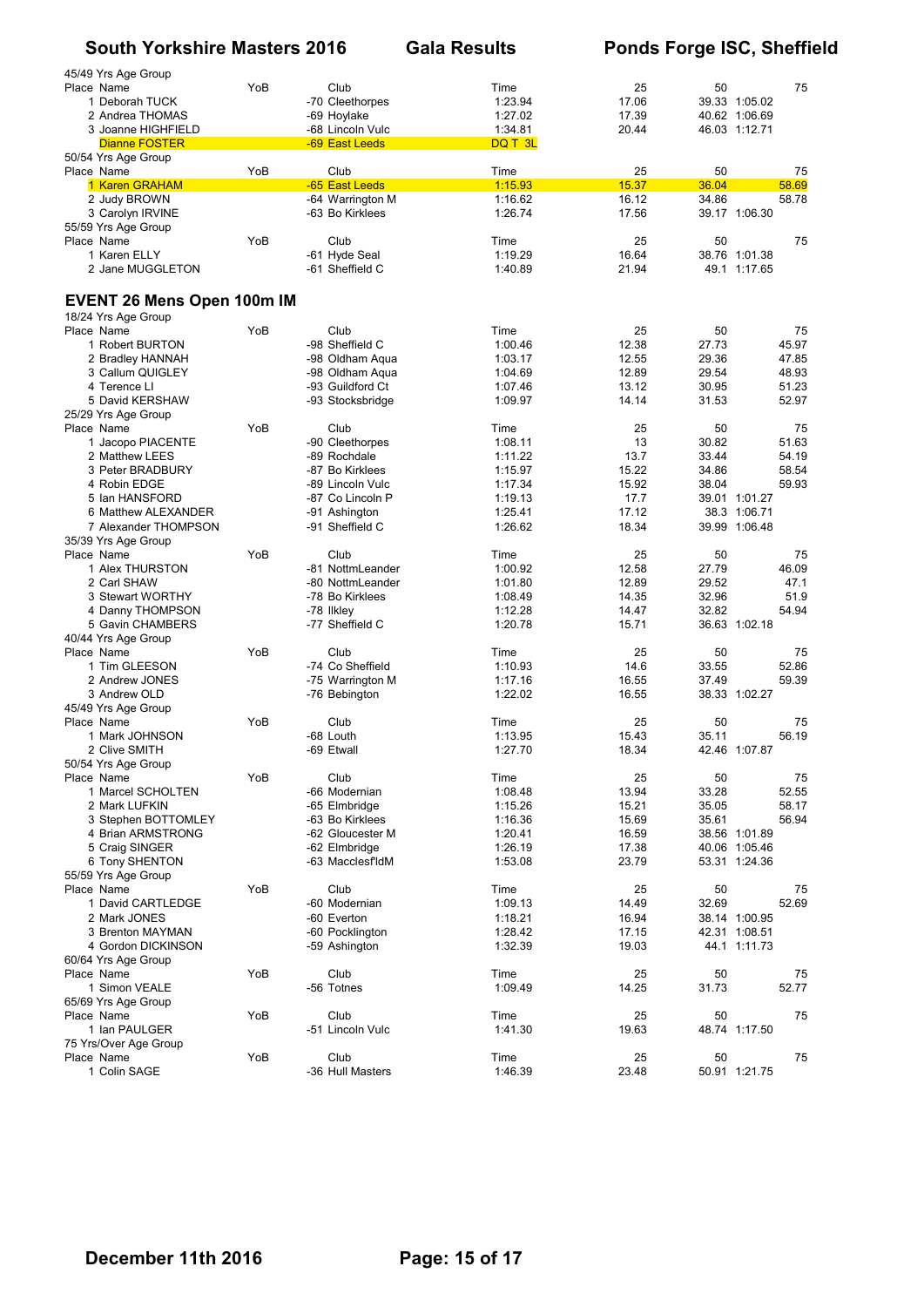## **EVENT 27 Womens Open 100m Freestyle**

| <br>18/24 Yrs Age Group                  |     |                                      |                    |                |                |                |
|------------------------------------------|-----|--------------------------------------|--------------------|----------------|----------------|----------------|
| Place Name                               | YoB | Club                                 | Time               | 25             | 50             | 75             |
| 1 Nicola FRASER                          |     | -93 Stocksbridge                     | 1:05.48            | 14.56          | 31.1           | 48.5           |
| 2 Rebecca MOTT                           |     | -95 MacclesfldM                      | 1:07.83            | 15.71          | 32.76          | 50.5           |
| 3 Catriona FRASER                        |     | -97 Newcastle St                     | 1:09.31            | 16.06          | 33.34          | 51.5           |
| 4 Ruth BROWN                             |     | -96 Rotherham Mo                     | 1:13.54            | 16.07          | 34.21          | 54.33          |
| 25/29 Yrs Age Group<br>Place Name        | YoB | Club                                 | Time               | 25             | 50             | 75             |
| 1 Catherine DEMONT                       |     | -91 Otter                            | 1:00.77            | 13.98          | 29.29          | 45.14          |
| 2 Alison GREEN                           |     | -89 Loughborough                     | 1:01.44            | 14.46          | 29.79          | 45.65          |
| 3 Emily AUST                             |     | -90 Biggleswade                      | 1:07.61            | 15.33          | 32.33          | 50.21          |
| 4 Hayleigh DEEX                          |     | -91 Lincoln Vulc                     | 1:16.16            | 18.52          | 37.93          | 57.69          |
| 30/34 Yrs Age Group                      |     |                                      |                    |                |                |                |
| Place Name                               | YoB | Club                                 | Time               | 25             | 50             | 75             |
| 1 Leanne ATKINS                          |     | -86 Long Eaton                       | 1:03.42            | 14.41          | 30.21          | 46.93          |
| 2 Lucy RODWELL                           |     | -86 Sheffield C                      | 1:04.72            | 14.87          | 30.99          | 47.74          |
| 3 Lauren SANDERS                         |     | -86 Warrington W                     | 1:56.51            | 26.71          |                | 55.56 1:25.85  |
| 35/39 Yrs Age Group                      |     |                                      |                    |                |                |                |
| Place Name                               | YoB | Club                                 | Time               | 25             | 50             | 75             |
| 1 Catherine MARKWELL                     |     | -81 East Anglian                     | 1:03.99            | 14.73          | 30.77          | 47.66          |
| 2 Sarah HEMPENSTALL                      |     | -78 Elmbridge<br>-80 Hull Masters    | 1:06.07            | 14.94<br>17.27 | 31.51<br>35.82 | 48.58<br>56.24 |
| 3 Vicky HEWICK                           |     |                                      | 1:16.88            |                |                |                |
| 40/44 Yrs Age Group<br>Place Name        | YoB | Club                                 | Time               | 25             | 50             | 75             |
| 1 Michelle WARE                          |     | -73 Guildford Ct                     | 1:00.71            | 14.02          | 29.22          | 44.97          |
| 2 Sally EVERS                            |     | -75 East Leeds                       | 1:07.60            | 15.4           | 32.16          | 49.85          |
| 3 Victoria WILFORD                       |     | -74 Bo Kirklees                      | 1:09.65            | 15.93          | 33.13          | 51.51          |
| 4 Sue HARRIS                             |     | -73 Ilkley                           | 1:19.75            | 17.66          | 36.8           | 57.91          |
| 5 Emma GODFREY                           |     | -75 Bo Kirklees                      | 1:40.03            | 22.52          |                | 46.94 1:13.60  |
| 45/49 Yrs Age Group                      |     |                                      |                    |                |                |                |
| Place Name                               | YoB | Club                                 | Time               | 25             | 50             | 75             |
| 1 Jeanne PETIT                           |     | -70 Chesham                          | 1:07.33            | 15.12          | 31.96          | 49.43          |
| 2 Helen AKERS                            |     | -71 Long Eaton                       | 1:08.15            | 15.53          | 32.1           | 49.87          |
| 3 Andrea THOMAS                          |     | -69 Hoylake                          | 1:16.77            | 17.33          | 36.97          | 57.38          |
| 4 Suzanne PATTERSON                      |     | -70 Bo Kirklees                      | 1:20.27            | 18.53          | 39.03          | 59.9           |
| 5 Julie BOURNE                           |     | -69 Sheffield C                      | 1:35.68            | 20.94          |                | 45.18 1:11.46  |
| 50/54 Yrs Age Group                      |     |                                      |                    |                |                |                |
| Place Name                               | YoB | Club                                 | Time               | 25             | 50             | 75             |
| 1 Karen GRAHAM                           |     | -65 East Leeds                       | 1:04.27            | 14.94          | 31.06          | 47.61          |
|                                          |     |                                      |                    |                |                |                |
| 2 Judy BROWN                             |     | -64 Warrington M                     | 1:06.43            | 15.45          | 32.28          | 52.35          |
| 3 Pauline FOOT                           |     | -65 York Tri                         | 1:20.15            | 19.07          | 38.97          | 59.61          |
| 55/59 Yrs Age Group                      |     |                                      |                    |                |                |                |
| Place Name                               | YoB | Club                                 | Time               | 25             | 50             | 75<br>51.46    |
| 1 Frances WEST<br>2 Carol JAMES          |     | -61 MacclesfldM<br>-60 Sheffield C   | 1:10.49<br>1:26.40 | 15.64<br>20.15 | 33.18          | 42.33 1:05.03  |
| 60/64 Yrs Age Group                      |     |                                      |                    |                |                |                |
| Place Name                               | YoB | Club                                 | Time               | 25             | 50             | 75             |
| 1 Sally SHIELDS                          |     | -54 Bo Kirklees                      | 1:17.48            | 17.44          | 36.41          | 57.02          |
| 2 Christine GILLARD                      |     | -56 Calv Bing                        | 1:21.26            | 18.4           |                | 38.61 1:00.22  |
| 65/69 Yrs Age Group                      |     |                                      |                    |                |                |                |
| Place Name                               | YoB | Club                                 | Time               | 25             | 50             | 75             |
| 1 Pat JACKSON                            |     | -47 Warrington M                     | 1:33.99            | 20.5           |                | 44.48 1:09.56  |
|                                          |     |                                      |                    |                |                |                |
| <b>EVENT 28 Mens Open 100m Freestyle</b> |     |                                      |                    |                |                |                |
| 18/24 Yrs Age Group                      |     |                                      |                    |                |                |                |
| Place Name                               | YoB | Club                                 | Time               | 25             | 50             | 75             |
| 1 Glen MELSON                            |     | -94 Elmbridge                        | 53.89              | 11.93          | 25.37          | 39.83          |
| 2 George MORREAL                         |     | -92 Oldham Agua                      | 56.74              | 13             | 26.78          | 41.54          |
| 3 Callum QUIGLEY                         |     | -98 Oldham Aqua                      | 57.82              | 12.61          | 26.82          | 42.23          |
| 4 Jonathan PENNELL                       |     | -92 Team Luton                       | 58.97              | 13.7           | 28.21          | 43.41          |
| 5 Alasdair MCNEIL                        |     | -98 Sheffield C                      | 1:01.82            | 13.96          | 29.3           | 45.7           |
| 25/29 Yrs Age Group                      |     |                                      |                    |                |                |                |
| Place Name                               | YoB | Club                                 | Time               | 25             | 50             | 75             |
| 1 Kalon VEALE                            |     | -91 Totnes                           | 52.59              | 12.25          | 25.43<br>27.42 | 39.08          |
| 2 Matthew CRACKELL<br>3 Tejkaran SAMRA   |     | -91 Loughborough<br>-88 Loughborough | 58.12<br>59.89     | 12.96<br>14    | 29.56          | 42.95<br>44.85 |
| 4 Matthew LEES                           |     | -89 Rochdale                         | 1:03.27            | 13.85          | 29.65          | 46.91          |
| 5 Peter BRADBURY                         |     | -87 Bo Kirklees                      | 1:04.70            | 14.81          | 30.75          | 47.97          |
| 6 Andrea MEO                             |     | -90 York City                        | 1:09.51            | 15.49          | 32.72          | 51.16          |
| 7 Matthew ALEXANDER                      |     | -91 Ashington                        | 1:10.98            | 16.23          | 34.47          | 54.04          |
| 30/34 Yrs Age Group                      |     |                                      |                    |                |                |                |
| Place Name                               | YoB | Club                                 | Time               | 25             | 50             | 75             |
| 1 James BARWICK                          |     | -82 East Leeds                       | 56.02              | 12.42          | 26.44          | 41.36          |
| 2 Nicolas BARBER                         |     | -84 Otter                            | 56.47              | 12.92          | 27.18          | 41.99          |
| 3 Wade RIMBACH                           |     | -84 Otter                            | 57.44              | 13.56          | 28.49          | 43.14          |
| 4 Stephen BARTON                         |     | -82 Trafford Met                     | 57.55              | 13             | 27.4           | 42.62          |
| 5 Alastair STANTON<br>6 William VINCER   |     | -85 Marple<br>-86 Elmbridge          | 57.74<br>1:00.69   | 13.15<br>13.83 | 27.72<br>29.07 | 42.7<br>44.84  |